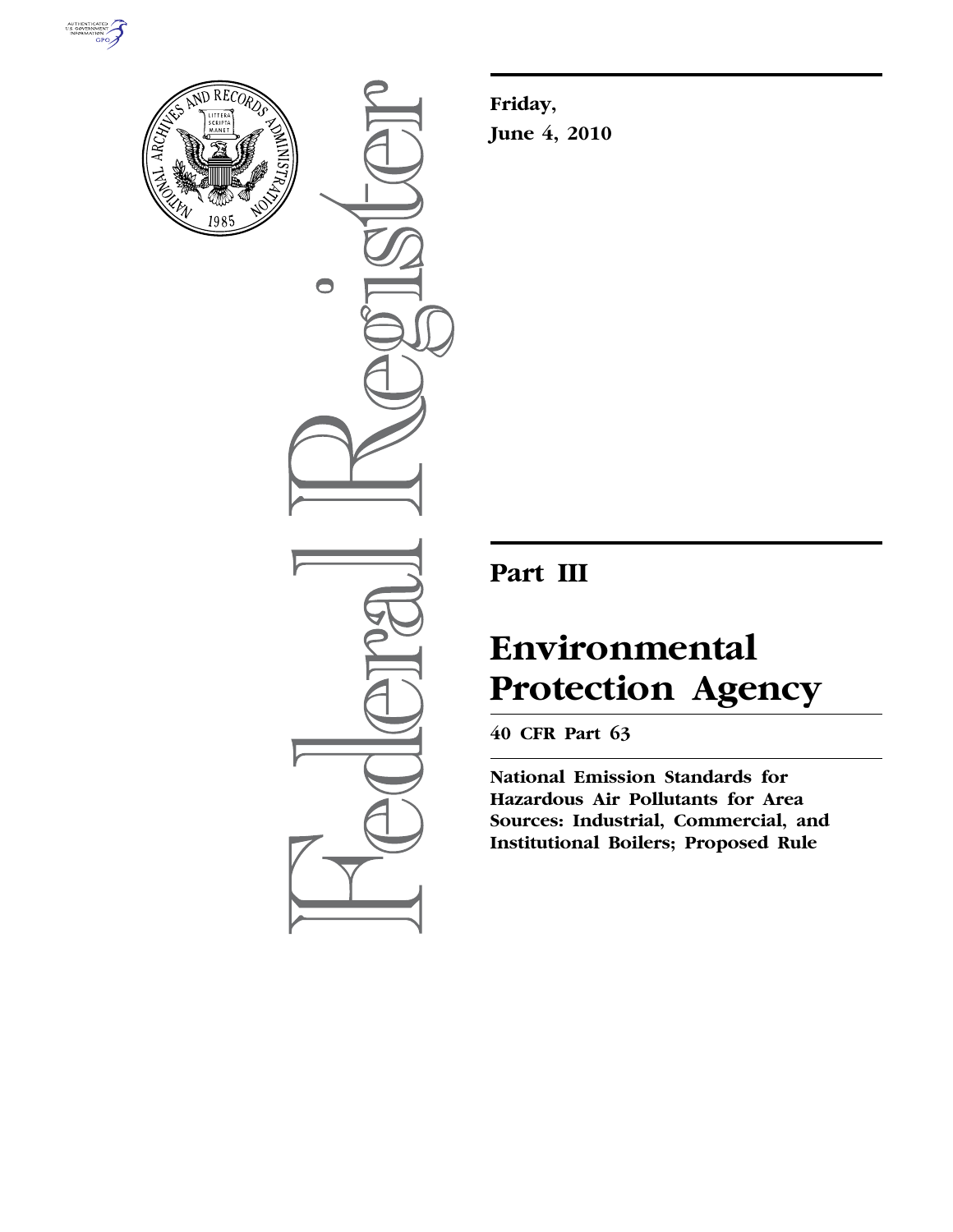# **ENVIRONMENTAL PROTECTION AGENCY**

# **40 CFR Part 63**

**[EPA–HQ–OAR–2006–0790; FRL–9148–3]** 

# **RIN 2060–AM44**

# **National Emission Standards for Hazardous Air Pollutants for Area Sources: Industrial, Commercial, and Institutional Boilers**

**AGENCY:** Environmental Protection Agency (EPA).

**ACTION:** Proposed rule.

**SUMMARY:** EPA is proposing national emission standards for control of hazardous air pollutants from two area source categories: Industrial boilers and commercial and institutional boilers. The proposed emission standards for control of mercury emissions from coalfired area source boilers and the proposed emission standards for control of polycyclic organic matter emissions from all area source boilers are based on the maximum achievable control technology. The proposed emission standards for control of mercury emissions from biomass-fired and oilfired area source boilers and for other hazardous air pollutants are based on EPA's proposed determination as to what constitutes the generally available control technology or management practices.

EPA is also clarifying that gas-fired area source boilers are not needed to meet the 90 percent requirement of section 112(c)(3) of the Clean Air Act.

Finally, we are also proposing that existing area source facilities with an affected boiler with a designed heat input capacity of 10 million Btu per hour or greater undergo an energy assessment on the boiler system to identify cost-effective energy conservation measures.

**DATES:** Comments must be received on or before July 19, 2010. Under the Paperwork Reduction Act, comments on the information collection provisions are best assured of having full effect if the Office of Management and Budget (OMB) receives a copy of your comments on or before July 6, 2010.

*Public Hearing.* We will hold a public hearing concerning this proposed rule and the interrelated proposed Boiler major source, CISWI, and RCRA rules, discussed in this proposal and published in the proposed rules section of today's **Federal Register**, on June 21, 2010. Persons requesting to speak at a public hearing must contact EPA by June 14, 2010.

**ADDRESSES:** Submit your comments, identified by Docket ID No. EPA–HQ– OAR–2006–0790, by one of the following methods:

• *http://www.regulations.gov.* Follow the instructions for submitting comments.

• *http://www.epa.gov/oar/ docket.html.* Follow the instructions for submitting comments on the EPA Air and Radiation Docket Web site.

• *E-mail:* Comments may be sent by electronic mail (e-mail) to *a-and-rdocket@epa.gov,* Attention Docket ID No. EPA–HQ–OAR–2006–0790.

• *Fax:* Fax your comments to: (202) 566–9744, Docket ID No. EPA–HQ– OAR–2006–0790.

• *Mail:* Send your comments to: EPA Docket Center (EPA/DC), Environmental Protection Agency, Mailcode: 2822T, 1200 Pennsylvania Ave., NW., Washington, DC 20460, Docket ID No. EPA–HQ–OAR–2006–0790. Please include a total of two copies. In addition, please mail a copy of your comments on the information collection provisions to the Office of Information and Regulatory Affairs, OMB, Attn: Desk Officer for EPA, 725 17th St., NW., Washington, DC 20503.

• *Hand Delivery or Courier:* Deliver your comments to: EPA Docket Center (EPA/DC), EPA West, Room 3334, 1301 Constitution Ave., NW., Washington, DC 20460. Attention Docket ID No. EPA–HQ–OAR–2006–0790. Such deliveries are only accepted during the Docket's normal hours of operation (8:30 a.m. to 4:30 p.m., Monday through Friday, excluding legal holiday), and special arrangements should be made for deliveries of boxed information.

*Instructions:* All submissions must include agency name and docket number or Regulatory Information Number (RIN) for this rulemaking. All comments will be posted without change and may be made available online at *http://www.regulations.gov,*  including any personal information provided, unless the comment includes information claimed to be confidential business information (CBI) or other information whose disclosure is restricted by statute. Do not submit information that you consider to be CBI or otherwise protected through *http:// www.regulations.gov* or e-mail. The *http://www.regulations.gov* Web site is an ''anonymous access'' system, which means EPA will not know your identity or contact information unless you provide it in the body of your comment. If you send an e-mail comment directly to EPA without going through *http:// www.regulations.gov,* your e-mail address will be automatically captured and included as part of the comment

that is placed in the public docket and made available on the Internet. If you submit an electronic comment, EPA recommends that you include your name and other contact information in the body of your comment and with any disk or CD–ROM you submit. If EPA cannot read your comment due to technical difficulties and cannot contact you for clarification, EPA may not be able to consider your comment. Electronic files should avoid the use of special characters, any form of encryption, and be free of any defects or viruses.

*Public Hearing:* We will hold a public hearing concerning this proposed rule on June 21, 2010. Persons interested in presenting oral testimony at the hearing should contact Ms. Pamela Garrett, Energy Strategies Group, at (919) 541– 7966 by June 14, 2010. The public hearing will be held in the Washington, DC area at a location and time that will be posted at the following Web site: *http://www.epa.gov/airquality/ combustion.* Please refer to this Web site to confirm the date of the public hearing as well. If no one requests to speak at the public hearing by June 14, 2010 then the public hearing will be cancelled and a notification of cancellation posted on the following Web site: *http:// www.epa.gov/airquality/combustion.* 

*Docket:* All documents in the docket are listed in the *http:// www.regulations.gov* index. Although listed in the index, some information is not publicly available, *e.g.,* CBI or other information whose disclosure is restricted by statute. Certain other material, such as copyrighted material, will be publicly available only in hard copy form. Publicly available docket materials are available either electronically in *http:// www.regulations.gov* or in hard copy at the EPA Docket Center, Room 3334, 1301 Constitution Ave., NW., Washington, DC. The Public Reading Room is open from 8:30 a.m. to 4:30 p.m., Monday through Friday, excluding legal holidays. The telephone number for the Public Reading Room is (202) 566–1744, and the telephone number for the Air Docket is (202) 566–1742.

**FOR FURTHER INFORMATION CONTACT:** Ms. Mary Johnson, Energy Strategies Group, Sector Policies and Programs Division, (D243–01), Office of Air Quality Planning and Standards, U.S. Environmental Protection Agency, Research Triangle Park, North Carolina 27711; telephone number: (919) 541– 5025; Fax number (919) 541–5450; email address: *johnson.mary@epa.gov.* 

**SUPPLEMENTARY INFORMATION:**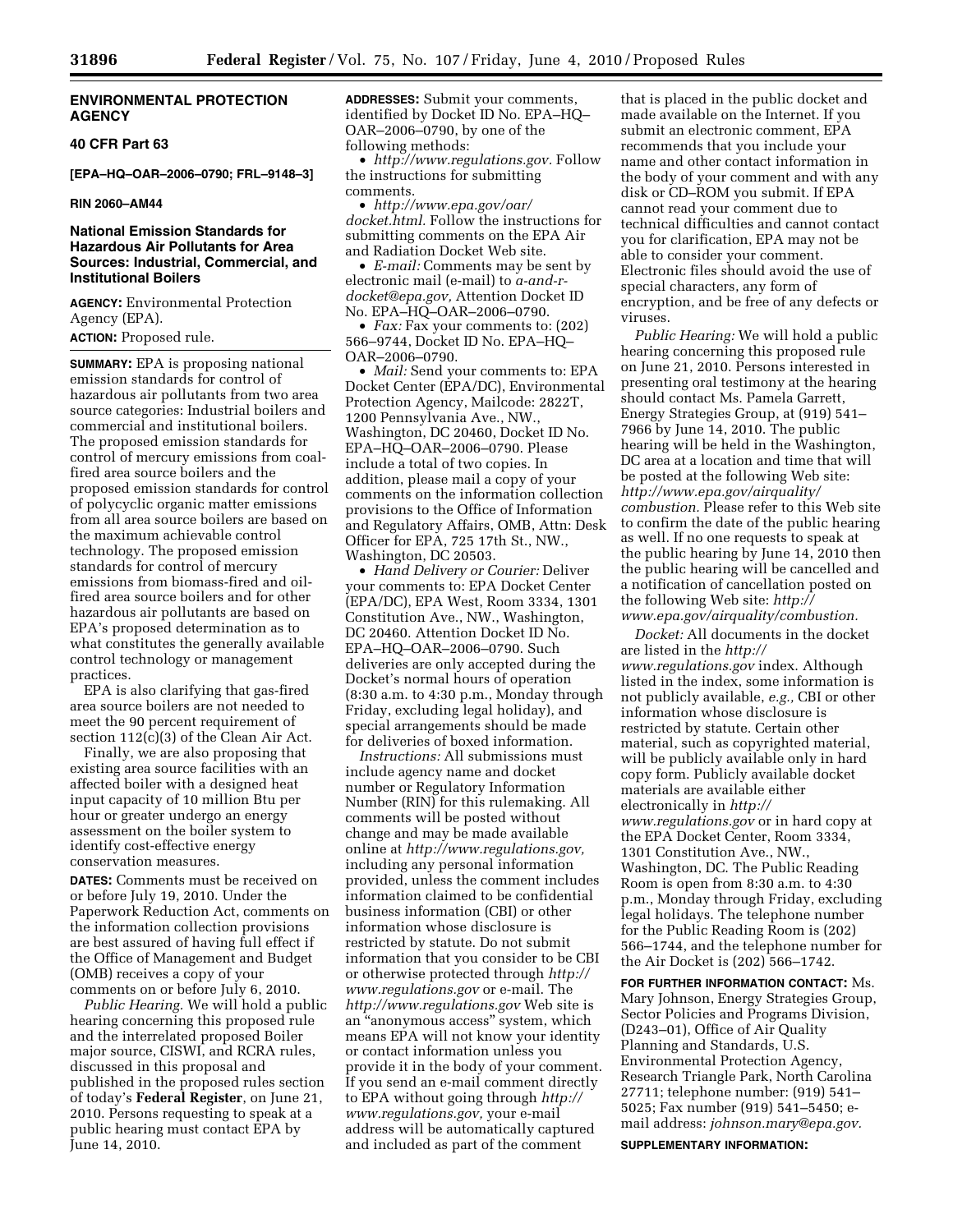#### I. General Information

- A. Does this action apply to me? B. What should I consider as I prepare my
- comments to EPA?
- C. Where can I get a copy of this document?
- D. When would a public hearing occur? II. Background Information
	- A. What is the statutory authority and regulatory approach for this proposed rule?
	- B. What source categories are affected by the proposed standards?
	- C. What is the relationship between this proposed rule and other related national emission standards?
	- D. How did we gather information for this proposed rule?
	- E. How are the area source boiler HAP addressed by this proposed rule?
- III. Clarification of the Source Category List
- IV. Summary of This Proposed Rule
- A. Do the proposed standards apply to my source?
- B. What is the affected source?
- C. When must I comply with the proposed standards?
- D. What are the proposed MACT and GACT standards?
- E. What are the Startup, Shutdown, and Malfunction (SSM) requirements?
- F. What are the proposed initial compliance requirements?
- G. What are the proposed continuous compliance requirements?
- H. What are the proposed notification, recordkeeping and reporting requirements?
- I. Submission of Emissions Test Results to EPA
- V. Rationale of This Proposed Rule
	- A. How did EPA determine which pollution sources would be regulated under this proposed rule?
	- B. How did EPA determine the subcategories for this proposed rule?
	- C. What surrogates are we using? D. How did EPA determine the proposed
	- standards for existing units?
	- 1. MACT Analysis for Mercury From Coal-Fired Boilers and POM
	- 2. GACT Determination for Existing Area Source Boilers
	- E. How did EPA determine the proposed standards for new units?
	- 1. MACT Analysis for Mercury From Coal-Fired Boilers and POM
	- 2. GACT Determination for New Area Source Boilers
	- F. How did we select the compliance requirements?
	- G. Alternative MACT Standards for Consideration
- H. How did we decide to exempt these area source categories from title  $\overline{V}$  permitting requirements?
- VI. Summary of the Impacts of This Proposed Rule
	- A. What are the air impacts?
	- B. What are the cost impacts?
	- C. What are the economic impacts? D. What are the social costs and benefits
	- of this proposed rule?
- E. What are the water and solid waste impacts?
- F. What are the energy impacts?
- VII. Relationship of This Proposed Action to CAA Section 112(c)(6)
- VIII. Statutory and Executive Order Review A. Executive Order 12866: Regulatory
	- Planning and Review
	- B. Paperwork Reduction Act
	- C. Regulatory Flexibility Act (RFA)
	- D. Unfunded Mandates Reform Act of 1995
	- E. Executive Order 13132: Federalism
	- F. Executive Order 13175: Consultation and Coordination With Indian Tribal Governments
	- G. Executive Order 13045: Protection of Children From Environmental Health Risks and Safety Risks
	- H. Executive Order 13211: Actions Concerning Regulations That Significantly Affect Energy Supply, Distribution, or Use
	- I. National Technology Transfer and Advancement Act
- J. Executive Order 12898: Federal Actions To Address Environmental Justice in Minority Populations and Low-Income Populations

# **I. General Information**

*A. Does this action apply to me?* 

The regulated categories and entities potentially affected by the proposed standards include:

| Category                                                                     | NAICS Code <sup>1</sup> | Examples of regulated entities                             |
|------------------------------------------------------------------------------|-------------------------|------------------------------------------------------------|
| Any area source facility using a boiler as<br>defined in this proposed rule. | 321                     | Wood product manufacturing.                                |
|                                                                              | 11                      | Agriculture, greenhouses.                                  |
|                                                                              | 311                     | Food manufacturing.                                        |
|                                                                              | 327                     | Nonmetallic mineral product manufacturing.                 |
|                                                                              | 422                     | Wholesale trade, nondurable goods.                         |
|                                                                              | 531                     | Real estate.                                               |
|                                                                              | 611                     | Educational services.                                      |
|                                                                              | 813                     | Religious, civic, professional, and similar organizations. |
|                                                                              | 92                      | Public administration.                                     |
|                                                                              | 722                     | Food services and drinking places.                         |
|                                                                              | 62                      | Health care and social assistance.                         |

1 North American Industry Classification System.

This table is not intended to be exhaustive, but rather provides a guide for readers regarding entities likely to be affected by this action. To determine whether your facility, company, business, organization, etc., would be regulated by this action, you should examine the applicability criteria in 40 CFR 63.11193 of subpart JJJJJJ (National Emission Standards for Hazardous Air Pollutants for Industrial, Commercial, and Institutional Boilers Area Sources). If you have any questions regarding the applicability of this action to a particular entity, consult either the delegated regulatory authority for the entity or your EPA regional

representative as listed in 40 CFR 63.13 of subpart A (General Provisions).

# *B. What should I consider as I prepare my comments to EPA?*

Do not submit information containing CBI to EPA through *http:// www.regulations.gov* or e-mail. Send or deliver information identified as CBI only to the following address: Roberto Morales, OAQPS Document Control Officer (C404–02), Office of Air Quality Planning and Standards, U.S. Environmental Protection Agency, Research Triangle Park, North Carolina 27711, Attention: Docket ID EPA–HQ– OAR–2006–0790. Clearly mark the part or all of the information that you claim

to be CBI. For CBI information in a disk or CD–ROM that you mail to EPA, mark the outside of the disk or CD–ROM as CBI and then identify electronically within the disk or CD–ROM the specific information that is claimed as CBI. In addition to one complete version of the comment that includes information claimed as CBI, a copy of the comment that does not contain the information claimed as CBI must be submitted for inclusion in the public docket. Information so marked will not be disclosed except in accordance with procedures set forth in 40 CFR part 2.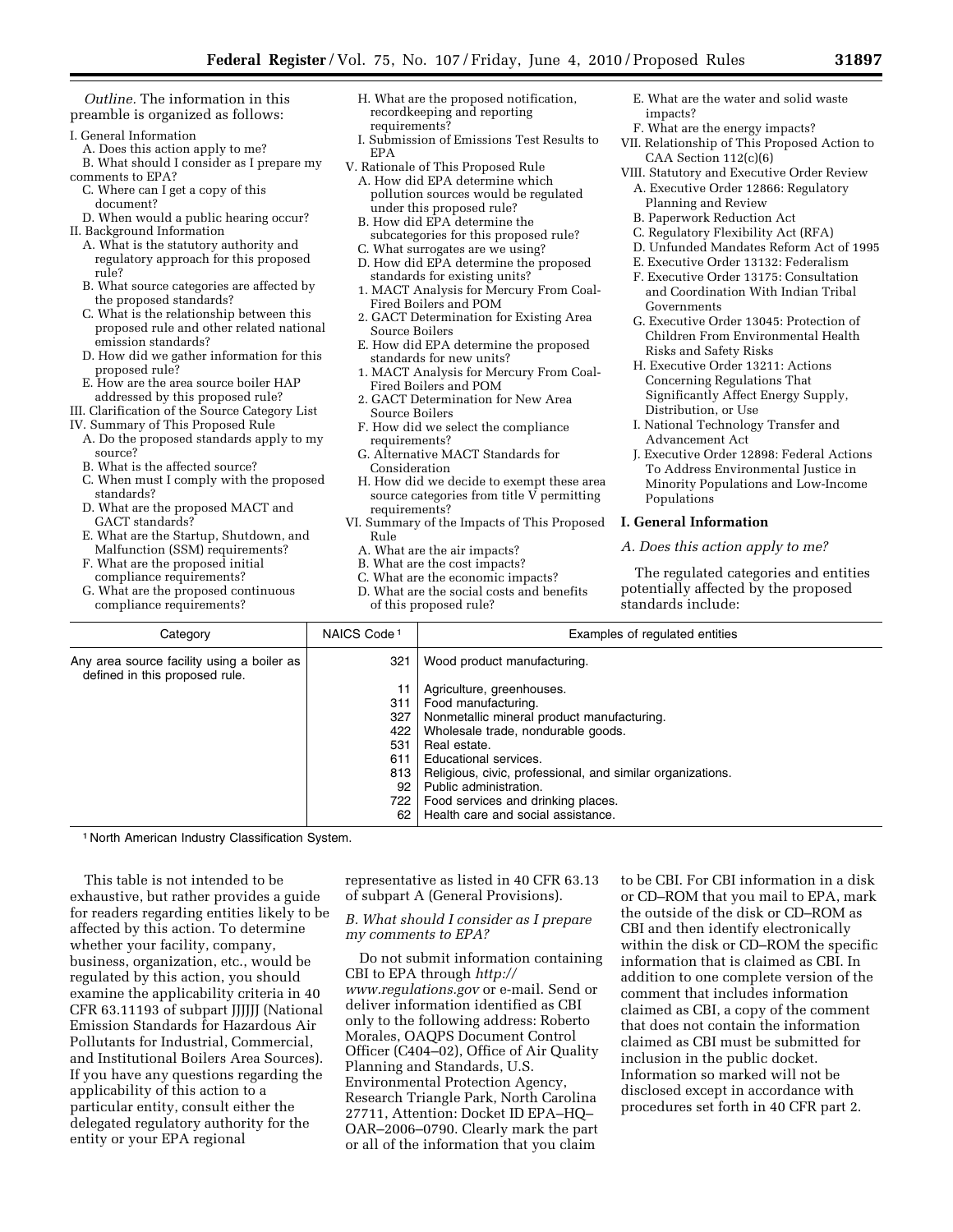# *C. Where can I get a copy of this document?*

In addition to being available in the docket, an electronic copy of this proposed action will also be available on the Worldwide Web (WWW) through the Technology Transfer Network (TTN). Following signature, a copy of the proposed action will be posted on the TTN's policy and guidance page for newly proposed or promulgated rules at the following address: *http:// www.epa.gov/ttn/oarpg/.* The TTN provides information and technology exchange in various areas of air pollution control.

#### *D. When would a public hearing occur?*

We will hold a public hearing concerning this proposed rule on June 21, 2010. Persons interested in presenting oral testimony at the hearing should contact Ms. Pamela Garrett, Energy Strategies Group, at (919) 541– 7966 by June 14, 2010. The public hearing will be held in the Washington, DC area at a location and time that will be posted at the following Web site: *http://www.epa.gov/airquality/ combustion.* Please refer to this Web site to confirm the date of the public hearing as well. If no one requests to speak at the public hearing by June 14, 2010 then the public hearing will be cancelled and a notification of cancellation posted on the following Web site: *http:// www.epa.gov/airquality/combustion.* 

# **II. Background Information**

*A. What is the statutory authority and regulatory approach for this proposed rule?* 

Section 112(d) of the Clean Air Act (CAA) requires us to establish NESHAP for both major and area sources of hazardous air pollutants (HAP) that are listed for regulation under CAA section 112(c). A major source emits or has the potential to emit 10 tons per year (tpy) or more of any single HAP or 25 tpy or more of any combination of HAP. An area source is a HAP-emitting stationary source that is not a major source.

CAA section  $112(k)(3)(B)$  calls for EPA to identify at least 30 HAP which, as the result of emissions from area sources, pose the greatest threat to public health in the largest number of urban areas. EPA implemented this provision in 1999 in the Integrated Urban Air Toxics Strategy (Strategy), (64 FR 38715, July 19, 1999). Specifically, in the Strategy, EPA identified 30 HAP that pose the greatest potential health threat in urban areas, and these HAP are referred to as the "30 urban HAP." CAA section 112(c)(3) requires EPA to list sufficient categories or subcategories of

area sources to ensure that area sources representing 90 percent of the emissions of the 30 urban HAP are subject to regulation. A primary goal of the Strategy is to achieve a 75 percent reduction in cancer incidence attributable to HAP emitted from stationary sources.

Under CAA section 112(d)(5), we may elect to promulgate standards or requirements for area sources ''which provide for the use of generally available control technologies or management practices ('GACT') by such sources to reduce emissions of hazardous air pollutants.'' Additional information on GACT is found in the Senate report on the legislation (Senate Report Number 101–228, December 20, 1989), which describes GACT as:

\* \* \* methods, practices and techniques which are commercially available and appropriate for application by the sources in the category considering economic impacts and the technical capabilities of the firms to operate and maintain the emissions control systems.

Consistent with the legislative history, we can consider costs and economic impacts in determining GACT, which is particularly important when developing regulations for source categories that may have many small businesses such as these.

Determining what constitutes GACT involves considering the control technologies and management practices that are generally available to the area sources in the source category. We also consider the standards applicable to major sources in the analogous source category to determine if the control technologies and management practices are transferable and generally available to area sources. In appropriate circumstances, we may also consider technologies and practices at area and major sources in similar categories to determine whether such technologies and practices could be considered generally available for the area source categories at issue. Finally, as noted above, in determining GACT for a particular area source category, we consider the costs and economic impacts of available control technologies and management practices on that category.

While GACT may be a basis for standards for most types of HAP emitted from area sources, CAA section 112(c)(6) requires that EPA list categories and subcategories of sources assuring that sources accounting for not less than 90 percent of the aggregate emissions of each of the seven specified hazardous air pollutants (HAP) are subject to standards under section  $112(d)(2)$  or  $(d)(4)$ . The seven HAP

specified in section 112(c)(6) are as follows: alkylated lead compounds, polycyclic organic matter, hexachlorobenzene, mercury, polychlorinated biphenyls, 2,3,7,9 tetrachlorodibenzofurans, and 2,3,7,8 tetrachloridibenzo-p-dioxin.

The CAA section 112(c)(6) list of source categories currently includes industrial coal combustion, industrial oil combustion, industrial wood combustion, commercial coal combustion, commercial oil combustion, and commercial wood combustion. See 63 FR 17849. We listed these source categories under CAA section 112(c)(6) based on the source categories' contribution of mercury and polycyclic organic matter (POM). In the documentation for the CAA section 112(c)(6) listing, the commercial fuel combustion categories included institutional fuel combustion (see "1990 Emissions Inventory of Section 112(c)(6) Pollutants, Final Report," April 1998). As discussed in greater detail below, we re-examine the emission inventory and the need to address categories under CAA section 112(c)(6) during the rule development process. Based on this reexamination, we now believe we will only need to address the coal-fueled portion of these categories under CAA section 112(c)(6).

With this proposed rule and the major source boilers rule, we currently believe that we have subjected to regulation or proposed to regulate at least 90 percent of the 1990 section 112(c)(6) emissions inventory for mercury. Coal-fired area source boilers represent approximately 4.3 percent of the 1990 section 112(c)(6) emissions inventory for mercury. In contrast, biomass- and oil-fired boilers represent approximately 0.34 percent. Consequently, we are proposing to regulate coal-fired boilers under MACT because we need these sources to meet the 90 percent requirement for mercury in section 112(c)(6). We are proposing to regulate biomass-fired and oil-fired types of boilers under GACT to meet the 90 percent requirement for mercury in section 112(c)(3).

We solicit comment on whether we should nevertheless establish MACTbased mercury emission standards for all boilers in this category. In your comments, please explain the basis for your position and provide any supporting documentation.

The ''maximum achievable control technology'' or ''MACT'' regulation required by CAA section  $112(d)(2)$  or  $(4)$ can be based on the emissions reductions achievable through application of measures, processes, methods, systems, or techniques including, but not limited to: (1)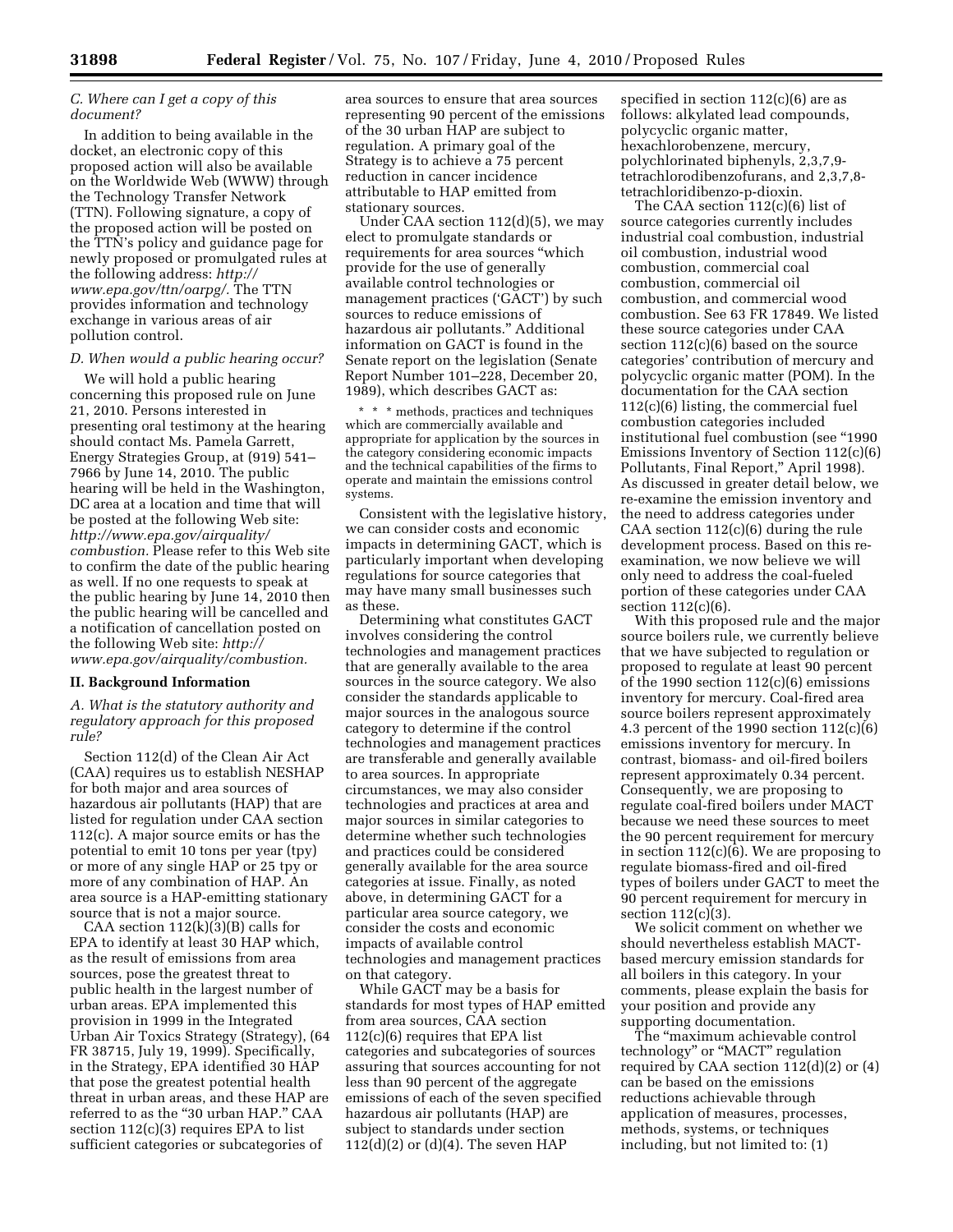Reducing the volume of, or eliminating emissions of, such pollutants through process changes, substitutions of materials, or other modifications; (2) enclosing systems or processes to eliminate emissions; (3) collecting, capturing, or treating such pollutants when released from a process, stack, storage or fugitive emission point; (4) design, equipment, work practices, or operational standards as provided in CAA section 112(h); or (5) a combination of the above.

The MACT floor is the minimum control level allowed for NESHAP and is defined under CAA section 112(d)(3). For new sources, MACT based standards cannot be less stringent than the emission control achieved in practice by the best-controlled similar source, as determined by the Administrator. The MACT based standards for existing sources can be less stringent than standards for new sources, but they cannot be less stringent than the average emission limitation achieved by the best performing 12 percent of existing sources in the category or subcategory (for which the Administrator has emission information) for source categories and subcategories with 30 or more sources, or the best performing 5 sources for categories and subcategories with fewer than 30 sources (CAA section  $112(d)(3)(A)$  and  $(B)$ ).

Although emission standards are often structured in terms of numerical emissions limits, alternative approaches are sometimes necessary and authorized pursuant to CAA section 112. For example, in some cases, physically measuring emissions from a source may be not practicable due to technological and economic limitations. CAA section 112(h) authorizes the Administrator to promulgate a design, equipment, work practice, or operational standard, or combination thereof, consistent with the provisions of CAA sections 112(d) or (f), in those cases where, in the judgment of the Administrator, it is not feasible to prescribe or enforce an emission standard. CAA section 112(h)(2) provides that the phrase ''not feasible to prescribe or enforce an emission standard'' includes the situation in which the Administrator determines that \* \* \* the application of measurement methodology to a particular class of sources is not practicable due to technological and economic limitations.

As noted above, we listed industrial coal combustion, industrial oil combustion, industrial wood combustion, commercial coal combustion, commercial oil combustion, and commercial wood

combustion under CAA section 112(c)(6) based on the source categories' contribution of mercury and polycyclic organic matter (POM). We listed these same categories under section 112(c)(3) for their contribution of mercury, arsenic, beryllium, cadmium, lead, chromium, manganese, nickel, polycyclic organic matter (POM) (as 7– PAH (polynuclear aromatic hydrocarbons)), ethylene dioxide, and polychlorinated biphenyls (PCB).

We have developed proposed standards to reflect the application of MACT for mercury from coal-fired area source boilers and POM from all area source boilers under section 112(c)(6) and have applied GACT for the other pollutants noted above.

# *B. What source categories are affected by the proposed standards?*

The source categories affected by the proposed standards are industrial boilers and commercial and institutional boilers. Both source categories were included in the area source list published on July 19, 1999 (64 FR 38721). The inclusion of these two source categories on the CAA section 112(c)(3) area source category list is based on 1990 emissions data, as EPA used 1990 as the baseline year for that listing. We describe above the pollutants that formed the basis of the listings.

This proposed rule would apply to all existing and new industrial boilers, institutional boilers, and commercial boilers located at area sources. The industrial boiler source category includes boilers used in manufacturing, processing, mining, refining, or any other industry. The commercial boiler source category includes boilers used in commercial establishments such as stores/malls, laundries, apartments, restaurants, and hotels/motels. The institutional boiler source category includes boilers used in medical centers (*e.g.,* hospitals, clinics, nursing homes), educational and religious facilities (*e.g.,*  schools, universities, churches), and municipal buildings (*e.g.,* courthouses, prisons).

Boiler means an enclosed combustion device having the primary purpose of recovering thermal energy in the form of steam or hot water.

# *C. What is the relationship between this proposed rule and other related national emission standards?*

This proposed rule regulates industrial boilers and institutional/ commercial boilers that are area sources of HAP. Today, in a parallel action, a NESHAP for industrial, commercial, and institutional boilers located at major

sources is being proposed reflecting application of MACT. The major source NESHAP regulates emissions of particulate matter (PM) (as a surrogate for non-mercury metals), mercury, hydrogen chloride (HCl)(as a surrogate for acid gases), dioxins/furans, and carbon monoxide (CO) (as a surrogate for non-dioxin organic HAP) from existing and new major source boilers.

This proposed rule covers boilers located at area source facilities. In addition to the major source MACT for boilers being issued today and this rule, the Agency is also issuing emission standards today pursuant to CAA section 129 for commercial and industrial solid waste incineration units. In a parallel action, EPA is proposing a solid waste definition rulemaking pursuant to Subtitle D of RCRA. That action is relevant to this proceeding because if an industrial, commercial, or institutional unit located at an area source combusts secondary materials that are "solid waste," as that term is defined by the Administrator under RCRA, those units would be subject to section 129 of the CAA, not section 112.

As background, in 2007, the United States Court of Appeals for the District of Columbia Circuit (DC Circuit) vacated the CISWI Definitions Rule, which EPA issued pursuant to CAA section 129. The court found that the definitions in that rule were inconsistent with the CAA. Specifically, the Court held that the term "solid waste incineration unit" in CAA Section 129(g)(1) ''unambiguously include[s] among the incineration units subject to its standards any facility that combusts any commercial or industrial solid waste material at all—subject to the four statutory exceptions identified [in CAA Section 129(g)(1)].'' *NRDC* v. *EPA,* 489 F.3d at 1257–58.

Based on the information available to the Agency, we believe that the boilers that are subject to this area source rule combust coal, oil, and biomass. EPA does not believe that the boilers subject to this rule combust any non-hazardous secondary materials, whether they are considered a solid waste or not. If you are aware of such materials being combusted at these boilers, please provide specific information as to the type of secondary material being combusted and at what type of facilities and in what quantities. If the final form of the solid waste definition results in any secondary materials being considered solid waste it will be important to know whether units are burning those materials, because that would result in those units becoming incinerators subject to regulation under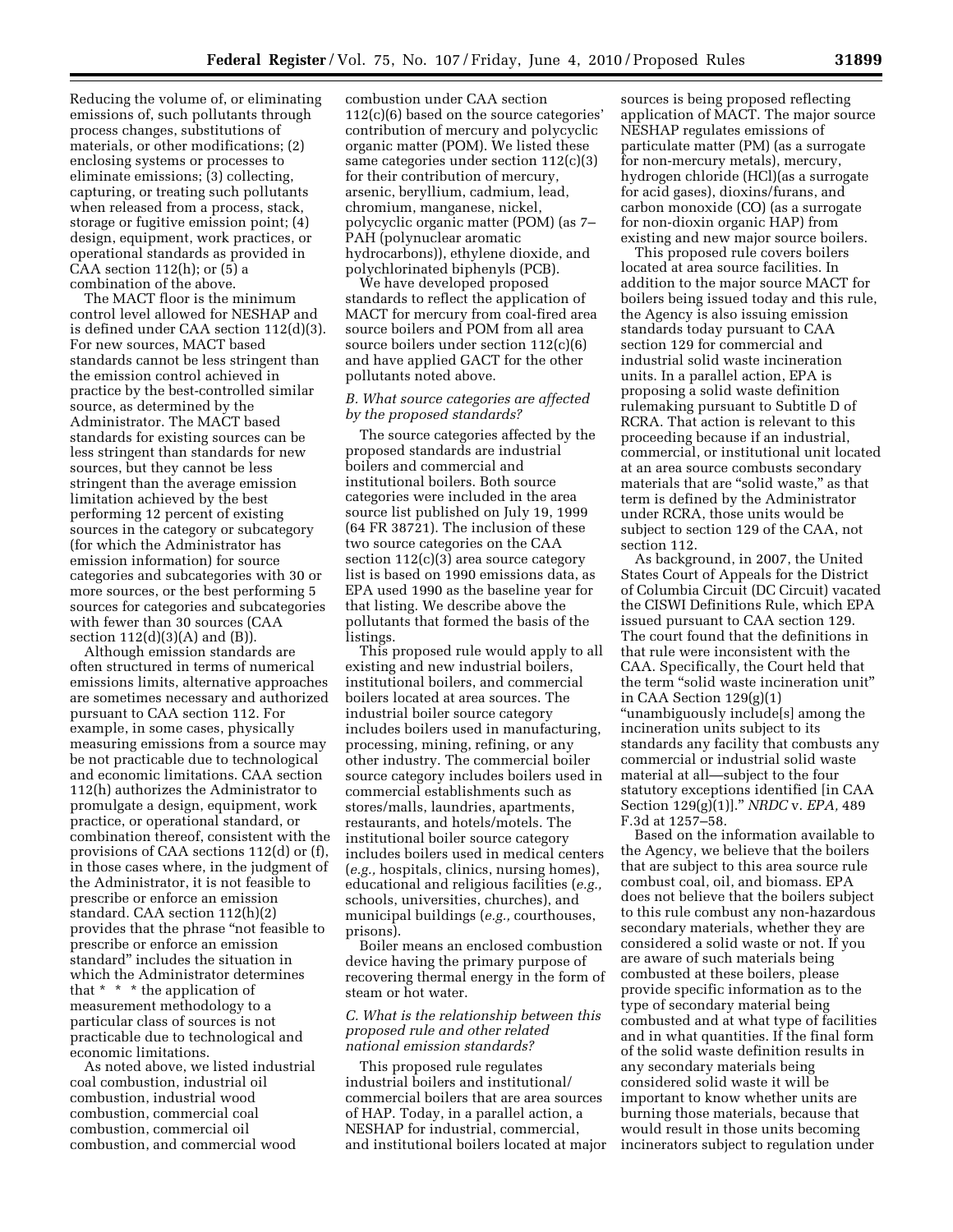section 129 and no longer being considered boilers.

There is also another CAA regulation that is relevant in that they apply to some of the affected sources in this rule. For example, in 1986, EPA codified new source performance standards (NSPS) for industrial, commercial, and institutional boilers (40 CFR part 60, subparts Db and Dc) and revised portions of them in 1999 and 2006. The NSPS regulates emissions of PM, sulfur dioxide  $(SO<sub>2</sub>)$ , and nitrogen oxides from boilers constructed after June 19, 1984. Sources subject to the NSPS that are located at area source facilities are also subject to this proposed rule because this proposed rule regulates HAP. In developing this proposal, we have streamlined the monitoring and recordkeeping requirements to avoid duplicating requirements in the NSPS.

# *D. How did we gather information for this proposed rule?*

We gathered information for this proposed rule from States' boiler inspection lists, company Web sites, published literature, State permits, current State and Federal regulations, and from an Information Collection Request (ICR) conducted for the major source NESHAP.

We developed an initial nationwide population of area source boilers based on boiler inspector databases from 13 States. The boiler inspector databases include steam boilers that are required to be inspected for safety or insurance purposes. We classified the area source boilers to NAICS codes based on the "name" of the facility at which the boiler was located. However, many of the boilers in the boiler inspector database could not be readily assigned to an NAICS code.

We reviewed State and other Federal regulations that apply to the area sources in the source categories for information concerning existing HAP emission control approaches. For example, as noted above, the NSPS for small industrial, commercial, and institutional boilers in 40 CFR part 60, subpart Dc apply to boilers at some area sources. Similarly, permit requirements established by the Ohio, Illinois, Vermont, New Hampshire, and Maine air regulatory agencies apply to some area sources. We also reviewed standards for boilers at major sources that would be appropriate for and transferable to boilers at area sources. For example, we determined that management practices, such as, annual tune-ups and operator training applicable to major source boilers are equally feasible for boilers at area sources.

### *E. How are the area source boiler HAP addressed by this proposed rule?*

As explained above, industrial coal combustion, industrial oil combustion, industrial wood combustion, commercial coal combustion, commercial oil combustion, and commercial wood combustion are listed under CAA section 112(c)(6) due to contributions of mercury and POM and these same categories are listed under CAA section  $112(c)(3)$  for their contribution of mercury, arsenic, beryllium, cadmium, lead, chromium, manganese, nickel, POM, ethylene dioxide, and PCB.

With respect to the 112(c)(3) pollutants, we used surrogates because, as explained below, it was not practical to establish individual standards for each specific HAP. We grouped the 112(c)(3) pollutants, which formed the basis for the listing of these two source categories, into three common groupings: mercury, non-mercury metallic HAP (arsenic, beryllium, cadmium, chromium, lead, manganese, and nickel), and organic HAP (POM, ethylene dichloride, and PCB). In general, the pollutants within each group have similar characteristics and can be controlled with the same techniques.

For the non-mercury metallic HAP, we selected PM as a surrogate. The inherent variability and unpredictability of the non-mercury metal HAP compositions and amounts in fuel has a material effect on the composition and amount of non-mercury metal HAP in the emissions from the boiler. As a result, establishing individual numerical emissions limits for each non-mercury HAP metal species is difficult given the level of uncertainty about the individual non-mercury metal HAP compositions of the fuels that will be combusted. An emission characteristic common to all boilers is that the non-mercury metal HAP are a component of the PM contained in the fly ash emitted from the boiler. A sufficient correlation exists between PM and non-mercury metallic HAP to rely on PM as a surrogate for these HAP and for their control. Therefore, the same control techniques that would be used to control the fly-ash PM will control non-mercury metallic HAP. Emissions limits established to achieve control of PM will also achieve control of nonmercury metal HAP. Furthermore, establishing separate standards for each individual HAP would impose costly and significantly more complex compliance and monitoring requirements and achieve little, if any, HAP emissions reductions beyond what

would be achieved using the surrogate pollutant approach.

For organic HAP, we selected CO as a surrogate for organic compounds, including POM, emitted from the various fuels burned in boilers. The presence of CO is an indicator of incomplete combustion. A high level of CO in emissions is an indicator of incomplete combustion and, thus, a potential indication of elevated organic HAP emissions. Monitoring equipment for CO is readily available, which is not the case for organic HAP. Also, it is significantly easier and less expensive to measure and monitor CO emissions than to measure and monitor emissions of each individual organic HAP. We considered other surrogates, such as total hydrocarbon (THC), but lacked data on emissions and permit limits for area source boilers. Therefore, using CO as a surrogate for organic urban HAP is a reasonable approach because minimizing CO emissions will result in minimizing organic urban HAP emissions.

Based on these considerations, we are proposing GACT standards for PM (as a surrogate for the individual urban metal HAP), CO (as a surrogate pollutant for the individual urban organic HAP), and mercury from biomass-fired and oilfired boilers. We are proposing MACT standards for mercury from coal-fired boilers and for POM from all boilers.

# **III. Clarification of the Source Category List**

The Industrial Boilers and the Institutional/Commercial Boilers area source categories were listed under section 112(c)(3) of the CAA. EPA needs to establish emission standards for area source boilers for the following urban HAP in order to meet the section 112(c)(3) 90 percent requirement for these HAP: mercury, arsenic, beryllium, cadmium, lead, chromium, manganese, nickel, POM (as 7–PAH), ethylene dioxide, and PCB. Natural gas-fired area source boilers do not emit any of the urban HAP identified above. Therefore, regulation of gas-fired area source boilers is not necessary to meet the 90 percent requirement under section 112(c)(3) for these HAP. For the reason stated above, pursuant to section 112(c)(3) of the CAA, we are proposing emission standards for the above mentioned HAP for area source boilers fired by coal, oil, and wood, but not standards for boilers fired by natural gas.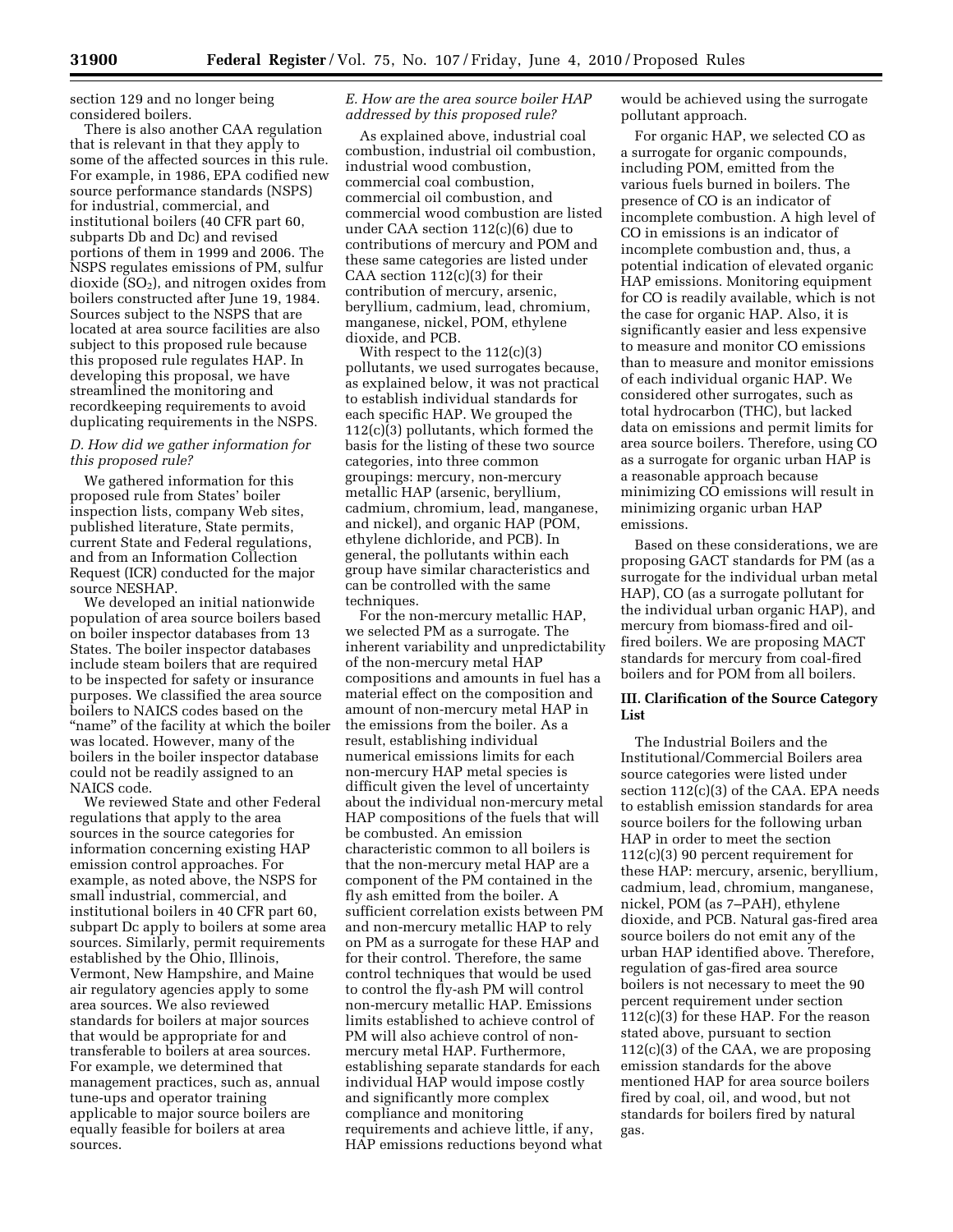# **IV. Summary of This Proposed Rule**

# *A. Do the proposed standards apply to my source?*

This proposed rule applies to you if you own or operate a boiler combusting coal, biomass, or oil located at an area source. The standards do not apply to boilers that are subject to another standard under 40 CFR part 63 or to a standard developed under CAA section 129.

This proposed rule applies to you if you own or operate a boiler combusting natural gas, located at an area source, which switches to combusting coal,

biomass, or oil after the date of proposal.

#### *B. What is the affected source?*

The affected source is the collection of all existing boilers within a subcategory located at an area source facility or each new boiler located at an area source facility.

# *C. When must I comply with the proposed standards?*

The owner or operator of an existing source would be required to comply with the rule no later than 3 years after the date of publication of the final rule in the **Federal Register**. The owner or operator of a new source would be

required to comply upon the date of publication of the final rule in the **Federal Register** or startup of the facility, whichever is later.

# *D. What are the proposed MACT and GACT standards?*

Emission standards expressed in the form of emission limits are being proposed for new and existing area source boilers. The proposed MACT emission limits for mercury and CO (as a surrogate for POM) are presented, along with the proposed GACT standards for PM (as a surrogate for urban metals), in Table 1 of this preamble.

| Table 1—Emission Limits for Area Source Boilers |  |  |
|-------------------------------------------------|--|--|
|                                                 |  |  |

[Pounds per million British thermal units heat input]

| Source     | Subcategory                                  | Particulate matter<br>(PM) | Mercurv           | Carbon monoxide<br>(CO) (ppm)                                                                                                            |
|------------|----------------------------------------------|----------------------------|-------------------|------------------------------------------------------------------------------------------------------------------------------------------|
| New Boiler | Coal<br><b>Biomass</b><br><br><b>Biomass</b> | 0.03<br>0.03<br>0.03       | <br><br>$3.0E-06$ | 3.0E-06 310 (@ 7% oxygen).<br>100 (@ 7% oxygen).<br>1 (@ 3% oxygen).<br>310 (@ 7% oxygen).<br>160 (@ 7% oxygen).<br>$2$ (@ $3%$ oxygen). |

The emission limits for existing area source boilers are only applicable to area source boilers that have a designed heat input capacity of 10 million British thermal units per hour (MMBtu/h) or greater. If your boiler burns at least 10 percent coal on a total fuel annual heat input basis, the boiler is in the coal fuel subcategory. If your boiler burns biomass or biomass in combination with a liquid or gaseous fuel, the unit is in the biomass subcategory. If your boiler burns oil, or oil in combination with a gaseous fuel, the unit is in the oil subcategory, except if the unit burns oil only during periods of gas curtailment.

As allowed under CAA section 112(h), a work practice standard is being proposed for existing area source boilers that are units with designed heat input capacity of less than 10 MMBtu/h. The work practice standard for existing small area source boilers requires the implementation of a tune-up program.

An additional standard is being proposed for existing area source facilities having an affected boiler with a designed heat input capacity of 10 MMBtu/h or greater that requires the performance of an energy assessment, by qualified personnel, on the boiler and the facility to identify cost-effective energy conservation measures.

#### *E. What are the Startup, Shutdown, and Malfunction (SSM) requirements?*

The United States Court of Appeals for the District of Columbia Circuit vacated portions of two provisions in EPA's CAA section 112 regulations governing the emissions of HAP during periods of startup, shutdown, and malfunction (SSM). *Sierra Club* v. *EPA,*  551 F.3d 1019 (D.C. Cir. 2008), *cert. denied, 2010 U.S. LEXIS 2265 (2010).*  Specifically, the Court vacated the SSM exemption contained in 40 CFR 63.6(f)(1) and 40 CFR 63.6(h)(1), that are part of a regulation, commonly referred to as the "General Provisions Rule," that EPA promulgated under section 112 of the CAA. When incorporated into CAA Section 112(d) regulations for specific source categories, these two provisions exempt sources from the requirement to comply with the otherwise applicable CAA section 112(d) emission standard during periods of SSM.

Consistent with *Sierra Club* v. *EPA,*  EPA has established standards in this rule that apply at all times. EPA has attempted to ensure that we have not incorporated into proposed regulatory language any provisions that are inappropriate, unnecessary, or redundant in the absence of an SSM exemption. We are specifically seeking comment on whether there are any such provisions that we have inadvertently incorporated or overlooked. We also

request comment on whether there are additional provisions that should be added to regulatory text in light of the absence of an SSM exemption and provisions related to the SSM exemption (such as the SSM plan requirement and SSM recordkeeping and reporting provisions).

In establishing the standards in this rule, EPA has taken into account startup and shutdown periods and, for the reasons explained below, has not established different standards for those periods. The standards that we are proposing are daily or monthly averages. Based upon continuous emission monitoring data, obtained as part of the information collection effort for the major source boiler and process heater rulemaking, which included periods of startup and shutdown, over long averaging periods, startups and shutdowns will not affect the achievability of the standard. Boilers, especially solid fuel-fired boilers, do not normally startup and shutdown more than once per day. Thus, we are not establishing a separate emission standard for these periods because startup and shutdown are part of their routine operations and, therefore, are already addressed by the standards.

Periods of startup, normal operations, and shutdown are all predictable and routine aspects of a source's operations. However, by contrast, malfunction is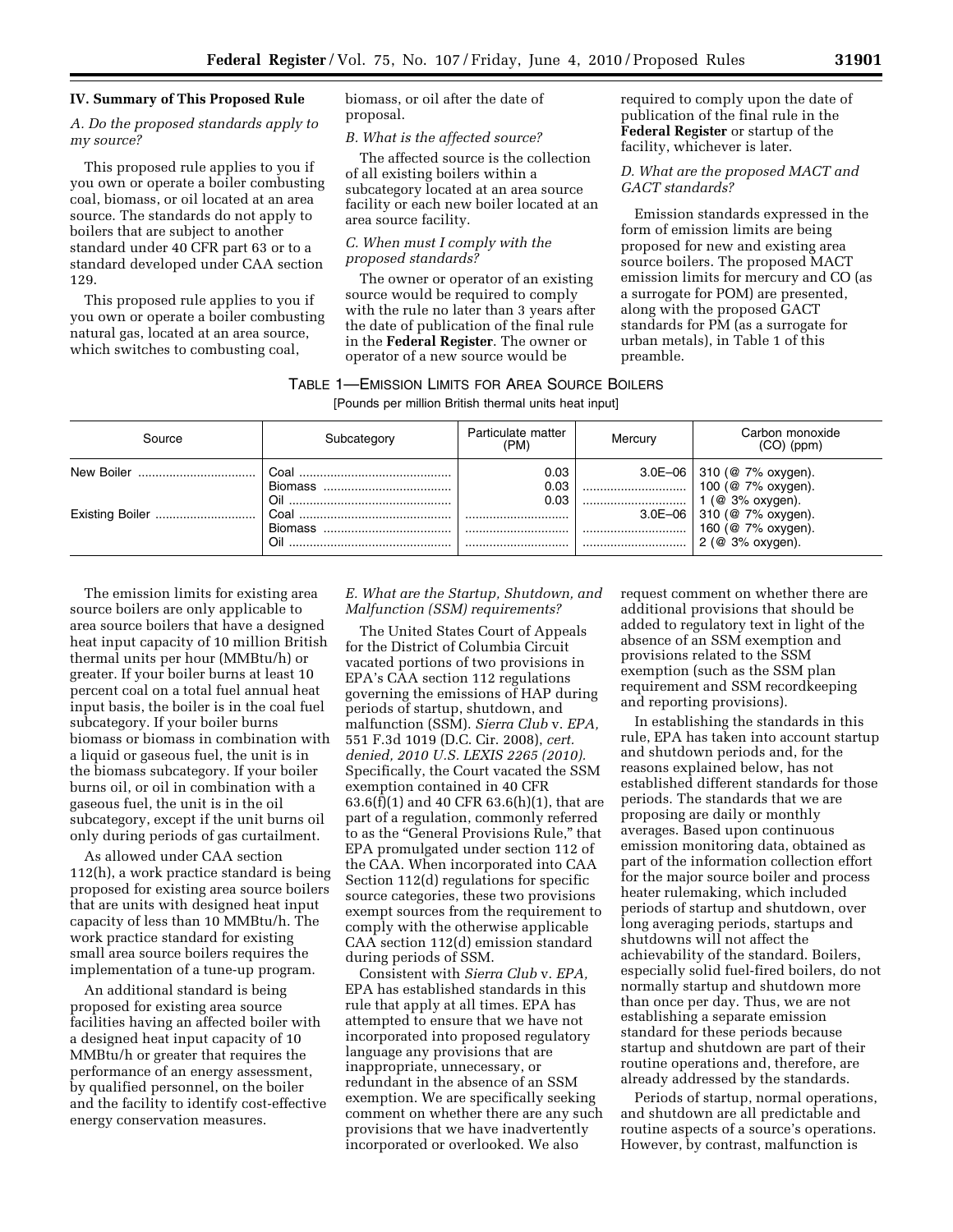defined as a ''sudden, infrequent, and not reasonably preventable failure of air pollution control and monitoring equipment, process equipment or a process to operate in a normal or usual manner \* \*<sup>-\*</sup> \*" (40 CFR 63.2). EPA has determined that malfunctions should not be viewed as a distinct operating mode and, therefore, any emissions that occur at such times do not need to be factored into development of CAA section 112(d) standards, which, once promulgated, apply at all times. It is reasonable to interpret section 112(d) as not requiring EPA to account for malfunctions in setting emissions standards. For example, we note that CAA section 112 uses the concept of ''best performing'' sources in defining MACT, the level of stringency that major source standards must meet. Applying the concept of ''best performing'' to a source that is malfunctioning presents significant difficulties. The goal of best performing sources is to operate in such a way as to avoid malfunctions of their units. Similarly, although standards for area sources are generally not required to be set based on ''best performers,'' we believe that what is "generally available" should not be based on periods in which there is a "failure to operate."

Moreover, even if malfunctions were considered a distinct operating mode, we believe it would be impracticable to take malfunctions into account in setting CAA section 112(d) standards for area source boilers. As noted above, by definition, malfunctions are sudden and unexpected events and it would be difficult to set a standard that takes into account the myriad different types of malfunctions that can occur across all sources in the category. Moreover, malfunctions can vary in frequency, degree, and duration, further complicating standard setting.

In the event that a source fails to comply with the applicable CAA section 112(d) standards as a result of a malfunction event, EPA would determine an appropriate response based on, among other things, the good faith efforts of the source to minimize emissions during malfunction periods, including preventative and corrective actions, as well as root cause analyses to ascertain and rectify excess emissions. EPA would also consider whether the source's failure to comply with the CAA section 112(d) standard was, in fact, ''sudden, infrequent, not reasonably preventable'' and was not instead ''caused in part by poor maintenance or careless operation.'' 40 CFR 63.2 (definition of malfunction).

# *F. What are the proposed initial compliance requirements?*

For new and existing area source boilers with applicable emission limits, we are proposing that you must conduct initial stack tests or fuel analysis (for mercury) to determine compliance with the PM, mercury, and CO emission limits.

As part of the initial compliance demonstration, we are proposing that you must monitor specified operating parameters during the initial performance tests that demonstrate compliance with the PM and mercury emission limits for area source boilers with wet or dry scrubbers. The test average establishes your site-specific operating levels.

For owners or operators of existing area source boilers having a heat input capacity of less than 10 MMBtu/h, we are proposing that you must submit to the delegated authority or EPA, as appropriate, documentation that a tuneup was conducted.

For owners or operators of existing area source facilities having a boiler with a heat input capacity of 10 MMBtu/h or greater and subject to this rule, we are proposing that you submit to the delegated authority or EPA, as appropriate, documentation that the energy assessment was performed and the cost-effective energy conservation measures identified.

# *G. What are the proposed continuous compliance requirements?*

If you demonstrate initial compliance with the emission limits by performance (stack) tests, we are proposing that you conduct stack tests on an annual basis. Furthermore, to demonstrate continuous compliance with the PM and mercury emission limits, we are proposing that you must monitor and comply with the applicable site-specific operating limits.

For area source boilers without wet scrubbers that must comply with the PM and mercury emission limits, we are proposing that you must continuously monitor opacity and maintain the opacity at or below ten percent (daily block average). Or, if the unit is controlled with a fabric filter, instead of continuously monitoring opacity, we are proposing that the fabric filter may be continuously operated such that the bag leak detection system alarm does not sound more than 5 percent of the operating time during any 6-month period.

For boilers with wet scrubbers that must comply with the PM and mercury emission limits, we are proposing that you must monitor pressure drop and liquid flow rate of the scrubber and

maintain the daily block averages at or above the minimum operating limits established during the performance test.

If you elected to demonstrate initial compliance with the mercury emission limit by fuel analysis, we are proposing that you conduct a monthly fuel analysis and maintain the annual average at or below the limit indicated in Table 1 of this preamble.

For boilers that demonstrate compliance with the PM and mercury emission limits by performance (stack) tests, we propose that you must maintain monthly fuel records that demonstrate that you burned no new fuel type or new mixture (monthly average) as set during the performance test. If you plan to burn a new fuel type or new mixture than what was burned during the initial performance test, then we are proposing that you must conduct a new performance test to demonstrate continuous compliance with the PM emission limit and mercury emission limit.

For boilers with heat input capacities equal to or greater than 100 MMBtu/hr, we propose that you must continuously monitor CO and maintain the daily average CO emissions at or below the limits indicated in Table 1 to demonstrate compliance with the CO emission limits at all times.

# *H. What are the proposed notification, recordkeeping and reporting requirements?*

All new and existing sources would be required to comply with some requirements of the General Provisions (40 CFR part 63, subpart A), which are identified in Table 6 of this proposed rule. The General Provisions include specific requirements for notifications, recordkeeping, and reporting. If performance tests are required under this proposed rule, then the notification and reporting requirements for performance tests in the General Provisions would also apply.

Each owner or operator would be required to submit a notification of compliance status report, as required by 40 CFR 63.9(h) of the General Provisions. This proposed rule requires the owner or operator to include in the notification of compliance status report certifications of compliance with rule requirements.

Semiannual compliance reports, as required by 40 CFR 63.10(e)(3) of subpart A, would be required only for semiannual reporting periods when a deviation from any of the requirements in the rule occurred, or any process changes occurred and compliance certifications were reevaluated.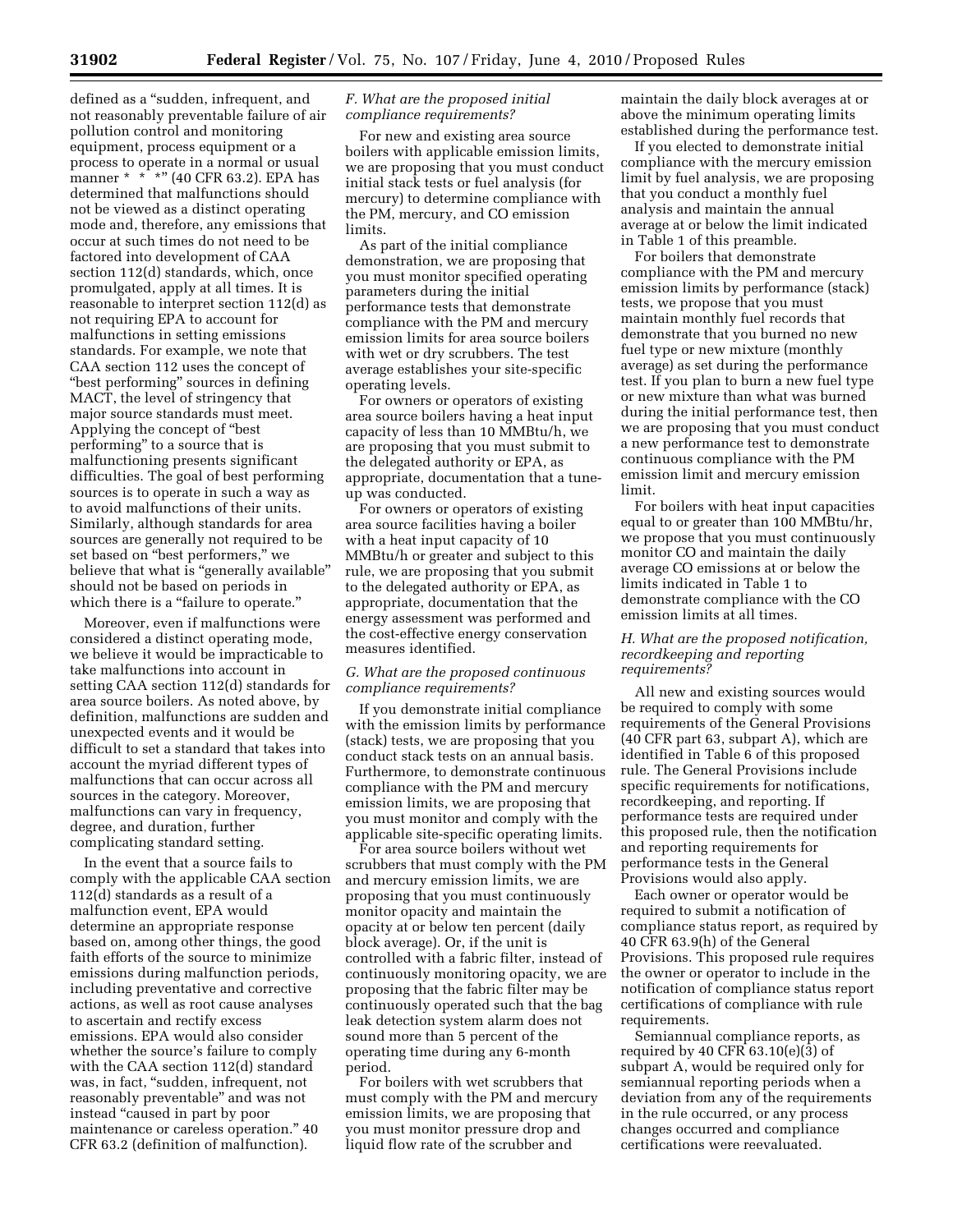This proposed rule would require records to demonstrate compliance with each emission limit, work practice standard, or management practice. These recordkeeping requirements are specified directly in the General Provisions to 40 CFR part 63.

Records for applicable management practices must be maintained. Specifically, the owner or operator must keep records of the dates and the results of each boiler tune-up.

Records of either continuously monitored parameter data for a control device if a device is used to control the emissions or continuous emission monitoring system (CEMS) data would be required.

Each owner and operator would be required to keep the following records:

(1) All reports and notifications submitted to comply with the rule;

(2) Continuous monitoring data as required in the rule;

(3) Each instance in which you did not meet each emission limit, work/ management practice, and operating limit (*i.e.,* deviations from the rule);

(4) Monthly fuel use by each boiler including a description of the type(s) of fuel(s) burned, amount of each fuel type burned, and units of measure;

(5) A copy of the results of all performance tests, energy assessments, opacity observations, performance evaluations, or other compliance demonstrations conducted to demonstrate initial or continuous compliance with the rule; and

(6) A copy of your site-specific monitoring plan developed for the rule, if applicable.

Typically, records would be retained for at least 5 years. In addition, monitoring plans, operating and maintenance plans, and other plans would be updated as necessary and kept for as long as they are still current.

*I. Submission of Emissions Test Results to EPA* 

Compliance test data are necessary for many purposes including compliance determinations, development of emission factors, and determining annual emission rates. EPA has found it burdensome and time consuming to collect emission test data because of varied locations for data storage and varied data storage methods.

One improvement that has occurred in recent years is the availability of stack test reports in electronic format as a replacement for bulky paper copies.

In this action, we are taking a step to improve data accessibility for stack tests (and in the future continuous monitoring data). Boiler area sources would be required to submit to

WebFIRE (an EPA electronic database) an electronic copy of stack test reports as well as process data. Data entry requires only access to the Internet and is expected to be completed by the stack testing company as part of the work that it is contracted to perform.

Please note that the proposed requirement to submit source test data electronically to EPA would not require any additional performance testing. In addition, when a facility submits performance test data to WebFIRE, there would be no additional requirements for data compilation; instead, we believe industry would greatly benefit from improved emissions factors, fewer information requests, and better regulation development as discussed below. Because the information that would be reported is already required in the existing test methods and is necessary to evaluate the conformance to the test methods, facilities would already be collecting and compiling these data. One major advantage of submitting source test data through the Electronic Reporting Tool (ERT), which was developed with input from stack testing companies (who already collect and compile performance test data electronically), is that it would provide a standardized method to compile and store all the documentation required by this proposed rule. Another important benefit of submitting these data to EPA at the time the source test is conducted is that these data should reduce the effort involved in data collection activities in the future for these source categories. This results in a reduced burden on both affected facilities (in terms of reduced manpower to respond to data collection requests) and EPA (in terms of preparing and distributing data collection requests). Finally, another benefit of submitting these data to WebFIRE electronically is that these data will greatly improve the overall quality of the existing and new emissions factors by supplementing the pool of emissions test data upon which emissions factors are based and by ensuring that data are more representative of current industry operational procedures. A common complaint we hear from industry and regulators is that emissions factors are out-dated or not representative of a particular source category. Receiving recent performance test results would ensure that emissions factors are updated and more accurate. In summary, receiving these test data already collected for other purposes and using them in the emissions factors development program will save

industry, State/local/tribal agencies, and EPA time and money.

As mentioned earlier, the electronic data base that will be used is EPA's WebFIRE, which is a Web site accessible through EPA's TTN (technology transfer network). The WebFIRE Web site was constructed to store emissions test data for use in developing emission factors. A description of the WebFIRE data base can be found at *http://cfpub.epa.gov/ oarweb/index.cfm?action=fire.main.*  The ERT will be able to transmit the electronic report through EPA's Central Data Exchange (CDX) network for storage in the WebFIRE data base. Although ERT is not the only electronic interface that can be used to submit source test data to the CDX for entry into WebFIRE, it makes submittal of data very straightforward and easy. A description of the ERT can be found at *http://www.epa.gov/ttn/chief/ert/ ert*\_*tool.html.* 

The ERT can be used to document the conducting of stack tests data for various pollutants including PM, mercury, dioxin/furan, and HCl. Presently, the ERT does not accept opacity data or CEMS data.

EPA specifically requests comment on the utility of this electronic reporting requirement and the burden that owners and operators of boiler area source facilities estimate would be associated with this requirement.

### **V. Rationale of This Proposed Rule**

*A. How did EPA determine which pollution sources would be regulated under this proposed rule?* 

This proposed rule regulates industrial boilers (fired by coal, biomass, or oil) and institutional and commercial boilers (fired by coal, biomass, or oil) that are located at area sources of HAP.

Boilers that are used specifically for research and development are not regulated. However, boilers that only provide steam to a process or for heating at a research and development facility are still subject to this proposed rule.

#### *B. How did EPA determine the subcategories for this proposed rule?*

The CAA allows EPA to divide source categories into subcategories when differences between given types of units lead to corresponding differences in the nature of emissions or the technical feasibility of applying emission control techniques. The design, operating, and emissions information that EPA reviewed during the major source rulemaking indicates the need to subcategorize boilers based on the boiler type.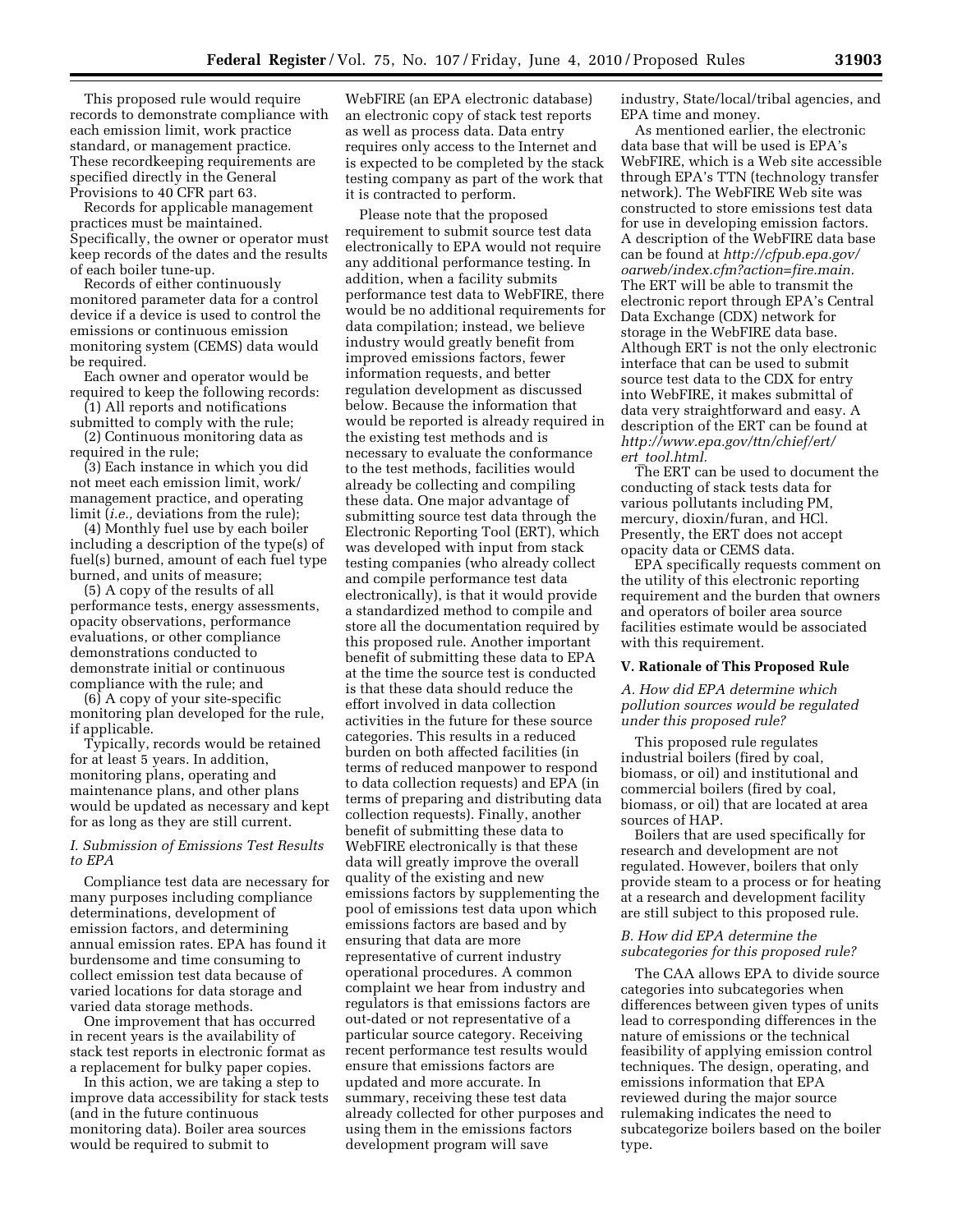Boiler systems are designed for specific fuel types (*e.g.,* coal, biomass, or oil) and will encounter problems if a fuel with characteristics other than those originally specified is fired. Most boilers can only achieve full load on the fuel or fuels for which they were specifically designed. Changes to the fuel type would often require extensive changes to the fuel handling and feeding system. Additionally, the burners and combustion chamber would need to be redesigned and modified to handle different fuel types and account for increases or decreases in the fuel volume and shape. In some cases, the changes may reduce the capacity and efficiency of the boiler. An additional effect of these changes would be extensive retrofit costs.

Emissions from boilers burning coal, biomass, and oil will also differ. Boilers emit a number of urban HAP. In general, HAP formation is dependent upon the composition of the fuel. The combustion quality and temperature also play an important role. The fuel dependent urban HAP emissions from boilers are metals, including mercury. These fuel dependent HAP emissions generally can be controlled by either changing the fuel property before combustion or by removing the HAP from the flue gas after combustion. Organic HAP, on the other hand, are formed from incomplete combustion and are much less influenced by the characteristics of the fuel being burned. The degree of combustion may be greatly influenced by three general factors: time, turbulence, and temperature. These factors are a function of the design of the boiler which is dependent in part on the type of fuel being burned.

Because these different types of boilers have different emission characteristics which may influence the feasibility and effectiveness of emission control, we are proposing to subcategorize them as follows: boilers designed to fire coal, boilers designed to fire biomass, and boilers designed to fire oil in order to account for these differences in emissions. The coal-fired subcategory includes boilers burning greater than 10 percent coal on an annual fuel heat input basis. The biomass fuel subcategory includes units burning any biomass but not more than 10 percent coal on an annual fuel heat input basis. The oil subcategory includes all remaining boilers.

In summary, we have identified three subcategories of boilers located at area sources: (1) Boilers designed for coal firing, (2) boilers designed for biomass firing, and (3) boilers designed for oil firing.

#### *C. What surrogates are we using?*

As explained above, EPA is proposing emission standards for the two source categories in this proposed rule. For mercury from coal-fired area source boilers and POM from all area source boilers, EPA is proposing these standards under CAA sections 112(d)(2) and 112(h). For the other urban HAP which formed the basis of the CAA section 112(c)(3) listing, EPA is proposing standards pursuant to CAA section 112(d)(5).

In selecting the proposed emission standards, we are using PM as a surrogate for the non-mercury metallic urban HAP (arsenic, beryllium, cadmium, chromium, lead, manganese, and nickel). The inherent variability and unpredictability of the non-mercury metal HAP compositions and amounts in fuel have a material effect on the composition and amount of nonmercury metal HAP in the emissions from the boiler. As a result, establishing individual numerical emissions limits for each non-mercury HAP metal species is difficult given the level of uncertainty about the individual nonmercury metal HAP compositions of the fuels that will be combusted. An emission characteristic common to all boilers is that the non-mercury metal HAP are a component of the PM contained in the fly ash emitted from the boiler. A sufficient correlation exists between PM and non-mercury metallic HAP to rely on PM as a surrogate for these HAP and for their control. Therefore, the same control techniques that would be used to control the fly-ash PM will control non-mercury metallic HAP. Emissions limits established to achieve control of PM will also achieve control of non-mercury metal HAP. Consequently, we used PM as a surrogate for the non-mercury metal urban HAP in establishing emissions limits. The use of PM as a surrogate will also eliminate the cost of performance testing to comply with numerous standards for individual non-mercury metals.

We looked at mercury separately from other metallic urban HAP due to its different chemical characteristics and applicable controls.

For the organic urban HAP listed for these source categories (POM, acetaldehyde, acrolein, dioxins, PCB, and formaldehyde), we used CO as a surrogate to represent the organic urban HAP emitted from the boilers. The presence of CO is an indicator of incomplete combustion. A high level of CO in emissions is an indicator of incomplete combustion and, thus, a potential indication of elevated organic

HAP emissions. Monitoring equipment for CO is readily available, which is not the case for organic HAP. Also, it is significantly easier and less expensive to measure and monitor CO emissions than to measure and monitor emissions of each individual organic HAP. We considered other surrogates, such as THC, but lacked data on emissions and permit limits for area source boilers. Therefore, using CO as a surrogate for organic urban HAP is a reasonable approach because minimizing CO emissions will result in minimizing organic urban HAP emissions.

# *D. How did EPA determine the proposed standards for existing units?*

Both industrial boilers and institutional/commercial boilers have been on the list of CAA section 112(c)(6) source categories for mercury and POM. That section requires MACT standards for each of the pollutants needed to achieve regulation of 90 percent of the emissions of the relevant pollutant. As previously noted, the CAA allows EPA to establish standards under GACT instead of MACT for urban HAP we propose to regulate to fulfill CAA section 112(c)(3).

As discussed previously, CAA section 112(h) allows the Administrator to promulgate a design, equipment, work practice, or operational standard, or combination thereof, in certain cases where, in the judgment of the Administrator, it is not feasible to prescribe or enforce an emission standard under CAA section 112(d). These cases include the situation in which the application of measurement methodology to a particular class of sources is not practicable due to technical and economic limitations.

As we establish emission standards for each source category listed pursuant to CAA section 112(c)(6), we learn more about the source category. As part of our analysis, we examine the available information about the source category, and we re-examine the inventory associated with the original listing. We continue to believe that we must regulate POM from coal-fired, biomassfired, and oil-fired area source boilers in order to meet the requirement in section 112(c)(6), and propose below MACTbased limits for POM for all categories. However, based on the information we have learned to date as we are developing standards for various source categories, such as major source boilers, gold mines, commercial and industrial solid waste incinerators, and other categories, we believe that we only need coal-fired area source boilers to meet the 90 percent requirement set forth in section  $112(c)(6)$  for mercury. Therefore,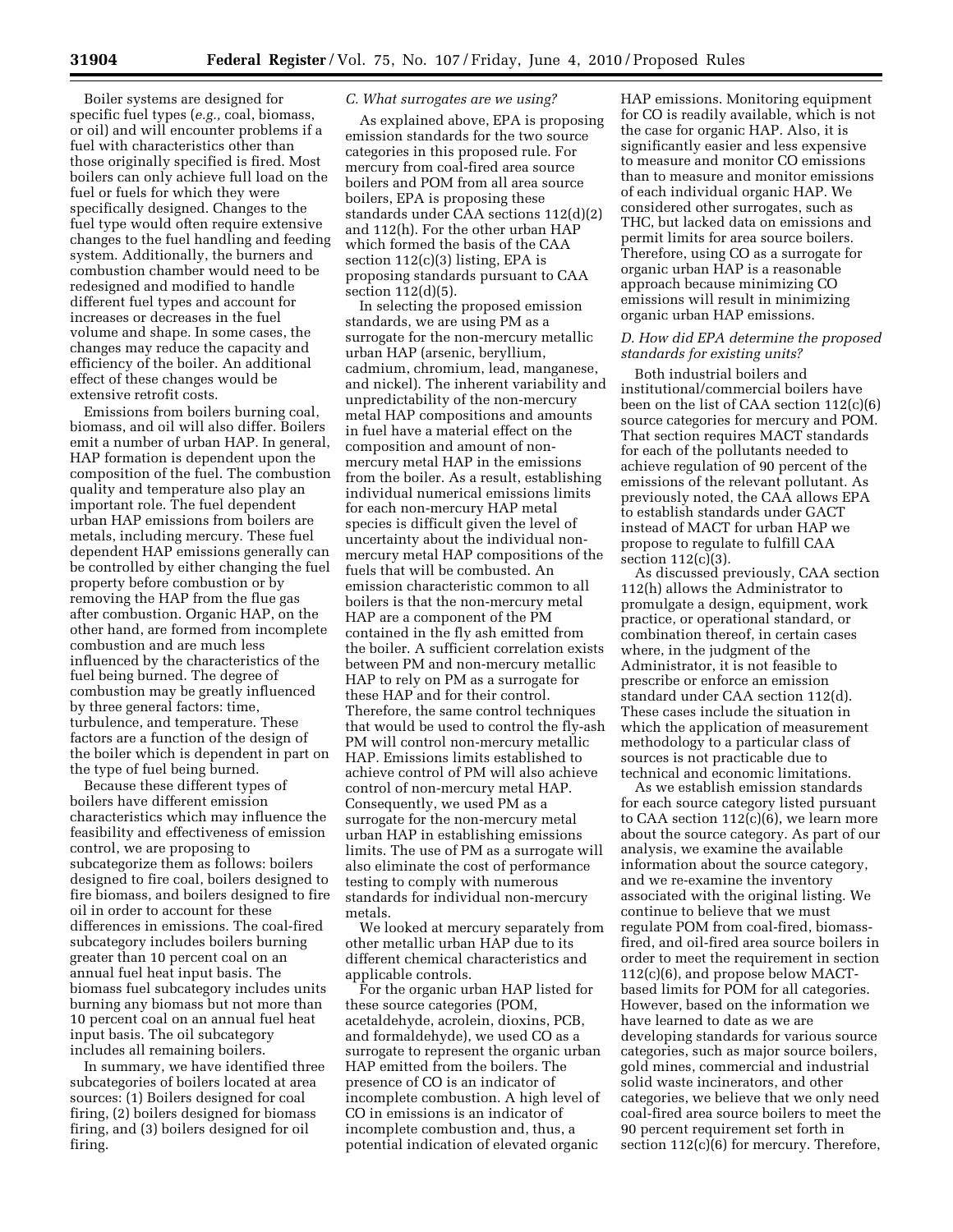we propose as our primary option MACT-based controls for mercury only for coal-fired boilers.

With respect to mercury from area source boilers classified as biomassfired or oil-fired, as well as with respect to other urban HAP besides POM, we have developed proposed standards that reflect GACT for these two area source categories.

#### 1. MACT Analysis for Mercury From Coal-Fired Boilers and POM

All standards established pursuant to CAA section 112(d)(2) must reflect MACT, the maximum degree of reduction in emissions of air pollutants that the Administrator, taking into consideration the cost of achieving such emissions reductions, and any non-air quality health and environmental impacts and energy requirements, determined is achievable for each category or subcategory. For existing sources, MACT cannot be less stringent than the average emission limitation achieved by the best performing 12 percent of existing sources in the category or subcategory for categories or subcategories with 30 or more sources. This requirement constitutes the ''MACT floor'' for existing area source boilers. EPA may not consider cost in determining the MACT floor. EPA must consider cost, non-air quality health and environmental impacts, and energy requirements in evaluating whether it is appropriate to set a standard more stringent than the MACT floor (beyondthe-floor controls).

a. MACT Floor Analysis for Mercury and POM

The approach selected for determining the MACT floors is based on estimating the emissions levels achieved on average by the best 12 percent of existing sources, for which we have information. In terms of developing MACT emission limits for area source boilers, we have:

- —No emission data for POM,
- —Limited emission data (nine coal-fired boilers) for mercury,
- —No State regulations applicable for mercury or POM,
- —No State permits specific for mercury or POM,
- —No surrogate for mercury, but CO as a surrogate for POM,
- —Emission data on four coal-fired area source boilers using add-on control technology for mercury,
- —Limited emission data for CO (5 coalfired boilers, 30 wood-fired boilers, 68 oil-fired boilers),
- —A few State permits with CO limits for coal, oil, and wood-fired area source boilers,

The MACT floor limits for each of the HAP and HAP surrogates (mercury and CO) are calculated based on the performance of the lowest emitting (best performing) sources in each of the subcategories. We ranked all of the sources for which we had data based on their emissions and identified the lowest emitting 12 percent of the sources for each HAP.

We first considered whether fuel switching would be an appropriate control option for sources in each subcategory. We considered the feasibility of fuel switching to other fuels used in the subcategory and to fuels from other subcategories. This consideration included determining whether switching fuels would achieve lower HAP emissions. A second consideration was whether fuel switching could be technically achieved by boilers in the subcategory considering the existing design of boilers. We also considered the availability of various types of fuel.

After considering these factors, we determined that fuel switching was not an appropriate control technology for purposes of determining the MACT floor level of control for any subcategory. This decision was based on the overall effect of fuel switching on HAP emissions, technical and design considerations discussed previously in this preamble, and concerns about fuel availability. This determination is discussed in the memorandum ''Development of Fuel Switching Costs and Emission Reductions for Industrial, Commercial, and Institutional Boilers and Process Heaters National Emission Standards for Hazardous Air Pollutants—Area Source'' located in the docket.

We used the emissions data for those best performing affected sources to determine the emission limits to be proposed, with an accounting for variability. EPA must exercise its judgment, based on an evaluation of the relevant factors and available data, to determine the level of emissions control that has been achieved by the best performing sources under variable conditions. The Court has recognized that EPA may consider variability in estimating the degree of emission reduction achieved by best-performing sources and in setting MACT floors. See *Mossville Envt'l Action Now* v. *EPA,* 370 F.3d 1232, 1241–42 (DC Cir 2004) (holding EPA may consider emission variability in estimating performance achieved by best-performing sources and may set the floor at level that bestperforming source can expect to meet ''every day and under all operating conditions'').

To calculate the achieved emission limit, including variability, we used the equation:

$$
UPL = \overline{x} + t(0.99, n-1) \times \sqrt{s^2 \times \left(\frac{1}{n} + \frac{1}{m}\right)}
$$

Where:

n = the number of test runs m = the number of test runs in the compliance average

s = standard deviation of emission data  $t(0.99, n-1)$  = the t-statistic x = emissions data average

Specifically, the MACT floor limit is an upper prediction limit (UPL) calculated with the Student's t-test using the TINV function in Microsoft Excel. The Student's t-test has also been used in other EPA rulemakings in accounting for variability. A prediction interval for a future observation is an interval that will, with a specified degree of confidence, contain the next (or some other pre-specified) randomly selected observation from a population. In other words, the prediction interval estimates what future values will be, based upon present or past background samples taken. Given this definition, the UPL represents the value which we can expect the mean of 3 future observations (3-run average) to fall below, based upon the results of an independent sample from the same population. That is, if we were to randomly select a future test condition from any of these sources (*i.e.,* average of 3 runs), we can be 99 percent confident that the reported level will fall at or below the UPL value. To calculate the UPL, we used the average (or sample mean) and sample standard deviation (SD), which are two statistical measures calculated from the sample data. The average is the central value of a data set, and the SD is the common measure of the dispersion of the data set around the average.

Based on this limited available information, the MACT floor analyses for the three subcategories (coal, biomass, and oil) are discussed below. 1. *Existing area source boilers* 

*designed for coal firing:* 

*Mercury*—The total number of coalfired area source boilers for which we have actual mercury emission data is 9. Thus, the top 12 percent is based on emissions from two boilers. The average mercury emission level of the top 12 percent is 1.3 pounds per trillion Btu (lb/TBtu). The SD of test runs in the top 12 percent boilers is 0.322. Therefore, the 99 percent UPL level is 2.5 lb/TBtu. The resulting MACT floor mercury limit for existing coal-fired area source boilers is 2.5 lb/T Btu (rounded to 0.000003 lb/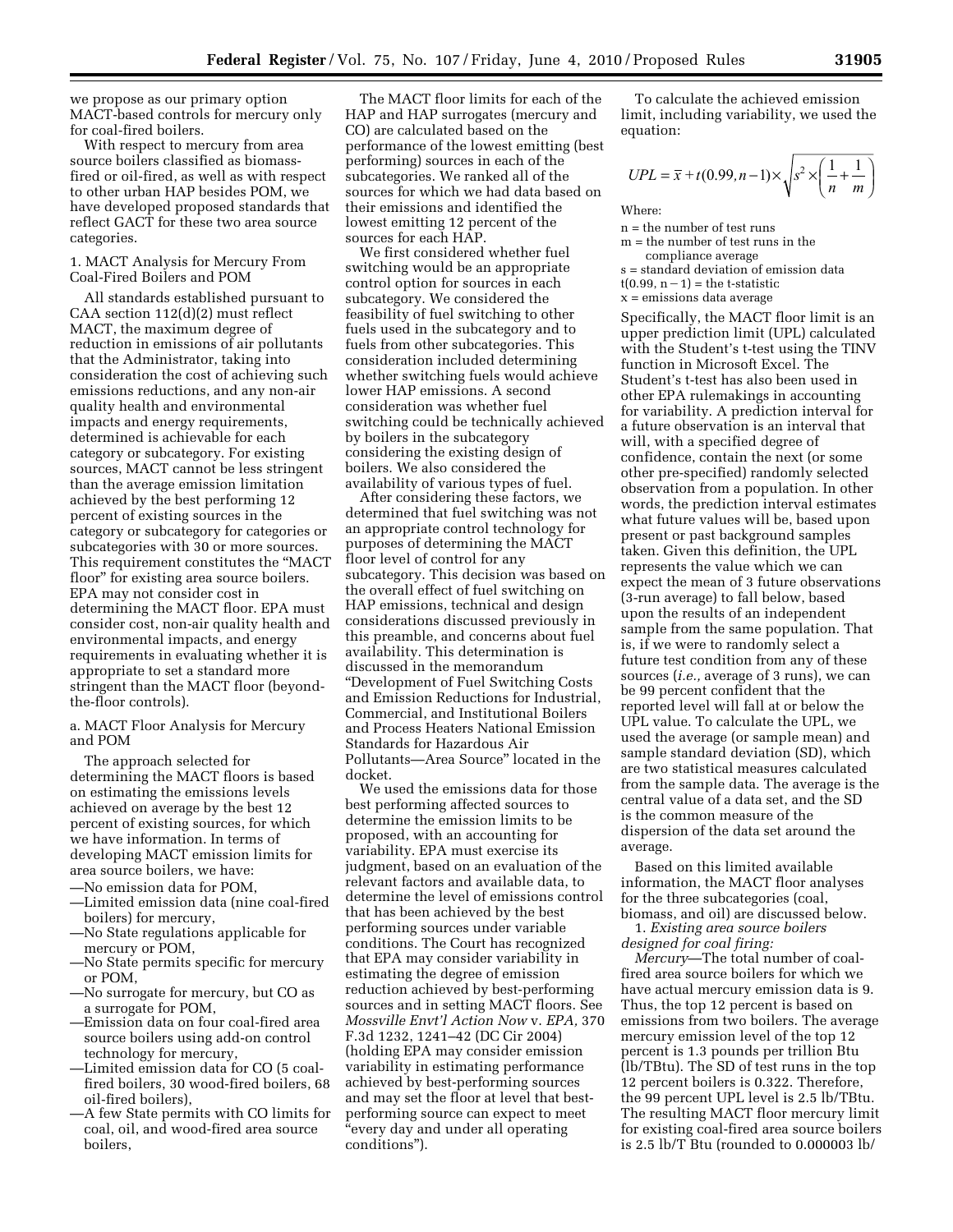million Btu). No fuel analysis data from boilers in the top 12 percent were available for assessing the impact of fuel variability on mercury emissions.

*POM*—None of the States for which we have an inventory have an applicable emission limit specifically for POM or CO. However, one State (New Jersey) does have standards for CO, but for boilers the size of coal-fired area source boilers, the requirement is actually a work practice standard for CO (*i.e.,* boiler tune-up). For small (less than 50 MMBtu/h) boilers, the New Jersey requirement is to maintain and operate the source in accordance with manufacturer specifications.

The available State permits obtained for coal-fired area source boilers limiting CO emissions were for 12 units located in Ohio (3 units), California (1 unit), and Illinois (8 units). We also obtained CO emission data from 5 coalfired area source boilers as part of the information collection effort for the major source NESHAP. Therefore, the top 12 percent is made up of three boilers. The average CO level of the top 12 percent is 162 parts per million (ppm) at 3 percent oxygen. The SD of the run data in top 12 percent boilers is 92.1 ppm. Therefore, the 99 percent UPL level is 390 ppm at 3 percent oxygen. The resulting MACT floor CO limit for existing coal-fired area source boilers is 310 ppm at 7 percent oxygen. We correct to 7 percent oxygen because that is typically in the oxygen range that coal-fired boilers operate and we rounded up to the nearest 10 ppm.

2. *Existing area source boilers designed for biomass firing:* 

*POM*—None of the States for which we have an inventory have an applicable emission limit specifically for POM or CO. Actual CO emission data were available from the National Forest Service's Fuels for Schools program for 14 wood-fired boilers. Also, State permits limiting CO emissions from biomass boilers were obtained on another 24 biomass-fired area source boilers. We also obtained CO emission test data from 26 biomass-fired area source boilers as part of the major source ICR survey.

The top 12 percent is made up of 8 boilers. The average CO level of the top 12 percent is 80.6 ppm at 3 percent oxygen. The SD of the top 12 percent boilers is 73.5 ppm. The 99 percent UPL is 192 ppm at 3 percent oxygen, rounded up to 200 ppm. Biomass-fired boilers typically operate at around 7 percent oxygen. Therefore, the MACT floor level is 160 ppm CO at 7 percent oxygen.

3. *Existing area source boilers designed for oil firing:* 

*POM*—None of the States for which we have an inventory have an applicable emission limit specifically for POM or CO. Actual CO emission data were available from 68 oil-fired area source boilers responding to the Boiler MACT ICR. State permits limiting CO emissions from oil-fired area source boilers were obtained on 56 oil-fired area source boilers.

The top 12 percent is made up of 15 boilers. The average CO level of the top 12 percent is 1 ppm at 3 percent oxygen. Based on the test runs from these 15 best performing units, the 99 percent UPL level is 2 ppm at 3 percent oxygen. Therefore, the MACT floor level is 2 ppm CO at 3 percent oxygen. Because oil-fired boilers typically operate at around 3 percent oxygen, additional oxygen content correction was not necessary.

4. Work Practice Standards for Smaller Boilers

As previously discussed, CAA section 112(h)(1) states that the Administrator may prescribe a work practice standard or other requirements, consistent with the provisions of CAA sections 112(d) or (f), in those cases where, in the judgment of the Administrator, it is not feasible to enforce an emission standard. CAA section 112(h)(2)(B) further defines the term ''not feasible'' to mean when ''the application of measurement technology to a particular class of sources is not practicable due to technological and economic limitations.''

The standard reference methods for measuring emissions of mercury, CO (as a surrogate for POM), and PM (as a surrogate for urban non-mercury metals) are EPA Methods 29, 10, and 5 of 40 CFR part 60 appendices A–8, A–4, and A–3, respectively. These methods are reliable and relatively inexpensive. However, the methods are not applicable for sampling small diameter (less than 12 inches) stacks. For example, in these small diameter stacks, the conventional Method 5 stack assembly blocks a significant portion of the cross-section of the duct and causes inaccurate measurements. Many existing area source boilers have stacks with diameters less than 12 inches. The stack diameter is generally related to the size of the boiler. Boilers that have a capacity below 10 MMBtu/h generally have stacks with diameters less than 12 inches. Also, many area source boilers do not currently have sampling ports or a platform for accessing the exhaust stack which would require an expensive modification to install sampling ports and a platform.

We conducted a cost-to-sales analysis to evaluate the economic impact of the testing and monitoring costs that area source boiler facilities would incur to demonstrate compliance with the proposed emission limits. The annual compliance costs imposed on each source is for the costs of a stack test for mercury and PM emissions and a continuous emission monitor (CEM) for CO emissions. We assumed that each establishment in each industry, commercial, or institutional sector would be associated with a single boiler. The financial impacts of potential compliance costs are assessed for representative entities in each entity sector using the ratio of compliance costs to the average representative entity revenue (cost-to-sales ratio or CSR).

The results of the analysis indicate that total compliance costs exceed 3 percent (and can reach as high as 19 percent) of the average firm revenues for 79 percent of the facilities. This indicates that the annual costs for testing and monitoring alone would have a significant adverse economic impact on these facilities. The severity of the economic impact would depend on the size of the facility. For small institutional (schools) and commercial (farms) facilities the costs would be prohibitive. This analysis is discussed in the memorandum "Cost-to-Sales Analysis of Testing and Monitoring Costs'' located in the docket.

Based on this analysis, pursuant to CAA section 112(h), EPA is proposing that it is not feasible to enforce emission standards for area source boilers having a heat input capacity of less than 10 MMBtu/h because of the technological and economic limitations described above. Thus, a work practice, as discussed below, is being proposed to limit the emissions of mercury and CO (as a surrogate for POM) for existing area source boilers having a heat input capacity of less than 10 MMBTU/h. We are specifically requesting comment on whether a threshold higher than 10 MMBtu/h meets the technical and economic limitations as specified in section 112(h).

For existing area source boilers, the only work practice being used that potentially controls mercury and POM emissions is a boiler tune-up. Mercury is a fuel dependent HAP. That is, the amount of mercury emitted from the boiler depends on the amount of mercury contained in the fuel. Fuel usage can be reduced by improving the combustion efficiency of the boiler. At best, boilers may be 85 percent efficient and untuned boilers may have combustion efficiencies of 60 percent or lower. As combustion efficiency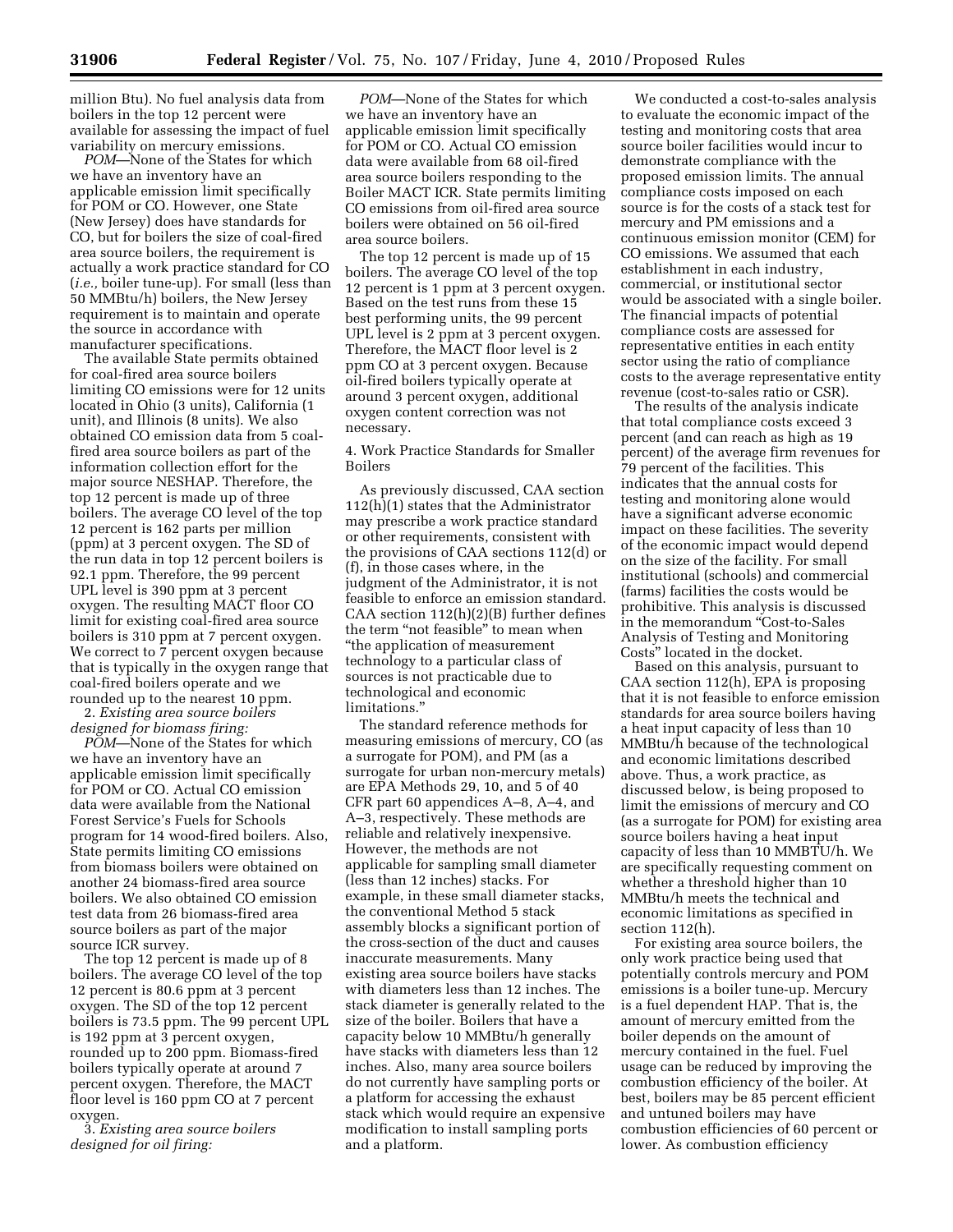decreases, fuel usage increases to maintain energy output resulting in increased emissions.

On the other hand, POM is formed from incomplete combustion of the fuel. The objective of good combustion is to release all the energy in the fuel while minimizing losses from combustion imperfections and excess air. The combination of the fuel with the oxygen requires temperature (high enough to ignite the fuel constituents), mixing or turbulence (to provide intimate oxygenfuel contact), and sufficient time (to complete the process), sometimes referred to as the three Ts of combustion. Good combustion practice (GCP), in terms of boilers, could be defined as the system design and work practices expected to minimize organic HAP emissions.

We have obtained information on area source boilers reported using GCP, as part of the information collection effort for the major source NESHAP. The data that we have suggests that area source boilers typically conduct boiler tuneups. We also reviewed State regulations and permits applicable to area source boilers. The work practices listed in State regulations includes tune-ups (10 States), operator training (1 State), periodic inspections (2 States), and operation in accordance with manufacturer specifications (1 State). Of the 44 area source boilers with a capacity of less than 10 MMBtu/h that responded to EPA's information collection effort for major source NESHAP, 28 (or 64 percent) reported conducting a boiler tune-up program. Ultimately, we determined that at least 6 percent of the boilers in each of the subcategories are subject to a tune-up requirement. Therefore, the work practice of a tune-up does establish the MACT floor for mercury and POM emissions from existing area source boilers with a heat input capacity of less than 10 MMBtu/h.

A detailed discussion of the MACT floor methodology is presented in the memorandum ''MACT Floor Analysis for the Industrial, Commercial, and Institutional Area Source Boilers'' in the docket.

*b. Beyond-the-Floor Determination for Mercury and POM.* 

We considered the pollution prevention and energy conservation measure of an energy assessment as a beyond-the-floor option for mercury and POM emissions. An energy assessment provides valuable information on improving energy efficiency. An energy assessment, or energy audit, is an indepth energy study identifying all energy conservation measures appropriate for a facility given its

operating parameters. An energy assessment refers to a process which involves a thorough examination of potential savings from energy efficiency improvements, pollution prevention, and productivity improvement. It leads to the reduction of emissions of pollutants through process changes and other efficiency modifications. Besides reducing operating and maintenance costs, improving energy efficiency reduces negative impacts on the environment. Improvement in energy efficiency results in decreased fuel use which results in a corresponding decrease in emissions (both HAP and non-HAP) from the boiler, but not necessarily all those present. The Department of Energy (DOE) has conducted energy assessments at selected manufacturing facilities and reports that facilities can reduce fuel/ energy use by 10 to 15 percent by using best practices to increase their energy efficiency. Many best practices are considered pollution prevention because they reduce the amount of fuel combusted which results in a corresponding reduction in emissions from the fuel combustion. The most common best practice is simply tuning the boiler to the manufacturer's specification.

The one-time cost of an energy assessment ranges from \$2500 to \$55,000 depending on the size of the facility. If a facility elected to implement the cost-effective energy conservation measures identified in the energy assessment, it would potentially result in greater mercury and POM reduction than achieved by a boiler tune-up alone. In addition, the cost of an energy assessment is minimal, in most cases, compared to the cost for testing and monitoring to demonstrate compliance with an emission limit. Furthermore, the costs of any energy conservation improvement will be offset by the cost savings in lower fuel costs. Therefore, we decided to go beyond the MACT floor for this proposed rule for the existing area source boilers. The proposed standards for existing area source facilities with a boiler that has a capacity equal to or greater than 10 MMBtu/h for mercury and POM include the requirement of a performance of an energy assessment to identify energy conservation measures. Since there was insufficient information to determine if requiring implementation of costeffective measures were economically feasible, we are seeking comment on this point.

In this proposed rule, we are defining a cost-effective energy conservation measure to be any measure that has a payback (return of investment) period of

two years or less. This payback period was selected based on section 325(o)(2)(B)(iii) of the Energy Policy and Conservation Act which states that there is a presumption that an energy conservation standard is economically justified if the increased installed cost for a measure is less than three times the value of the first-year energy savings resulting from the measure.

We believe that an energy assessment is an appropriate beyond-the-floor control technology because it is one of the measures identified in CAA section 112(d)(2). CAA section 112(d)(2) states that ''Emission standards promulgated \* \* \* and applicable to new or existing sources \* \* \* is achievable \* \* \* through application of measures, processes, methods, systems or techniques including, but not limited to measures which—

(A) reduce the volume of, or eliminate emissions of, such pollutants through process changes, substitution of materials or other modifications, The purpose of an energy assessment is to identify energy conservation measures (such as process changes or other modifications to the facility) that can be implemented to reduce the facility energy demand which would result in reduced fuel use. Reduced fuel use will result in a corresponding reduction in HAP, and non-HAP, emissions. Thus, an energy assessment, in combination with the MACT emission limits will result in the maximum degree of reduction in emissions as required by 112(d)(2). Therefore, we are proposing to require all existing sources to conduct a onetime energy assessment to identify costeffective energy conservation measures on the boiler's energy consuming systems.

We are proposing that the energy assessment be conducted by energy professionals and/or engineers that have expertise that cover all energy using systems, processes, and equipment. We are aware of at least two organizations that provide certification of specialists in evaluating energy systems. We are proposing that a qualified specialist is someone who has successfully completed the Department of Energy's Qualified Specialist Program for all systems or a professional engineer certified as a Certified Energy Manager by the Association of Energy Engineers.

*We are specifically requesting comment on:* (1) Whether our estimates of the assessment costs are correct; (2) is there adequate access to certified assessors; (3) are there other organizations for certifying energy engineers; (4) are online tools adequate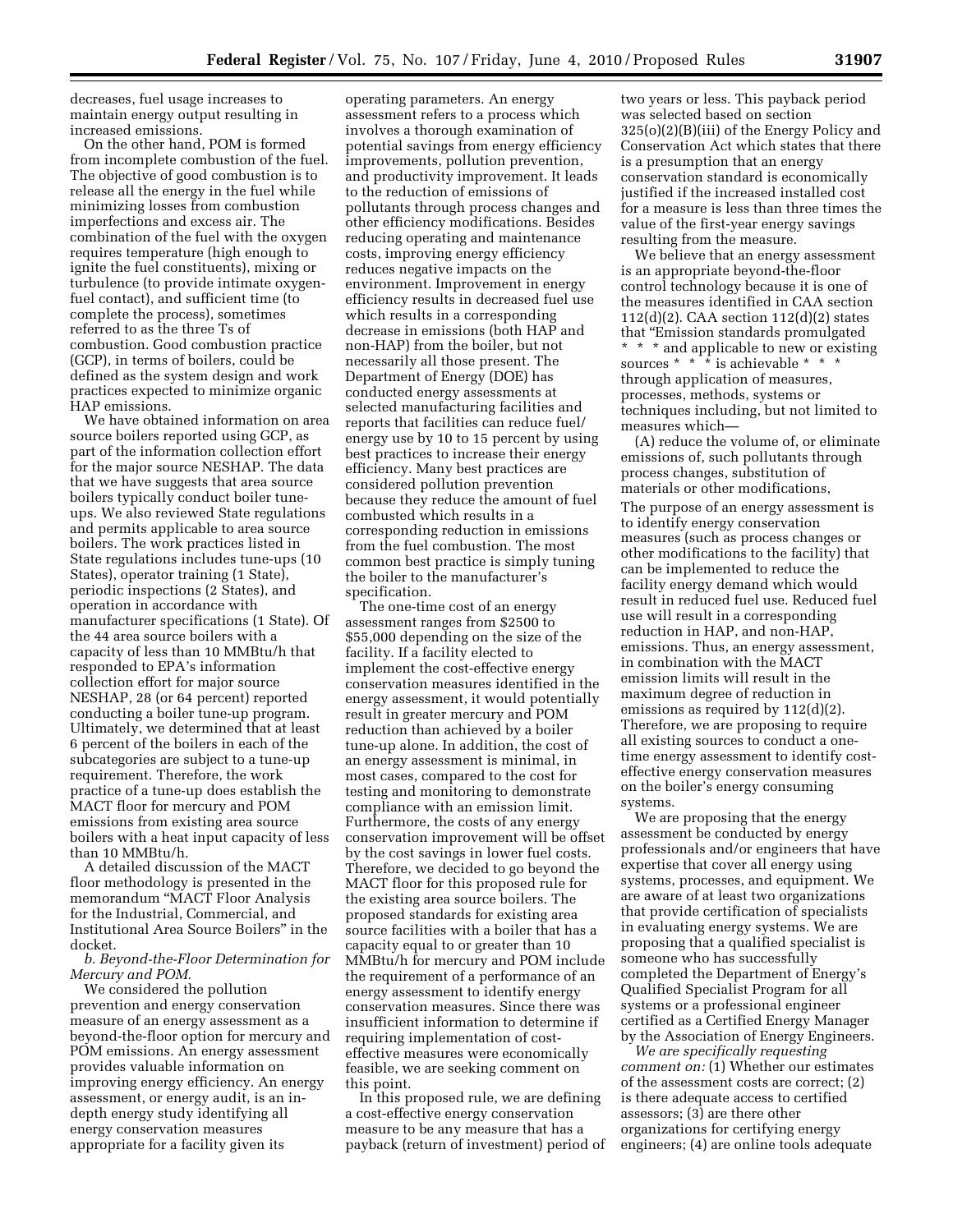to inform the facility's decision to make efficiency upgrades; (5) is the definition of ''cost-effective'' appropriate in this context since it refers to payback of energy saving investments without regard to the impact on HAP reduction; and (6) what rate of return should be used.

A detailed description of the beyondthe-floor consideration is in the memorandum ''Methodology for Estimating Cost and Emissions Impacts for Industrial, Commercial, Institutional Area Source Boilers'' in the docket.

2. GACT Determination for Existing Area Source Boilers

As provided in CAA section 112(d)(5), we are proposing standards representing GACT for these area source boilers.

For existing coal and biomass-fired area source boilers, the add-on control technology generally being used is multiclones. We found that this technology is minimally effective in controlling urban metal HAP and has no effect on urban organic HAP.

Multiclones are mechanical separators that use velocity differential across the cyclones to separate particles. A multiclone uses several smaller diameter cyclones to improve efficiency. Multiclones have a control efficiency for PM emissions of about 75 percent. Multiclones are more efficient in collecting larger particles and their collection efficiency falls off at small particle sizes. This is a disadvantage because non-mercury metallic HAP tend to be on small size particles (*i.e.,* fine particle enrichment). Based on emission data obtained during the major source NESHAP development, multiclones have a control efficiency for nonmercury metallic HAP of only about 10 percent and have no effect on reducing mercury emissions. The cost of using multiclones (capital, testing, and monitoring) is estimated to be between \$50,000 and \$100,000 depending on the size of the boiler.

We also considered various pollution prevention and energy conservation options as the potential basis for GACT for the urban metal HAP and the organic urban HAP. The most common options, and generally available, are simply tuning the boiler to the manufacturer's specification. A boiler tune-up provides potential savings from energy efficiency improvements and pollution prevention. Besides reducing operating and maintenance costs, improving energy efficiency reduces negative impacts on the environment. Improvement in energy efficiency results in decreased fuel use which results in a corresponding decrease in emissions (both HAP and non-HAP)

from the boiler. A boiler tune-up requirement would potentially result in the same non-mercury metallic HAP reduction as a PM emission limit based on performance of multiclones but would also reduce emissions of organic HAP. In addition, the cost of a boiler tune-up appears minimal compared to the cost for testing and monitoring to demonstrate compliance with an emission limit.

For existing oil-fired area source boilers, we found no add-on control technology being used.

Therefore, we determined that GACT for existing area source boilers with heat input capacities of 10 MMBtu/hour or greater is a management practice requiring the implementation of a boiler tune-up program. Thus, for existing area source boilers, we are proposing GACT for HAP other than mercury and POM to be a management practice requiring the implementation of a boiler tune-up program.

If we conclude that our obligations under section 112(c)(6) for mercury can be met without mercury emissions from biomass-fired or oil-fired area source boilers, we believe that several requirements of this proposed rule would be generally available to the regulated community and would provide some control of mercury and other fuel-bound pollutants at existing sources with larger boilers. For example, the requirements to optimize combustion, conduct an energy assessment, and conduct biennial tuneups would decrease emissions of mercury because less fuel would be burned. In contrast, we do not believe that fabric filters are widely used now, would be expensive to install for small businesses, and therefore would not be considered GACT. Therefore, we seek comment on whether the various measures discussed in this preamble to reduce fuel consumption in connection with POM control and control of urban metal HAP and organic urban HAP would represent GACT for mercury emitted from biomass-fired and oil-fired area source boilers.

### *E. How did EPA determine the proposed standards for new units?*

As noted above, we have developed the proposed standards to reflect the application of MACT for mercury and POM, and GACT for arsenic, beryllium, cadmium, lead, chromium, manganese, nickel, ethylene dioxide, and polychlorinated biphenyls (PCB).1

1. MACT Analysis for Mercury From Coal-fired Boilers and POM

The CAA specifies that MACT for new boilers shall not be less stringent than the emission control that is achieved in practice by the bestcontrolled similar source, as determined by the Administrator. This minimum level of stringency is the MACT floor for new units. EPA may not consider costs or other impacts in determining the MACT floor. However, EPA must consider cost, non-air quality health and environmental impacts, and energy requirements in evaluating whether it is appropriate to set a standard that is more stringent than the MACT floor (beyond-the-floor controls).

*a. MACT Floor Analysis for Mercury and POM.* Similar to the MACT floor process used for existing area source boilers, the approach used for determining the MACT floors for new units is based on estimating the emissions levels achieved by the bestcontrolled similar source, for which we have information.

1. *New area source boilers designed for coal firing:* 

*Mercury*—We determined in the context of the major source rulemaking for boilers that fabric filters are the most effective technology employed by coalfired industrial, commercial, and institutional boilers for controlling mercury emissions. Five coal-fired area source boilers have been identified as having a fabric filter. Based on available emission data, the best performing unit (*i.e.,* the unit having the reported lowest mercury level based on a three run test) is an area source coal-fired boiler equipped with an electrostatic precipitator (ESP). The boiler had a test average for mercury of 1.4 lb/TBtu with a SD of 0.307 to account for variability. Therefore, the resulting MACT floor mercury limit for new coal-fired area source boilers is determined to be 3.2 lb/T Btu. Since this calculated value is less stringent than the MACT floor for mercury at existing boilers designed for coal firing, the MACT floor for new sources was established to be equal to the floor for existing sources (0.000003 lb/million Btu).

*POM*—For POM emissions, the only control technology identified as being used on area source boilers is monitoring and maintaining CO emission levels which is associated with minimizing emissions of organic HAP (including POM). Carbon monoxide is generally an indicator of incomplete combustion because CO will oxidize to carbon dioxide if adequate oxygen is available. Therefore, controlling CO emissions can be a mechanism for

<sup>&</sup>lt;sup>1</sup>The proposed emission standards will also reduce emissions of other urban HAP, which did not form the basis of the listing. Those urban HAP include benzene, acetaldehyde, acrolein, dioxins, and formaldehyde.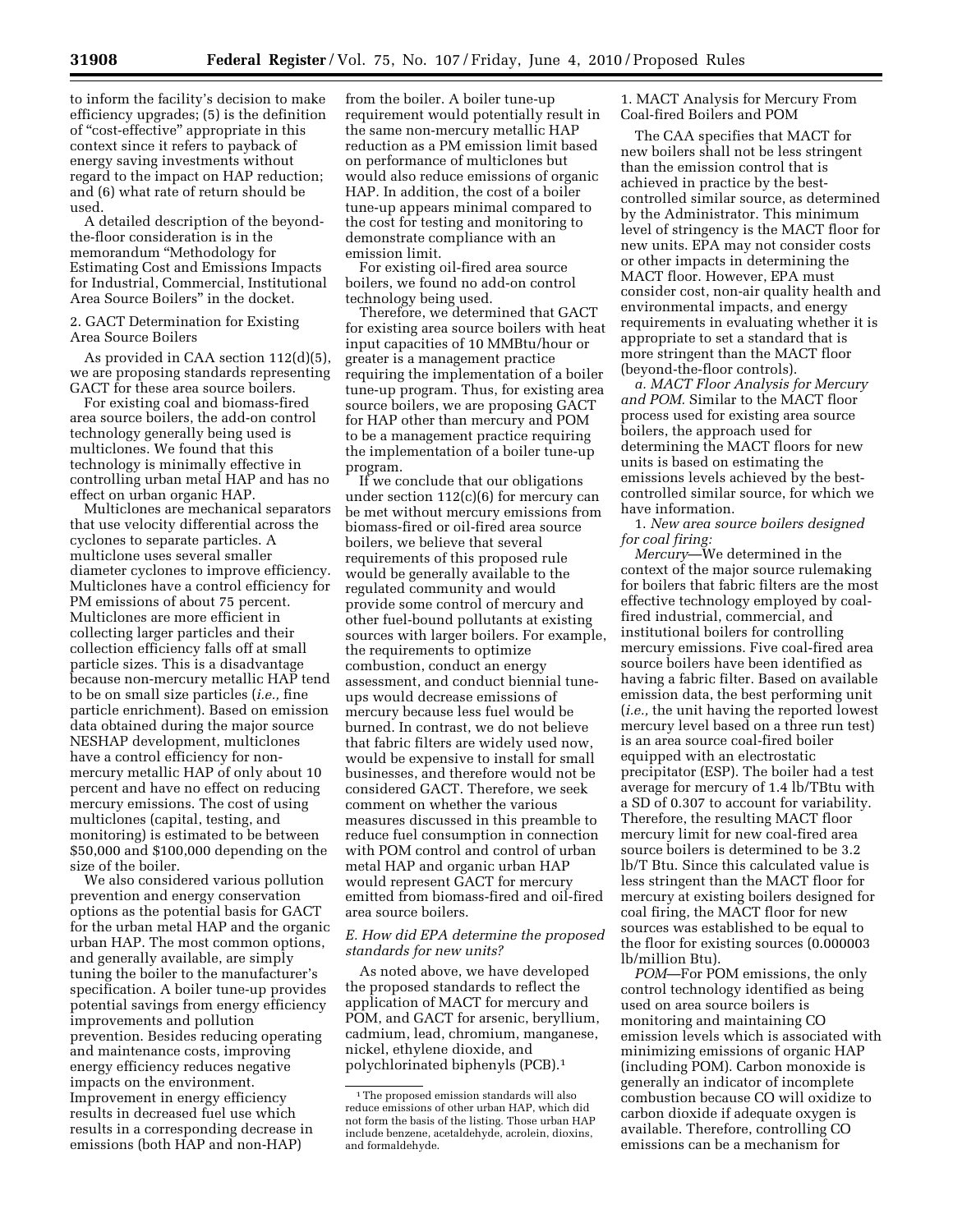ensuring combustion efficiency and may be viewed as a GCP. As discussed previously in this preamble, CO is considered a surrogate for organic HAP (including POM) emissions in this proposed rule.

None of the States for which we have an inventory have an applicable emission limit specifically for POM or CO. However, one State (New Jersey) does have standards for CO, but for boilers the size of coal-fired area source boilers, it is actually a work practice standard for CO (*i.e.,* tune-up). For small (less than 50 MMBtu/h) boilers, New Jersey's requirement is to maintain and operate the source in accordance with manufacturers' specifications.

Considering available State permit data and emission test data for coal-fired area source boilers the best controlled similar source is a coal-fired area source boiler having an average three run CO test emission level of 216 ppm at 3 percent oxygen. The calculated 99 percent UPL, to account for variability, is 640 ppm at 3 percent oxygen. Since this calculated value is less stringent than the MACT floor for CO at existing boilers designed for coal firing, the MACT floor for new sources was established to be equal to the floor for existing sources (310 ppm at 7 percent oxygen).

2. *New area source boilers designed for biomass firing:* 

*POM*—None of the States for which we have an inventory have an applicable emission limit specifically for POM or CO. Actual CO emission data were available from the Fuels for Schools program for 14 biomass-fired boilers and from 29 biomass-fired area source boilers as part of the major source ICR survey. Also, State permits limiting CO emissions from biomass boilers were obtained on another 27 biomass-fired area source boilers. Therefore, the MACT floor for POM achieved by the best controlled similar source is based on actual CO emission data.

The average 3-run test CO level of the best controlled similar source is 38.6 ppm at 3 percent oxygen. The SD for the test runs is 14 ppm. Therefore, the 99 percent UPL is 120 ppm at 3 percent oxygen, rounded up to the nearest 10 ppm. Thus, the proposed MACT floor level is 100 ppm CO at 7 percent oxygen.

3. *New area source boilers designed for oil firing:* 

POM-None of the States for which we have an inventory have an applicable emission limit specifically for POM or CO. Actual CO emission data were available on 66 oil-fired area source boilers. State permits limiting CO emissions from oil-fired area source boilers were obtained on 46 oil-fired area source boilers. Therefore, the proposed MACT floor for POM achieved by the best controlled similar source would be based on the boilers reporting the lowest CO emission level.

The CO emission level of the best performing similar source is 0.6 ppm at 3 percent oxygen. The SD of the test runs is 0.04 ppm. Therefore, the 99 percent UPL and the proposed MACT floor level is 1 ppm CO at 3 percent oxygen, rounded up to the nearest whole ppm.

A detailed description of the MACT floor determination is in the memorandum, ''MACT Floor Analysis for Industrial, Commercial, and Institutional Area Source Boilers'' in the docket.

4. *Appropriateness of Work Practice Standards for New Area Source Boilers:* 

As previously discussed, CAA section 112(h) states that the Administrator may prescribe a work practice standard or other requirements, consistent with the provisions of CAA sections 112(d) or (f), in those cases where, in the judgment of the Administrator, it is not feasible to enforce an emission standard due to technical and economic limitations.

As was the case for existing small area source boilers, total compliance costs would likely exceed 3 percent of the average firm revenues for some new facilities. This indicates that the annual costs for testing and monitoring alone may have a significant adverse economic impact on some new facilities.

As discussed previously, the standard reference methods for measuring emissions of mercury, CO (as a surrogate for POM), and PM (as a surrogate for urban non-mercury metals) are EPA Methods 29, 10, and 5 and are not applicable for sampling small diameter stacks. We solicit comment on whether it would be technically infeasible to design sampling ports adequate for the test methods in boilers that are below a certain size.

Based on this analysis and the reason discussed below, we are not proposing a work practice under CAA section 112(h) for new area source boilers. New facilities, as opposed to existing facilities, have the added flexibility of including compliance costs into their design and planning. This would include the design and cost to provide a performance testing facility that has sampling ports adequate for the test methods and constructing the exhaust stack such that HAP emission rates can be accurately determined. In addition, a new facility has the option of fuel

selection in minimizing their compliance costs.

A detailed discussion of the MACT floor methodology is presented in the memorandum ''MACT Floor Analysis for the Industrial, Commercial, and Institutional Area Source Boilers'' in the docket.

*b. Beyond-the-floor Analysis for Mercury and POM for New Area Source Boilers.* The MACT floor level of control for new units is based on the emission control that is achieved in practice by the best controlled similar source within each of the subcategories. No technologies or other HAP emission reduction approaches were identified that would achieve mercury or POM reduction greater than the new source floors for each of the subcategories.

Therefore, we decided to not go beyond the MACT floor level of control for mercury and POM emissions for new area source boilers in this proposed rule. A detailed description of the beyond-the-floor consideration is in the memorandum ''Methodology for Estimating Cost and Emissions Impacts for Industrial, Commercial, Institutional Area Source Boilers'' in the docket.

2. GACT Determination for New Area Source Boilers

The control technologies currently used by facilities in the source categories that reduce non-mercury metallic HAP and PM are fabric filters and ESP. We determined that these controls are generally available and cost effective for new area source boilers. New area source boilers with heat input capacity of 10 MMBtu/h or greater are subject to the NSPS for boilers (either subpart Db or Dc of 40 CFR part 60) which regulate emissions of PM and require performance testing. Furthermore, new coal-fired area source boilers will likely require a PM control device to comply with the proposed mercury MACT standard.

The emissions database contains PM test data for 82 area source boilers obtained from the ICR survey conducted for major sources. All of the boilers were greater than 10 million Btu per hour in size. In order to develop PM (as a surrogate for non-mercury metallic HAP) emission limits for the three subcategories, we compared the PM limits in NSPS subpart Dc with the obtained PM emission data. We considered this to be an appropriate methodology because many new area source boilers will be subject to NSPS subpart Dc. Consequently, we determined that the PM limits in the NSPS could be used to establish the PM GACT emission limit for area source boilers.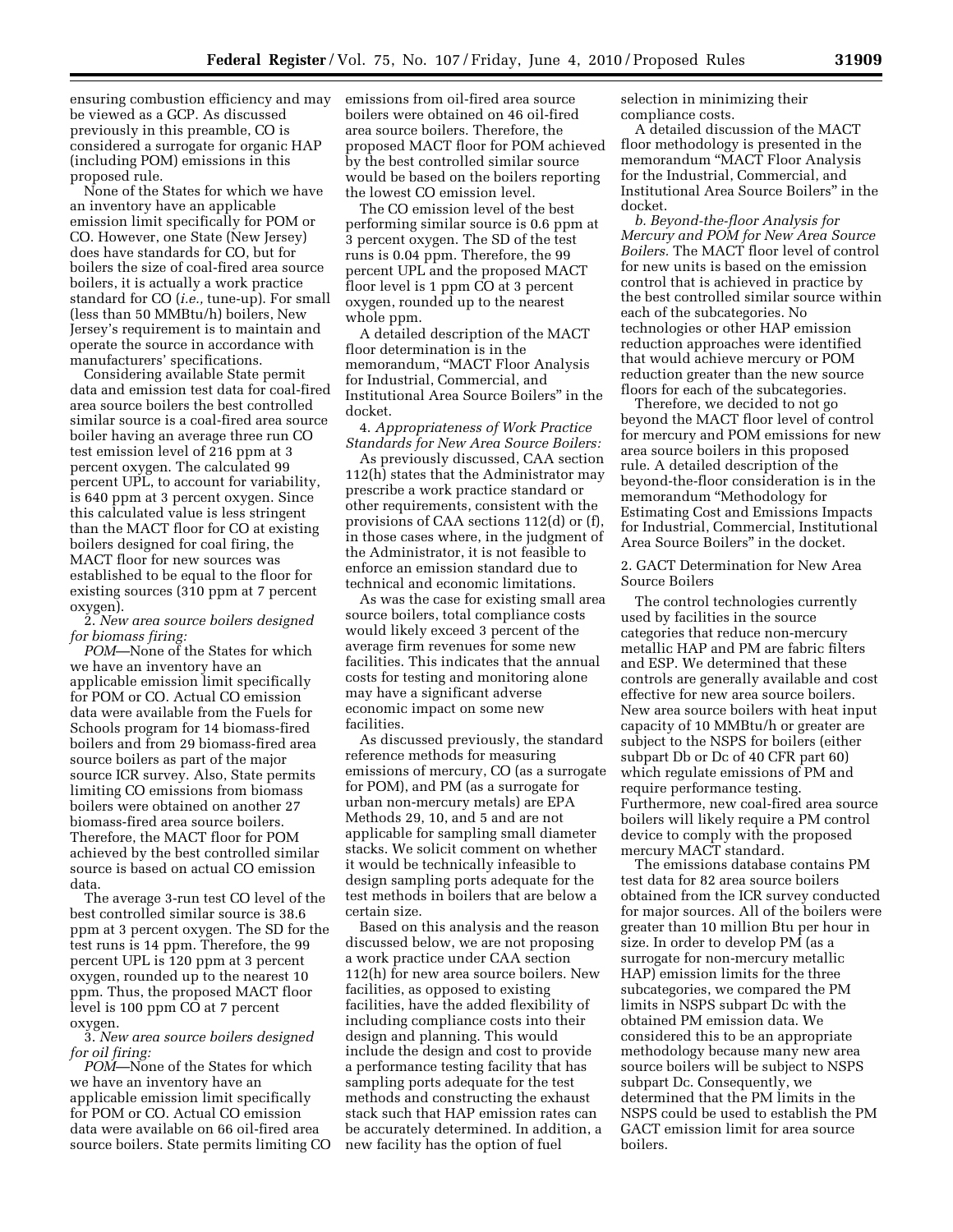The proposed GACT PM emission level based on NSPS subpart Dc for new area source boilers is 0.03 lb/million Btu. Of the 82 area source boilers for which we have PM emission data, 11 had reported PM emission levels below 0.03 lb/million Btu.

For the organic urban HAP (acetaldehyde, acrolein, dioxins, and formaldehyde), the most effective control technology identified is minimizing CO emissions and we determined that this control is generally available and cost effective for new area source boilers. This determination is based on the fact there is no additional costs associated with proposing a CO emission limit (as a surrogate for the urban organic HAP) as GACT because it is the same as the MACT standard being proposed for these subcategories for POM.

# *F. How did we select the compliance requirements?*

We are proposing testing, monitoring, notification, and recordkeeping requirements that are adequate to assure continuous compliance with the requirement of the rule. Those requirements are described in detail in sections IV.F to IV.H. We selected these requirements based upon our determination of the information necessary to ensure that the emission standards, work practices, and management practices are being followed and that emission control devices and equipment are maintained and operated properly. The proposed requirements ensure compliance with this proposed rule without proposing a significant additional burden for facilities that must implement them.

We are proposing that compliance with the PM and mercury emission limits be demonstrated by an initial performance test. To ensure continuous compliance with the proposed PM and mercury emission limits, this proposed rule would require continuous parameter monitoring of control devices and recordkeeping. Additionally, this proposed rule requires annual performance tests to ensure, on an ongoing basis, that the air pollution control device is operating properly and its performance has not deteriorated. If initial compliance with the mercury emission limit is demonstrated by a fuel analysis performance test, this proposed rule requires fuel analyses monthly, with compliance determined based on an annual average.

We evaluated the cost of applying PM CEMS to area source boilers. For PM CEM monitoring, capital costs were estimated to be \$88,000 per unit and annualized costs were estimated to be

\$33,000 per unit. The estimated national annual cost would be \$4.5 billion. We determined the costs would make them an unreasonable monitoring option.

We reviewed the cost information for CO CEMS provided by commenters on the NESHAP for major source boilers to make the determination on whether to require CO CEMS or conducting annual CO testing to demonstrate continuous compliance with the CO emission limit. In evaluating the available cost information, we determined that requiring CO CEMS for units with heat input capacities greater or equal to 100 MMBtu/hr is reasonable. This proposed rule requires units with heat input capacities less than 100 MMBtu/hr to conduct initial and annual performance (stack) tests.

# *G. Alternative MACT Standards for Consideration*

Our analysis of the inventory for mercury under CAA section 112(c)(6) has led us to believe that we do not need to regulate biomass-fired and oilfired boilers under MACT in order to meet our statutory obligations under this provision. We solicit comment on whether we should require the MACTbased emission limits on mercury emissions from larger boilers in this category if we conclude that such controls are unnecessary to meet our obligations under section 112(c)(6).

We also solicit comment on MACTbased requirements for mercury emitted from biomass-fired and oil-fired area source boilers in the event comment and further analysis of the inventory demonstrates such regulation is necessary to fulfill the 90 percent requirement under CAA section  $112(c)(6)$  or is otherwise appropriate. We present what would be MACT below.

1. *Existing area source boilers designed for biomass firing:* 

*Mercury*—We obtained mercury emission data from two biomass-fired area source boilers as part of the information collection effort for the major source NESHAP. Thus, the top 12 percent would be comprised of one boiler. The average mercury level of the top 12 percent is 0.36 lb/TBtu. All 3 test runs results were nondetect. The standard deviation for the three detection limits, when converted to lb/ mmBtu using the heat input rates during each run, was 1.82E–09. Therefore, the resulting MACT floor mercury limit for existing biomass-fired area source boilers would be 0.37 lb/TBtu (rounded to 0.0000004 lb/MMBtu).

2. *Existing area source boilers designed for oil firing:* 

*Mercury*—There are no available emission data, State regulations, or State permits regarding mercury emissions from oil-fired area source boilers. Available emission factors are generally the average of available data and would not reasonably represent the average of the top 12 percent best performing units. However, we have obtained mercury emission data on major source oil-fired boilers as part of the major source rulemaking. Since major source oil-fired boilers are similar in design and controls as compared to area source oil-fired boilers, we are applying the major source MACT limit of 4 lb/TBtu (0.000004 lb/MMBtu) to existing oilfired area source boilers.

3. *New area source boilers designed for biomass firing:* 

*Mercury*—We determined in the context of the major source rulemaking for boilers that fabric filters are the most effective technology employed by biomass-fired boilers for controlling mercury emissions. However, there is no test information on biomass-fired boilers equipped with fabric filters in which to determine control efficiency.

The average mercury level of the ''best controlled'' unit for which we have emission data is 0.36 lb/TBtu. All 3 test runs results were nondetect. The standard deviation for the three detection limits, when converted to lb/ MMBtu using the heat input rates during each run, was 1.82E–09. Therefore, the resulting MACT floor mercury limit for existing biomass-fired area source boilers would be 0.36 lb/ TBtu (0.0000004 lb/MMBtu).

4. *New area source boilers designed for oil firing:* 

*Mercury*—There are no available emission data, State regulations, or State permits regarding mercury emissions from oil-fired area source boilers. Available emission factors are generally the average of available data and would not reasonably represent the best performing unit. However, we have obtained mercury emission data on major source oil-fired boilers as part of the major source rulemaking. Since major source oil-fired boilers are similar in design and controls as compared to area source oil-fired boilers, we are applying the major source MACT limit for new oil-fired boilers of 0.3 lb/TBtu (0.0000003 lb/MMBtu) to new oil-fired area source boilers.

# *H. How did we decide to exempt these area source categories from title V permitting requirements?*

For the reasons described below, we are proposing to exempt from title V permitting requirements affected sources in the industrial boiler and the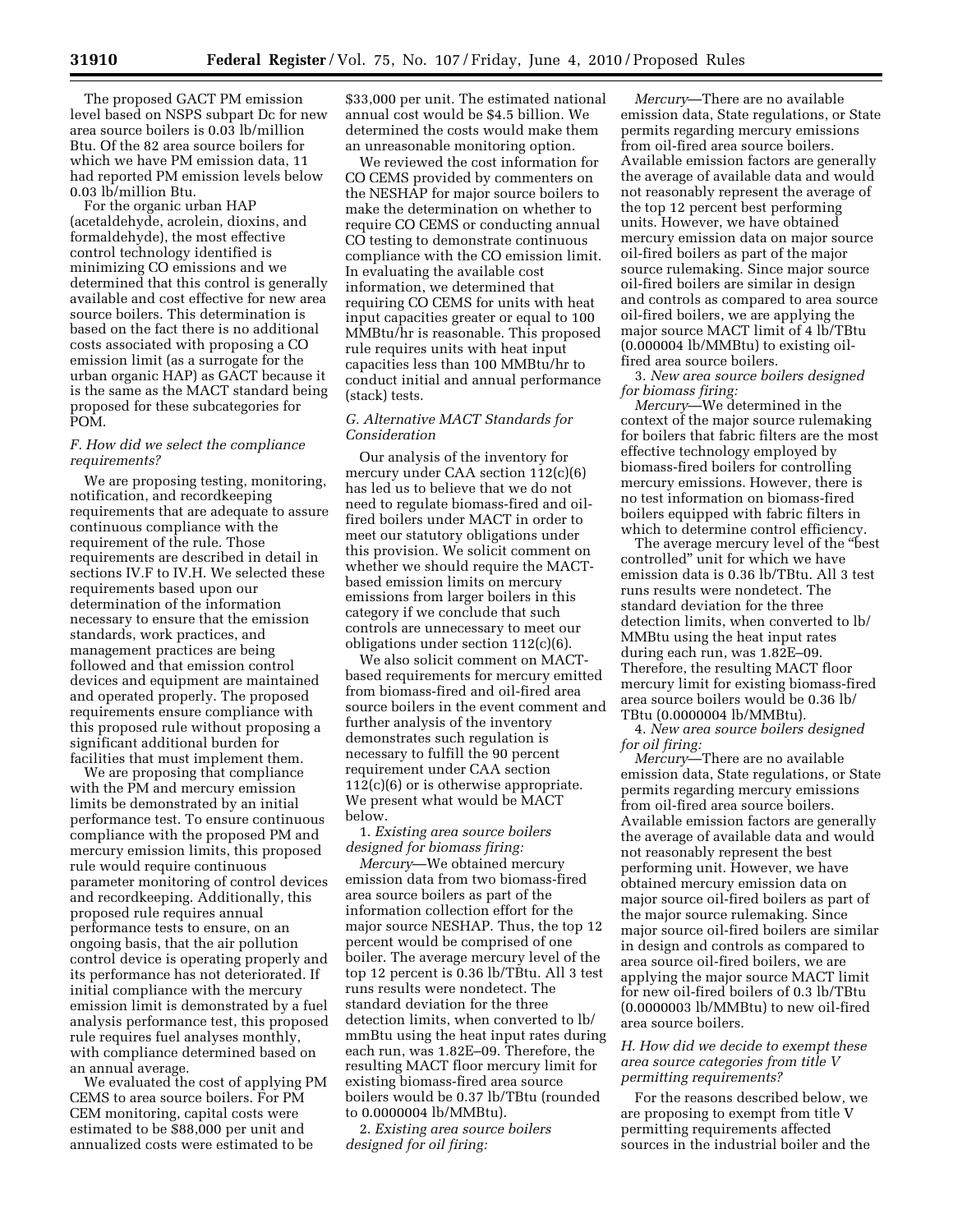institutional/commercial boiler area source categories that are not certain synthetic area sources. We estimate that at least 48 synthetic area sources reduced their HAP emissions to below the major source thresholds by installing air pollution control devices. We are not proposing to exempt from title V those synthetic area sources that have reduced their HAP emissions to below the major source thresholds by installing air pollution control devices.

CAA section 502(a) provides that the Administrator may exempt an area source category (in whole or in part) from title V if the Administrator determines that compliance with title V requirements is "impracticable, infeasible, or unnecessarily burdensome'' on an area source category. *See* CAA section 502(a). In December 2005, in a national rulemaking, EPA interpreted the term ''unnecessarily burdensome'' in CAA section 502 and developed a four-factor balancing test for determining whether title V is unnecessarily burdensome for a particular area source category, such that an exemption from title V is appropriate. See 70 FR 75320, December 19, 2005 (Exemption Rule).

The four factors that EPA identified in the Exemption Rule for determining whether title V is "unnecessarily burdensome'' on a particular area source category include:  $(i)$  Whether title V would result in significant improvements to the compliance requirements, including monitoring, recordkeeping, and reporting, that are proposed for an area source category (70 FR 75323); (2) whether title V permitting would impose significant burdens on the area source category and whether the burdens would be aggravated by any difficulty the sources may have in obtaining assistance from permitting agencies (70 FR 75324); (3) whether the costs of title V permitting for the area source category would be justified, taking into consideration any potential gains in compliance likely to occur for such sources (70 FR 75325); and (4) whether there are implementation and enforcement programs in place that are sufficient to assure compliance with the NESHAP for the area source category, without relying on title V permits (70 FR 75326).

In discussing these factors in the Exemption Rule, we further explained that we considered on "a case-by-case basis the extent to which one or more of the four factors supported title V exemptions for a given source category, and then we assessed whether considered together those factors demonstrated that compliance with title V requirements would be 'unnecessarily

burdensome' on the category, consistent with section 502(a) of the Act.'' See 70 FR 75323. Thus, in the Exemption Rule, we explained that not all of the four factors must weigh in favor of exemption for EPA to determine that title V is unnecessarily burdensome for a particular area source category. Instead, the factors are to be considered in combination, and EPA determines whether the factors, taken together, support an exemption from title V for a particular source category.

In the Exemption Rule, in addition to determining whether compliance with title V requirements would be unnecessarily burdensome on an area source category, we considered, consistent with the guidance provided by the legislative history of CAA section 502(a), whether exempting the area source category would adversely affect public health, welfare, or the environment. See 70 FR 15254–15255, March 25, 2005. As explained below, we propose that title V permitting is unnecessarily burdensome for a majority of the area sources at issue in this proposed rule. We have also determined that the proposed exemptions from title V would not adversely affect public health, welfare, and the environment. Our rationale for this decision follows here.

In considering the exemption from title V requirements for sources in the categories affected by this proposed rule, we first compared the title V monitoring, recordkeeping, and reporting requirements (factor one) to the requirements in the proposed NESHAP for the boiler area source categories. This proposed rule requires facilities to comply with either emission limits using add-on controls or process changes or implementation of certain work or management practices. This proposed rule would require direct monitoring of emissions or control device parameters, both continuous and periodic, recordkeeping that also may serve as monitoring, and deviation and other semi-annual reporting to assure compliance with this NESHAP.

The monitoring component of the first factor favors title V exemption. For the work and management practices, this proposed standard provides monitoring in the form of recordkeeping that would assure compliance with the requirements of this proposed rule. Monitoring by means other than recordkeeping for the work and management practices is not practical or appropriate. Records are required to ensure that the work and management practices are followed. This proposed rule requires continuous parameter monitoring, with periodic recording of

the parameter for the required control device, to assure compliance. The records are required to be maintained in a form suitable and readily available for expeditious review, and that they are kept for at least five years, the first two of which must be onsite.

As part of the first factor, in addition to monitoring, we have considered the extent to which title V could potentially enhance compliance for area sources covered by this proposed rule through recordkeeping or reporting requirements. We have considered the various title V recordkeeping and reporting requirements, including requirements for a 6-month monitoring report, deviation reports, and an annual certification in 40 CFR 70.6 and 71.6.

For any boiler area source, this proposed NESHAP requires an Initial Notification and a Notification of Compliance Status. This proposed rule also requires facilities to certify compliance with the emission limits, work practices, and management practices. In addition, facilities must maintain records showing compliance through the required parameter monitoring and deviation requirements. The information required in the deviation reports is similar to the information that must be provided in the deviation reports required under 40 CFR 70.6(a)(3) and 40 CFR 71.6(a)(3).

We acknowledge that title V might require additional compliance requirements on these categories, but we have determined that the monitoring, recordkeeping and reporting requirements of the proposed NESHAP are sufficient to assure compliance with the provisions of the NESHAP. Given the nature of the operations at most area sources and the types of requirements in this rule, title V would not significantly improve those compliance requirements.

For the second factor, we determine whether title V permitting would impose a significant burden on the area sources in the categories and whether that burden would be aggravated by any difficulty the source may have in obtaining assistance from the permitting agency. Subjecting any source to title V permitting imposes certain burdens and costs that do not exist outside of the title V program. EPA estimated that the average cost of obtaining and complying with a title V permit was \$65,700 per source for a 5-year permit period, including fees. See Information Collection Request for Part 70 Operating Permit Regulations, January 2007, EPA ICR Number 1587.07. EPA does not have specific estimates for the burdens and costs of permitting industrial, commercial, and institutional boiler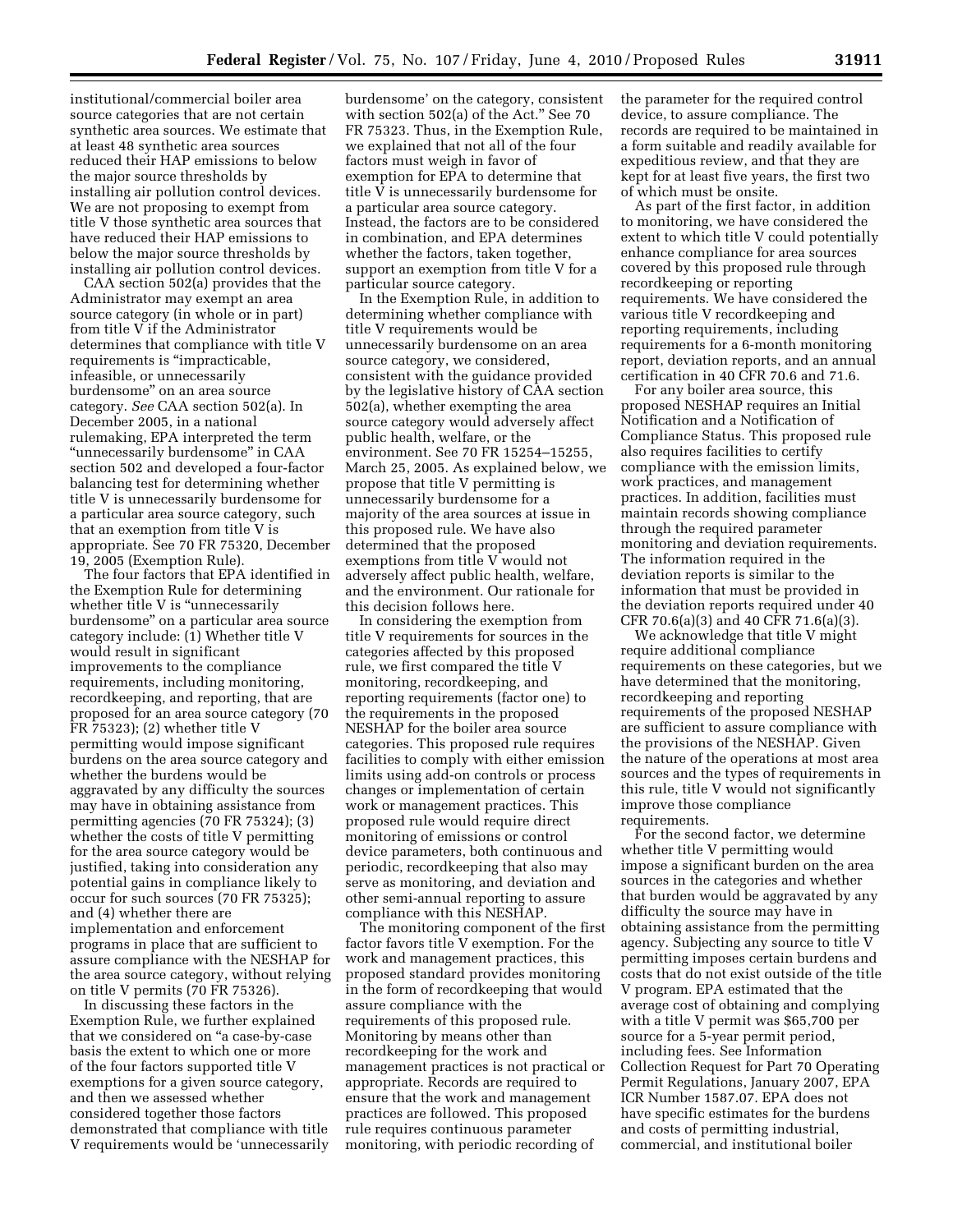area sources; however, there are certain activities associated with the part 70 and 71 rules. These activities are mandatory and impose burdens on the any facility subject to title V. They include reading and understanding permit program guidance and regulations; obtaining and understanding permit application forms; answering follow-up questions from permitting authorities after the application is submitted; reviewing and understanding the permit; collecting records; preparing and submitting monitoring reports on a 6-month or more frequent basis; preparing and submitting prompt deviation reports, as defined by the State, which may include a combination of written, verbal, and other communications methods; collecting information, preparing, and submitting the annual compliance certification; preparing applications for permit revisions every 5 years; and, as needed, preparing and submitting applications for permit revisions. In addition, although not required by the permit rules, many sources obtain the contractual services of consultants to help them understand and meet the permitting program's requirements. The ICR for part 70 provides additional information on the overall burdens and costs, as well as the relative burdens of each activity described here. Also, for a more comprehensive list of requirements imposed on part 70 sources (hence, burden on sources), see the requirements of 40 CFR 70.3, 70.5, 70.6, and 70.7.

In assessing the second factor for facilities affected by this proposal, we found that most of the facilities that would be affected by this proposed rule are small entities. These small sources lack the technical resources that would be needed to comply with permitting requirements and the financial resources that would be needed to hire the necessary staff or outside consultants. As discussed above, title V permitting would impose significant costs on these area sources, and, accordingly, we conclude that title V is a significant burden for the sources in these categories that we propose to exempt. Furthermore, given the estimated 91,300 area source facilities (including schools, hospitals, and churches) in the categories, it would likely be difficult for them to obtain sufficient assistance from the permitting authority. Thus, we conclude that factor two supports title V exemption for the sources in these categories that we propose to exempt.

The third factor, which is closely related to the second factor, is whether the costs of title V permitting for these

area sources would be justified, taking into consideration any potential gains in compliance likely to occur for such sources. We explained above under the second factor that the costs of compliance with title V would impose a significant burden on many of the approximately 137,000 facilities affected by this proposed rule. We also concluded in considering the first factor that, while title V might impose additional requirements, the monitoring, recordkeeping and reporting requirements in this proposed NESHAP assure compliance with the emission standards, work practices, and management practices imposed in the NESHAP. In addition, below in our consideration of the fourth factor, we find that there are adequate implementation and enforcement programs in place to assure compliance with the NESHAP. Because the costs, both economic and non-economic, of compliance with title V are high, and the potential for gains in compliance is low, title V permitting is not justified for the sources we propose to exempt. Accordingly, the third factor supports title V exemptions for these area source categories, except as discussed below.

The fourth factor we considered in determining if title V is unnecessarily burdensome is whether there are implementation and enforcement programs in place that are sufficient to assure compliance with the NESHAP without relying on title V permits. EPA has implemented regulations that provide States the opportunity to take delegation of area source NESHAP, and we believe that State delegated programs are sufficient to assure compliance with this NESHAP. See 40 CFR part 63, subpart E (States must have adequate programs to enforce the CAA section 112 regulations and provide assurances that they will enforce the NESHP before EPA will delegate the program).

We also note that EPA retains authority to enforce this NESHAP anytime under CAA sections 112, 113, and 114. Also, States and EPA often conduct voluntary compliance assistance, outreach, and education programs (compliance assistance programs), which are not required by statute. We determined that these additional programs will supplement and enhance the success of compliance with these proposed standards. We believe that the statutory requirements for implementation and enforcement of this NESHAP by the delegated States and EPA and the additional assistance programs described above together are sufficient to assure compliance with

these proposed standards without relying on title V permitting.

In light of all the information presented here, we believe that there are implementation and enforcement programs in place that are sufficient to assure compliance with the proposed standards without relying on title V permitting for the sources we are proposing to exempt.

Balancing the four factors for these area source categories strongly supports the proposed finding that title V is unnecessarily burdensome for the sources we propose to exempt. While title V might add additional compliance requirements if imposed, we believe that there would not be significant improvements to the compliance requirements in this proposed rule because the proposed rule requirements are specifically designed to assure compliance with the emission standards imposed on the area sources we propose to exempt. We further maintain that the economic and non-economic costs of compliance with title V would impose a significant burden on the sources we propose to exempt. We determined that the high relative costs would not be justified given that there is likely to be little or no potential gain in compliance if title V were required. And, finally, there are adequate implementation and enforcement programs in place to assure compliance with these proposed standards. Thus, we propose that title V permitting is ''unnecessarily burdensome'' for these area source categories, except as discussed below.

In addition to evaluating whether compliance with title V requirements is ''unnecessarily burdensome'', EPA also considered, consistent with guidance provided by the legislative history of CAA section 502(a), whether exempting these area source categories from title V requirements would adversely affect public health, welfare, or the environment. Exemption of these area source categories from title V requirements would not adversely affect public health, welfare, or the environment because the level of control would remain the same if a permit were required. The title V permit program does not impose new substantive air quality control requirements on sources, but instead requires that certain procedural measures be followed, particularly with respect to determining compliance with applicable requirements. As stated in our consideration of factor one for this category, title V would not lead to significant improvements in the compliance requirements applicable to existing or new area sources that we propose to exempt.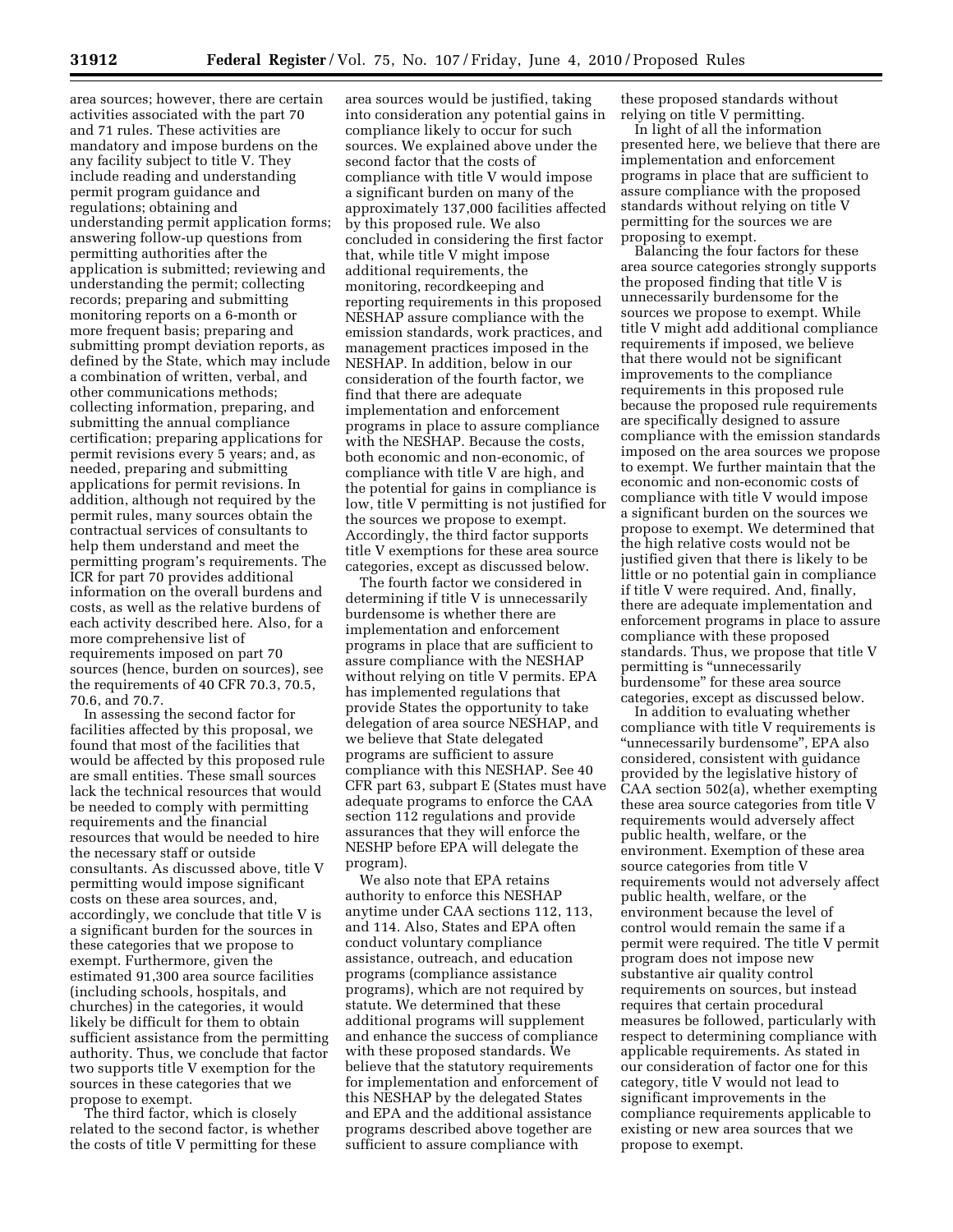Furthermore, we explained in the Exemption Rule that requiring permits for the large number of area sources could, at least in the first few years of implementation, potentially adversely affect public health, welfare, or the environment by shifting State agencies resources away from assuring compliance for major sources with existing permits to issuing new permits for these area sources, potentially reducing overall air program effectiveness. Based on the above analysis, we conclude that title V exemptions for these area sources would not adversely affect public health, welfare, or the environment for all of the reasons explained above.

For the reasons stated here, we are proposing to exempt these area source categories, except for certain synthetic area sources, as explained below, from title V permitting requirements.

We have determined that it is not appropriate to exempt from Title V requirements those synthetic area sources that installed air pollution controls. Unlike many other area source categories that we have exempted from title V while implementing the requirements of CAA sections 112(c)(3) and  $112(k)(3)(B)$ , the boiler area source categories include a number of synthetic area sources that installed air pollution controls to become area sources. Synthetic area sources that installed controls represent less than one percent of the total number of sources that will be subject to the final rule. In fact, these sources are much more like the major sources of HAP that will be subject to the Boiler MACT. In addition, many of these sources are located in cities, and often in close proximity to residential and commercial centers where large numbers of people live and work. The record also indicates that many of these synthetic area sources have significantly higher emissions potential when

uncontrolled than the other sources in the boiler area source categories, even those that are synthetic minor sources that took operational limits to attain area source status.

For these reasons, we believe that the additional public participation and compliance benefits of additional informational, monitoring, reporting, certification, and enforcement requirements that exist in title V should be the same for a major source that installed a control device after 1990 to become an area source as for a source that is major and installed a control device to comply with an applicable major source NESHAP, and thereby reduced emissions below major source levels (10 tpy of a single HAP and 25 tpy of total HAP). Many of the synthetic area sources that became area sources by virtue of installing add-on controls are large facilities with comprehensive compliance programs in place because their uncontrolled emissions would far exceed the major source threshold. We maintain that requiring additional public involvement and compliance assurance requirements through title V is important to ensure that these sources are maintaining their emissions at the area source level.

For these reasons above, this proposed rule requires title V permits for major sources of HAP emissions that installed controls after 1990 to become area sources of HAP emissions. We estimate that approximately 170 sources that will be subject to this rule are either required to have title V permits because of criteria pollutants or the proposed rule will require the affected area sources to obtain title V permits.

We are not requiring title V permits for sources that reduced their emissions to area source levels by taking operational restrictions, such as restricting hours of operation or production, or for natural area sources, for the reasons set forth above.

### **VI. Summary of the Impacts of This Proposed Rule**

# *A. What are the air impacts?*

Table 2 of this preamble illustrates, for each subcategory, the estimated emissions reductions achieved by this proposed rule (*i.e.,* the difference in emissions between an area source boiler controlled to the MACT/GACT level of control and boilers at the current baseline) for new and existing sources. Nationwide emissions of total HAP (hydrogen chloride, hydrogen fluoride, non-mercury metals, mercury, and VOC (for organic HAP) will be reduced by about 1,200 tpy for existing units and 340 tpy for new units. Emissions of mercury will be reduced by about 0.7 tpy per year for existing units and by 0.1 tpy for new units. Emissions of filterable PM will be reduced by about 6,300 tpy for existing units and 1,300 tpy for new units. Emissions of non-mercury metals (*i.e.,* antimony, arsenic, beryllium, cadmium, chromium, cobalt, lead, manganese, nickel, and selenium) will be reduced by about 210 tpy for existing units and will be reduced by 40 tpy for new units. Additionally, EPA has estimated that conducting an annual tune-up could potentially reduce emissions of organic HAP as a result of improved combustion and reduced fuel use. POM reductions are represented by 7–PAH, a group of polycyclic aromatic hydrocarbons. EPA estimates that the energy efficient work and management practices may reduce emissions of 7– PAH by 8 tpy for existing units and that the CO emission limit may reduce emissions of 7–PAH by 1 tpy for new units. A discussion of the methodology used to estimate baseline emissions and emissions reductions is presented in ''Estimation of Impacts for Industrial, Commercial, and Institutional Boilers Area Source NESHAP'' in the docket.

# TABLE 2—SUMMARY OF HAP EMISSIONS REDUCTIONS FOR EXISTING AND NEW SOURCES (TPY)

| Source | Subcategory                   | <b>PM</b>           | Non mercury<br>metals <sup>a</sup> | Mercury                 | POM <sup>b</sup>   |
|--------|-------------------------------|---------------------|------------------------------------|-------------------------|--------------------|
|        | <b>Biomass</b><br>Oil         | 5,350<br>760<br>230 | 24<br>10<br>175                    | 0.6<br>0.003<br>0.03    |                    |
|        | Coal<br><b>Biomass</b><br>Oil | 510<br>690<br>100   | 28                                 | 0.09<br>0.0003<br>0.005 | 0.02<br>0.5<br>0.5 |

a Includes antimony, arsenic, beryllium, cadmium, chromium, cobalt, lead, manganese, nickel, and selenium.

**POM** is represented by total emissions of polycyclic aromatic hydrocarbons (7–PAH). It is assumed that compliance with work practice standard and management practice will reduce fuel usage by 1 percent, which may reduce emissions of 7–PAH by an equivalent amount.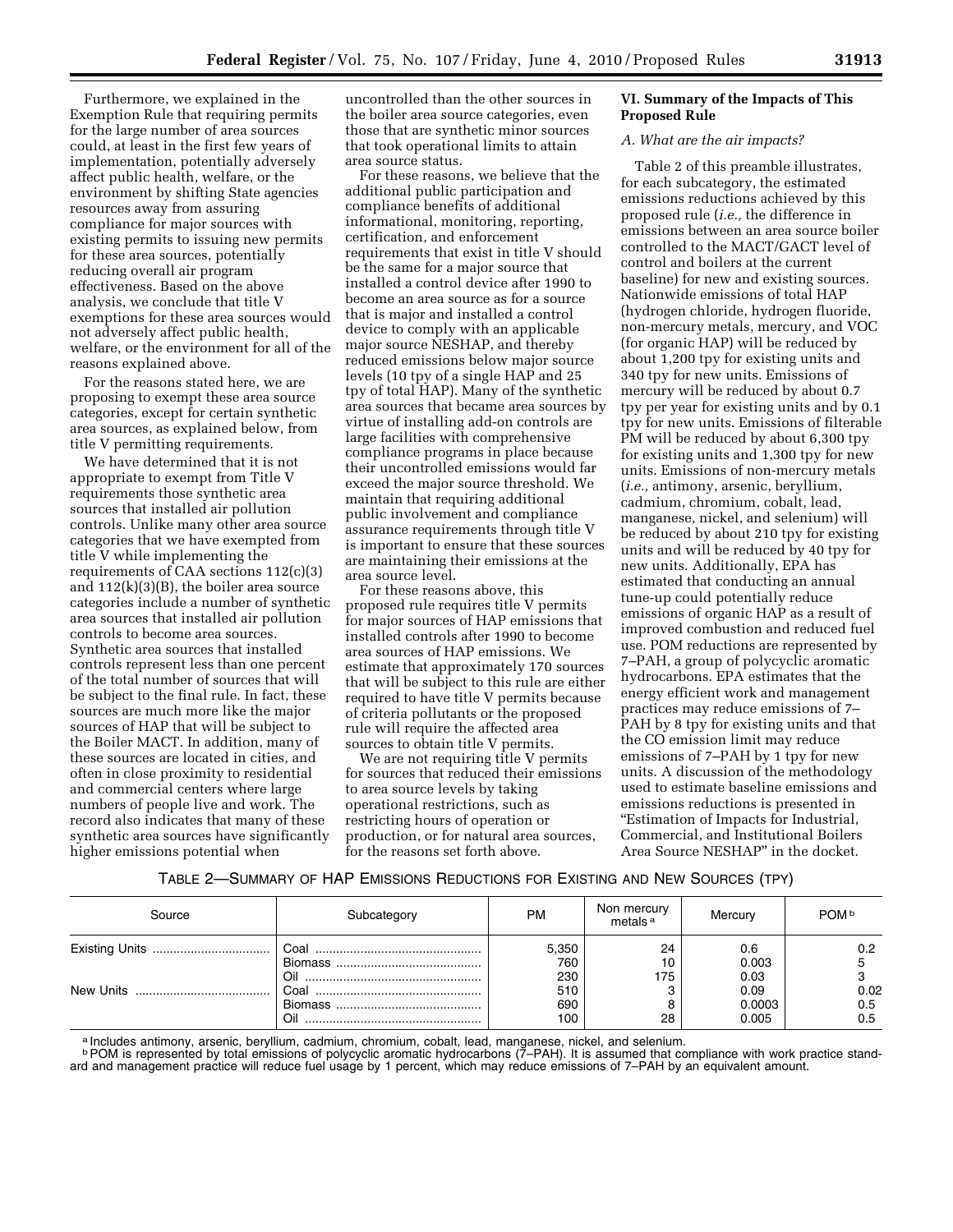#### *B. What are the cost impacts?*

To estimate the national cost impacts of this proposed rule for existing sources, EPA developed several model boilers and determined the cost of control for these model boilers. The EPA assigned a model boiler to each existing unit based on the fuel, size, and current

controls. The analysis considered all air pollution control equipment currently in operation at existing boilers. Model costs were then assigned to all existing units that could not otherwise meet the proposed standards. The resulting total national cost impact of this proposed rule for existing units is \$696 million dollars in total annualized costs. The

total annualized costs (new and existing) for installing controls, conducting biennial tune-ups and an energy assessment, and implementing testing and monitoring requirements, is \$1.0 billion. Table 3 of this preamble shows the total annualized cost impacts for each subcategory.

# TABLE 3—SUMMARY OF ANNUAL COSTS FOR NEW AND EXISTING SOURCES

| Source                 | Subcategory    | Estimated/<br>projected num-<br>ber of affected<br>units | Total<br>annualized<br>cost |
|------------------------|----------------|----------------------------------------------------------|-----------------------------|
| <b>Existing Units</b>  | Coal           | 3.710                                                    | 160                         |
|                        | Biomass        | 10,958                                                   | 48                          |
|                        | Oil            | 168.003                                                  | 436                         |
|                        | All            |                                                          | 52                          |
| New Units <sup>b</sup> | Coal           | 155                                                      | 54                          |
|                        | <b>Biomass</b> | 200                                                      | 13                          |
|                        | Oil            | 6.424                                                    | 244                         |

a TAC does not include fuel savings from improving combustion efficiency.

b Impacts for new units assume the number of units online in the first 3 years of this rule (2010 to 2013).

Using DOE projections on fuel expenditures, as well as the history of installation dates of area source boilers in the dataset, the number of additional boilers that could be potentially constructed was estimated. The resulting total national cost impact of this proposed rule on new sources by the 3rd year, 2013, is \$311 million dollars in total annualized costs. When accounting for a 1 percent fuel savings resulting from improvements to combustion efficiency, the total national cost impact on new sources is \$260 million.

A discussion of the methodology used to estimate cost impacts is presented in the memorandum ''Estimation of Impacts for Industrial, Commercial, and Institutional Boilers Area Source NESHAP'' in the Docket.

#### *C. What are the economic impacts?*

The economic impact analysis (EIA) that is included in the RIA shows that the expected prices for industrial sectors could be 0.01 percent higher and domestic production may fall by less than 0.01 percent. Because of higher domestic prices imports may rise by less than 0.01 percent. Energy prices will not be affected.

Social costs are estimated to also be \$0.5 billion in 2008 dollars. This is estimated to made up of a \$0.3 billion loss in domestic consumer surplus, a \$0.3 billion loss in domestic producer surplus, a \$0.1 billion increase in rest of the world surplus, and a \$0.1 billion net loss associated with new source costs and fuel savings not modeled in a way

that can be used to attribute it to consumers and producers.

EPA performed a screening analysis for impacts on small entities by comparing compliance costs to sales/ revenues (*e.g.,* sales and revenue tests). EPA's analysis found the tests were typically higher than 3 percent for small entities included in the screening analysis. EPA has prepared an Initial Regulatory Flexibility Analysis (IRFA) that discusses alternative regulatory or policy options that minimize the rule's small entity impacts. It includes key information about key results from the Small Business Advocacy Review (SBAR) panel.

Precise job effect estimates cannot be estimated with certainty. Morgenstern *et al.* (2002) identify three economic mechanisms by which pollution abatement activities can indirectly influence jobs:

• Higher production costs raise market prices, higher prices reduce consumption, and employment within an industry falls (''demand effect'');

• Pollution abatement activities require additional labor services to produce the same level of output (''cost effect''); and

• Post regulation production technologies may be more or less labor intensive (*i.e.,* more/less labor is required per dollar of output) ("factorshift effect'').

Several empirical studies, including Morgenstern *et al.* (2002), suggest the net employment decline is zero or economically small (*e.g.,* Cole and Elliot, 2007; Berman and Bui, 2001). However, others show the question has

not been resolved in the literature (Henderson, 1996; Greenstone, 2002). Morgenstern's paper uses a six-year panel (U.S. Census data for plant-level prices, inputs (including labor), outputs, and environmental expenditures) to econometrically estimate the production technologies and industry-level demand elasticities. Their identification strategy leverages repeat plant-level observations over time and uses plant-level and year fixed effects (*e.g.,* plant and time dummy variables). After estimating their model, Morgenstern show and compute the change in employment associated with an additional \$1 million (\$1987) in environmental spending. Their estimates covers four manufacturing industries (pulp and paper, plastics, petroleum, and steel) and Morgenstern, *et al.* present results separately for the cost, factor shift, and demand effects, as well as the net effect. They also estimate and report an industry-wide average parameter that combines the four industry-wide estimates and weighting them by each industry's share of environmental expenditures.

EPA has most often estimated employment changes associated with plant closures due to environmental regulation or changes in output for the regulated industry (EPA, 1999a; EPA, 2000). This analysis goes beyond what EPA has typically done in two ways. First, because the multimarket model provides estimates for changes in output for sectors not directly regulated, we were able to estimate a more comprehensive "demand effect." Secondly, parameters estimated in the Morgenstern paper were used to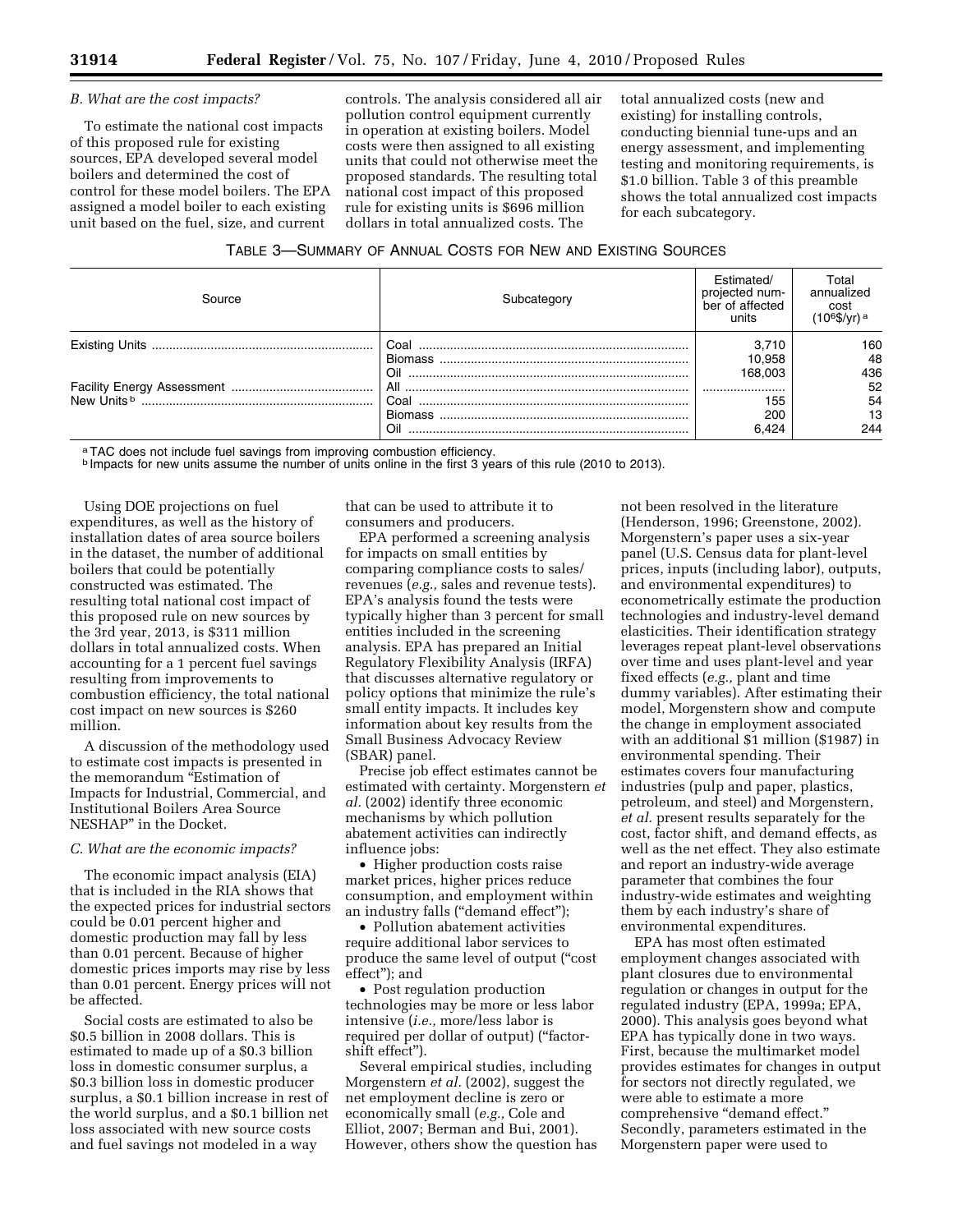estimate all three effects (''demand,'' ''cost,'' and ''factor shift''). This transfer of results from the Morgenstern study is uncertain but avoids ignoring the "cost" effect'' and the ''factor-shift effect.''

We calculated ''demand effect'' employment changes by assuming that the number of jobs changes proportionally with multi-market model's simulated output changes. These results were calculated for all sectors in the EPA model that show a change in output. The total job losses are estimated to be approximately 1,000.

We also calculated a similar ''demand effect'' estimate that used the Morgenstern paper. To do this, we multiplied the point estimate for the total demand effect  $(-3.56$  jobs per million (\$1987) of environmental compliance expenditure) by the total environmental compliance expenditures used in the partial equilibrium model. For example, the job loss estimate is approximately 1,000 jobs  $(-3.56 \times $0.5$ billion  $\times$  0.60).<sup>2</sup>

We also present the results of using the Morgenstern paper to estimate employment "cost" and "factor-shift" effects (Table 1). Although using the Morgenstern parameters to estimate these ''cost'' and ''factor-shift'' employment changes is uncertain, it is helpful to compare the potential job gains from these effects to the job losses associated with the ''demand'' effect. Table 1 shows that using the Morgenstern point estimates of

parameters to estimate the "cost" and ''factor shift'' employment gains may be greater than the employment losses using either of the two ways of estimating "demand" employment losses. The 95 percent confidence intervals are shown for all of the estimates based on the Morgenstern parameters. As shown, at the 95 percent confidence level, we cannot be certain if net employment changes are positive or negative.

Although the Morgenstern paper provides additional information about the potential job effects of environmental protection programs, there are several qualifications EPA considered as part of the analysis. First, EPA has used the weighted average parameter estimates for a narrow set of manufacturing industries (pulp and paper, plastics, petroleum, and steel). Absent other data and estimates, this approach seems reasonable and the estimates come from a respected peerreviewed source. However, EPA acknowledges the proposed rule covers a broader set of industries not considered in original empirical study. By transferring the estimates to other industrial sectors, we make the assumption that estimates are similar in size. In addition, EPA assumes also that Morgenstern et al.'s estimates derived from the 1979–1991 still applicable for policy taking place in 2013, almost 20 years later. Second, the multi-market model only considers near term

employment effects in a U.S. economy where production technologies are fixed. As a result, the modeling system places more emphasis on the short term ''demand effect'' whereas the Morgenstern paper emphasizes other important long term responses. For example, positive job gains associated with "factor shift effects" are more plausible when production choices become more flexible over time and industries can substitute labor for other production inputs. Third, the Morgenstern paper estimates rely on sector demand elasticities that are different from the demand elasticity parameters used in the multi-market model. As a result, the demand effects are not directly comparable with the demand effects estimated by the multimarket model. Fourth, Morgenstern identifies the industry average as economically and statistically insignificant effect (*i.e.,* the point estimates are small, measured imprecisely, and not distinguishable from zero). EPA acknowledges this fact and has reported the 95 percent confidence intervals in Table 1. Fifth, Morgenstern's methodology assumes large plants bear most of the regulatory costs. By transferring the estimates, EPA assumes a similar distribution of regulatory costs by plant size and that the regulatory burden does not disproportionately fall on smaller plants.

# TABLE 4—EMPLOYMENT CHANGES: 2013

| Estimation method | $1,000$ jobs                                                |
|-------------------|-------------------------------------------------------------|
|                   | $-1$ (-3 to 0).<br>$+1$ (0 to $+2$ ).<br>$+1$ (0 to $+2$ ). |

**Note:** Totals may not add due to independent rounding. 95 percent confidence intervals for literature-based estimates are shown in parenthesis.

# *D. What are the social costs and benefits of this proposed rule?*

We estimated the monetized benefits of this proposed regulatory action to be \$1.0 billion to \$2.4 billion (2008\$, 3 percent discount rate) in the

implementation year (2013). The monetized benefits of this proposed regulatory action at a 7 percent discount rate are \$910 million to \$2.2 billion (2008\$). Using alternate relationships between  $PM_{2.5}$  and premature mortality supplied by experts, higher and lower

benefits estimates are plausible, but most of the expert-based estimates fall between these two estimates.3 A summary of the monetized benefits estimates at discount rates of 3 percent and 7 percent is in Table 5 of this preamble.

<sup>2</sup>Since Morgenstern's analysis reports environmental expenditures in \$1987, we make an inflation adjustment to the engineering cost analysis

using GDP implicit price deflator  $(64.76/108.48) = 0.60$ .

<sup>&</sup>lt;sup>3</sup> Roman *et al.*, 2008. "Expert Judgment Assessment of the Mortality Impact of Changes in

Ambient Fine Particulate Matter in the U.S.'' Environ. Sci. Technol., 42, 7, 2268—2274.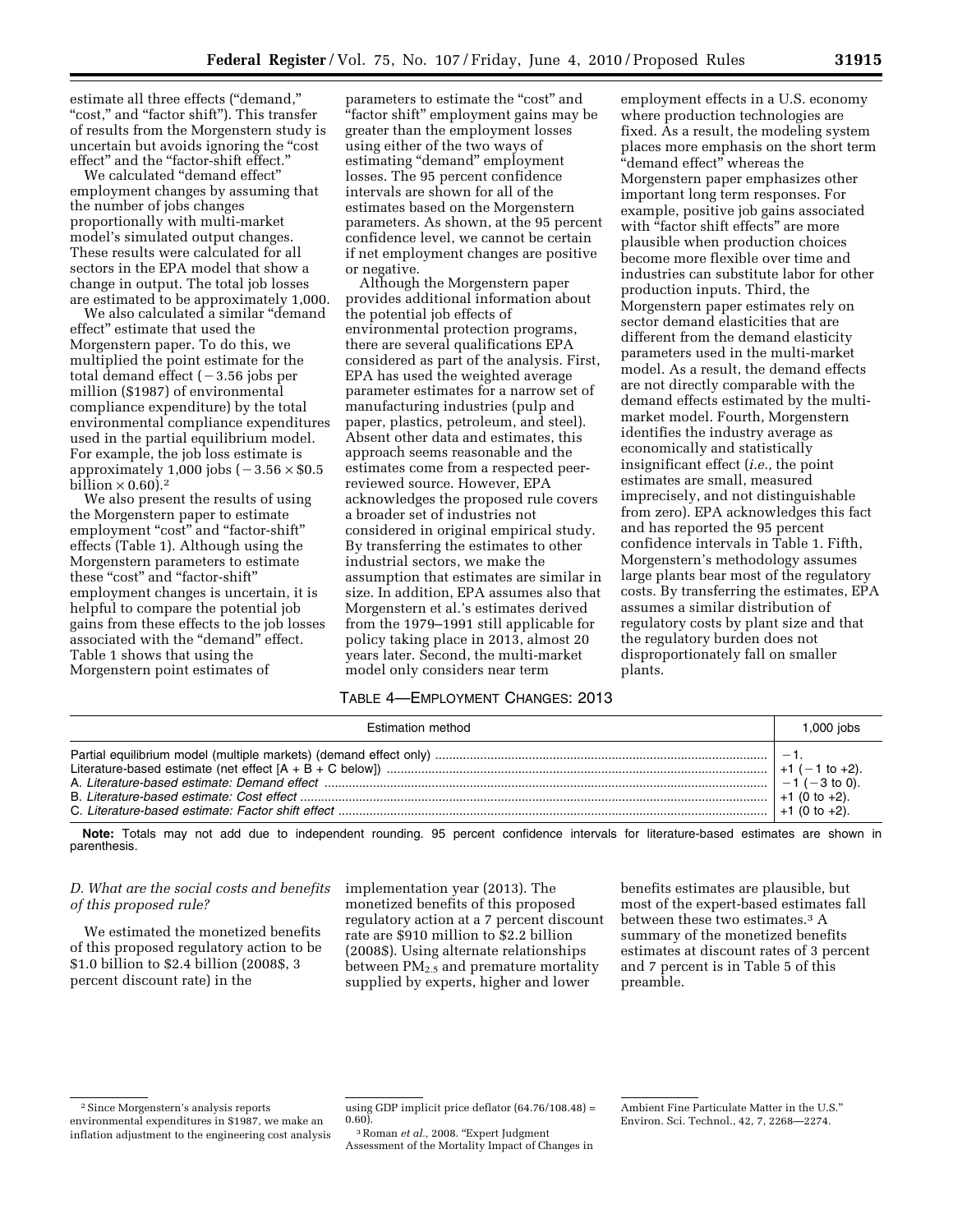TABLE 5—SUMMARY OF THE MONETIZED BENEFITS ESTIMATES FOR THE PROPOSED BOILER AREA SOURCE RULE IN 2013

[Billions of 2008\$] 1

|       | Estimated<br>emission re-<br>ductions<br>(tons per year) | Total monetized benefits<br>(3% discount rate) | Total monetized benefits<br>(7% discount rate)              |
|-------|----------------------------------------------------------|------------------------------------------------|-------------------------------------------------------------|
|       |                                                          |                                                | \$0.88 to \$2.1.                                            |
| Total |                                                          |                                                | \$0.28 to \$0.68.<br>\$0.01 to \$0.03.<br>$$0.91$ to \$2.2. |

1All estimates are for the implementation year (2013), and are rounded to two significant figures so numbers may not sum across rows. All fine particles are assumed to have equivalent health effects, but the benefit-per-ton estimates vary between precursors because each ton of precursor reduced has a different propensity to form PM<sub>2.5</sub>. Benefits from reducing hazardous air pollutants (HAPs), ecosystem effects, and visibility impairment are not included.

These benefits estimates represent the total monetized human health benefits for populations exposed to less  $PM_{2.5}$  in 2013 from controls installed to reduce air pollutants in order to meet these standards. These estimates are calculated as the sum of the monetized value of avoided premature mortality and morbidity associated with reducing a ton of PM<sub>2.5</sub> and PM<sub>2.5</sub> precursor emissions. To estimate human health benefits derived from reducing  $PM<sub>2.5</sub>$ and PM2.5 precursor emissions, we utilized the general approach and methodology laid out in Fann *et al.*   $(2009).4$ 

To generate the benefit-per-ton estimates, we used a model to convert emissions of direct  $PM_{2.5}$  and  $PM_{2.5}$ precursors into changes in ambient PM2.5 levels and another model to estimate the changes in human health associated with that change in air quality. Finally, the monetized health benefits were divided by the emission reductions to create the benefit-per-ton estimates. Even though we assume that all fine particles have equivalent health effects, the benefit-per-ton estimates vary between precursors because each ton of precursor reduced has a different propensity to form PM<sub>2.5</sub>. For example,  $SO<sub>x</sub>$  has a lower benefit-per-ton estimate than direct PM2.5 because it does not form as much  $PM_{2.5}$ , thus the exposure

would be lower, and the monetized health benefits would be lower.

For context, it is important to note that the magnitude of the PM benefits is largely driven by the concentration response function for premature mortality. Experts have advised EPA to consider a variety of assumptions, including estimates based both on empirical (epidemiological) studies and judgments elicited from scientific experts, to characterize the uncertainty in the relationship between  $PM_{2.5}$ concentrations and premature mortality. For this proposed rule we cite two key empirical studies, one based on the American Cancer Society cohort study 5 and the extended Six Cities cohort study.6 In the RIA for this proposed rule, which is available in the docket, we also include benefits estimates derived from expert judgments and other assumptions.

This analysis does not include the type of detailed uncertainty assessment found in the 2006 PM2.5 NAAQS RIA because we lack the necessary air quality input and monitoring data to run the benefits model. However, the 2006 PM<sub>2.5</sub> NAAQS benefits analysis<sup>7</sup> provides an indication of the sensitivity of our results to various assumptions.

It should be emphasized that the monetized benefits estimates provided above do not include benefits from several important benefit categories,

including reducing other air pollutants, ecosystem effects, and visibility impairment. The benefits from reducing carbon monoxide and hazardous air pollutants have not been monetized in this analysis, including reducing 39,000 tons of carbon monoxide, 0.75 ton of mercury, and 130 tons of HCl, 5 tons of HF, and 460 grams of dioxins/furans each year. Although we do not have sufficient information or modeling available to provide monetized estimates for this rulemaking, we include a qualitative assessment of the health effects of these air pollutants in the Regulatory Impact Analysis (RIA) for this proposed rule, which is available in the docket.

The social costs of this proposed rulemaking are estimated to be \$0.5 billion (2008\$) in the implementation year, and the monetized benefits are \$1.0 billion to \$2.4 billion (2008\$, 3 percent discount rate) for that same year. The benefits at a 7 percent discount rate are \$910 million to \$2.2 billion (2008\$). Thus, net benefits of this rulemaking are estimated at \$500 million to \$1.9 billion (2008\$, 3 percent discount rate) and \$400 million to \$1.7 billion (2008\$, 7 percent discount rate).

A summary of the monetized benefits, social costs, and net benefits at discount rates of 3 percent and 7 percent is in Table 6 of this preamble.

<sup>4</sup>Fann, N., C.M. Fulcher, B.J. Hubbell. 2009. ''The influence of location, source, and emission type in estimates of the human health benefits of reducing a ton of air pollution.'' Air Qual Atmos Health  $(2009)$  2:169-176.

<sup>&</sup>lt;sup>5</sup> Pope et al., 2002. "Lung Cancer,

Cardiopulmonary Mortality, and Long-term

Exposure to Fine Particulate Air Pollution.'' Journal of the American Medical Association 287:1132– 1141.

<sup>&</sup>lt;sup>6</sup> Laden *et al.*, 2006. "Reduction in Fine Particulate Air Pollution and Mortality.'' *American Journal of Respiratory and Critical Care Medicine.*  173:667–672.

<sup>7</sup>U.S. Environmental Protection Agency, 2006. Final Regulatory Impact Analysis: PM<sub>2.5</sub> NAAQS. Prepared by Office of Air and Radiation. October. Available on the Internet at *http://www.epa.gov/ttn/ ecas/ria.html.*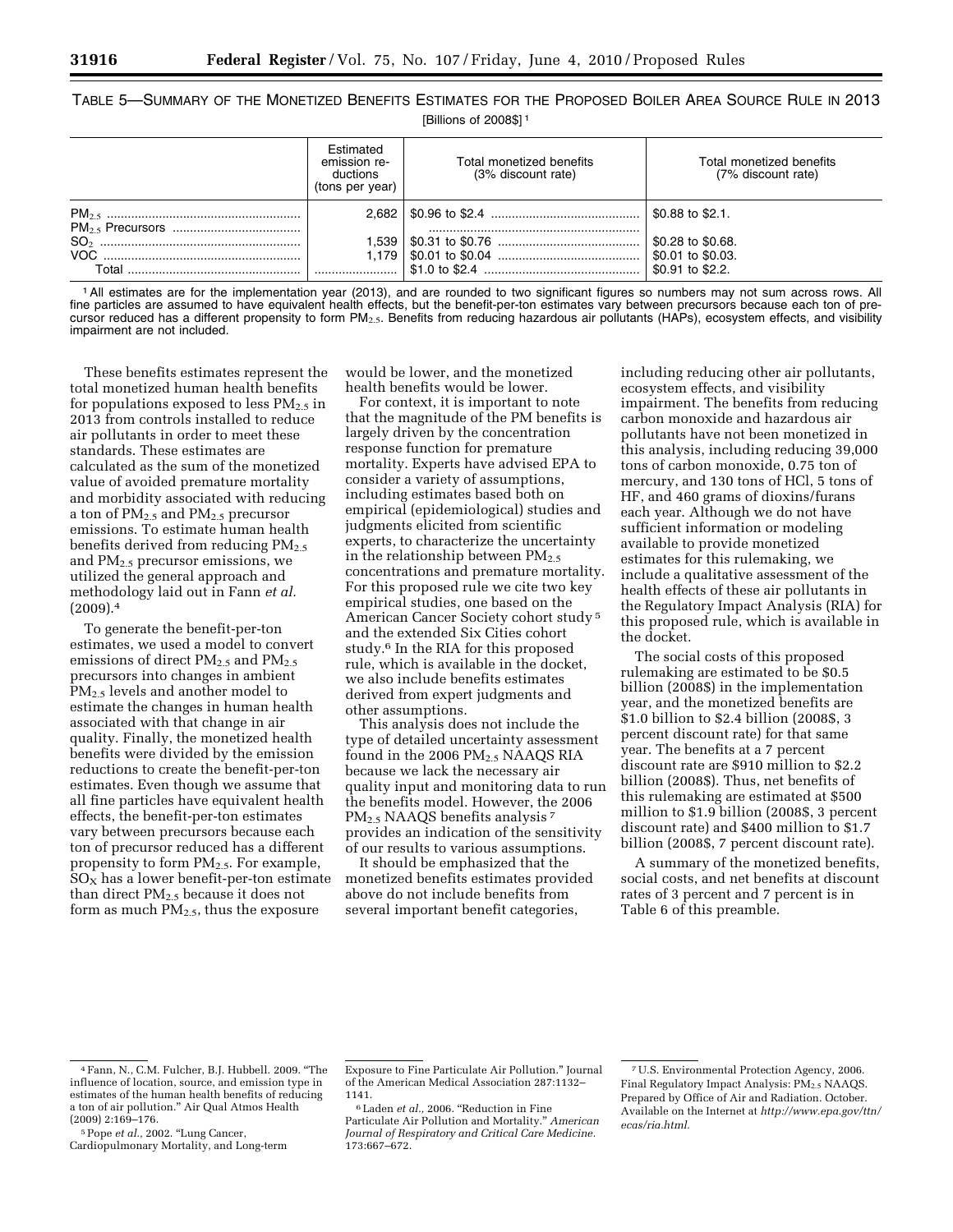TABLE 6—SUMMARY OF THE MONETIZED BENEFITS, SOCIAL COSTS, AND NET BENEFITS FOR THE BOILER AREA SOURCE **RULE IN 2013** 

[Billions of 2008\$] 1

| 3% Discount rate                                                                                                                                                                                                                                            | 7% Discount rate                                |  |
|-------------------------------------------------------------------------------------------------------------------------------------------------------------------------------------------------------------------------------------------------------------|-------------------------------------------------|--|
| <b>Proposed Option</b>                                                                                                                                                                                                                                      |                                                 |  |
|                                                                                                                                                                                                                                                             | \$0.91 to \$2.2.<br>  \$0.5.<br>\$0.4 to \$1.7. |  |
| 39,000 tons of carbon monoxide.<br>130 tons of HCI.<br>5 tons of HF.<br>0.75 tons of mercury.<br>250 tons of other metals.<br>470 grams of dioxins/furans.<br>Health effects from $NO2$ and $SO2$ exposure.<br>Ecosystem effects.<br>Visibility impairment. |                                                 |  |

1All estimates are for the implementation year (2015), and are rounded to two significant figures.

<sup>2</sup> The total monetized benefits reflect the human health benefits associated with reducing exposure to PM<sub>2.5</sub> through reductions of directly emitted PM<sub>2.5</sub> and PM<sub>2.5</sub> precursors such as NO<sub>x</sub> and SO<sub>2</sub>. It is importan

associated with PM<sub>2.5</sub> exposure.<br><sup>3</sup>The methodology used to estimate social costs for one year in the multimarket model using surplus changes results in the same social costs for both discount rates.

For more information on the benefits analysis, please refer to the RIA for this rulemaking, which is available in the docket.

# *E. What are the water and solid waste impacts?*

The EPA estimated that no additional water usage would result from the MACT floor level of control or GACT requirement. The fabric filter, multiclone or combustion control devices used to meet the standards of this proposed rule do not require any water to operate, nor do they generate any wastewater.

The EPA estimated the additional solid waste that would result from this proposed rule to be 14,300 tpy for existing sources due to the dust and flyash captured by mercury and PM control devices. The cost of handling the additional solid waste generated from existing sources is \$602,000 per year. For new sources installed by 2013, the EPA estimated the additional solid waste that would result from this proposed rule to be 1,800 tpy for new sources due to the dust and flyash captured by mercury and PM control devices. The cost of handling the additional solid waste generated from existing sources is \$75,900 per year. These costs are also accounted for in the control costs estimates.

A discussion of the methodology used to estimate impacts is presented in ''Estimation of Impacts for Industrial, Commercial, and Institutional Boilers Area Source NESHAP'' in the Docket.

#### *F. What are the energy impacts?*

The EPA expects an increase of approximately 206 million kilowatt hours (kWh) in national annual energy usage from existing sources as a result of this proposed rule. The increase results from the electricity required to operate control devices installed to meet this proposed rule, such as fabric filters. Additionally, for new sources installed by 2013, EPA expects an increase of approximately 22 million kWh in national annual energy usage in order to operate the control devices.

The Department of Energy has conducted energy assessments at selected manufacturing facilities and reports that facilities can reduce fuel/ energy use by 10 to 15 percent by using best practices to increase their energy efficiency. Additionally, the EPA expects work practice standards such as boilers tune-ups and combustion controls such as new replacement burners and will improve the efficiency of boilers. The EPA estimates existing area source facilities can save 20 trillion BTU of fuel each year. For new sources online by 2013, the EPA estimates 2.3 trillion BTU per year of fuel can be conserved. This fuel savings estimates includes only those fuel savings resulting from liquid and coal fuels and it is based on the assumption that the work practice standards will achieve 1 percent improvement in efficiency.

# **VII. Relationship of This Proposed Action to CAA Section 112(c)(6)**

CAA section 112(c)(6) requires EPA to identify categories of sources of seven

specified pollutants to assure that sources accounting for not less than 90 percent of the aggregate emissions of each such pollutant are subject to standards under CAA Section 112(d)(2) or 112(d)(4). EPA has identified ''Industrial Coal Combustion,'' ''Industrial Oil Combustion,'' Industrial Wood/Wood Residue Combustion,'' ''Commercial Coal Combustion,'' ''Commercial Oil Combustion,'' and ''Commercial Wood/Wood Residue Combustion'' as source categories that emits two of the seven CAA Section 112(c)(6) pollutants: POM and mercury. (The POM emitted is composed of 16 polyaromatic hydrocarbons (PAH) and extractable organic matter (EOM).) In the **Federal Register** notice *Source Category Listing for Section 112(d)(2) Rulemaking Pursuant to Section 112(c)(6) Requirements,* 63 FR 17838, 17849, Table 2 (1998), EPA identified ''Industrial Coal Combustion,'' ''Industrial Oil Combustion,'' ''Industrial Wood/Wood Residue Combustion,'' ''Commercial Coal Combustion,'' ''Commercial Oil Combustion,'' and ''Commercial Wood/Wood Residue Combustion'' as source category ''subject to regulation'' for purposes of CAA Section 112(c)(6) with respect to the CAA Section 112(c)(6) pollutants that these units emit.

Specifically, as byproducts of combustion, the formation of POM is effectively reduced by the combustion and post-combustion practices required to comply with the CAA Section 112 standards. Any POM that do form during combustion are further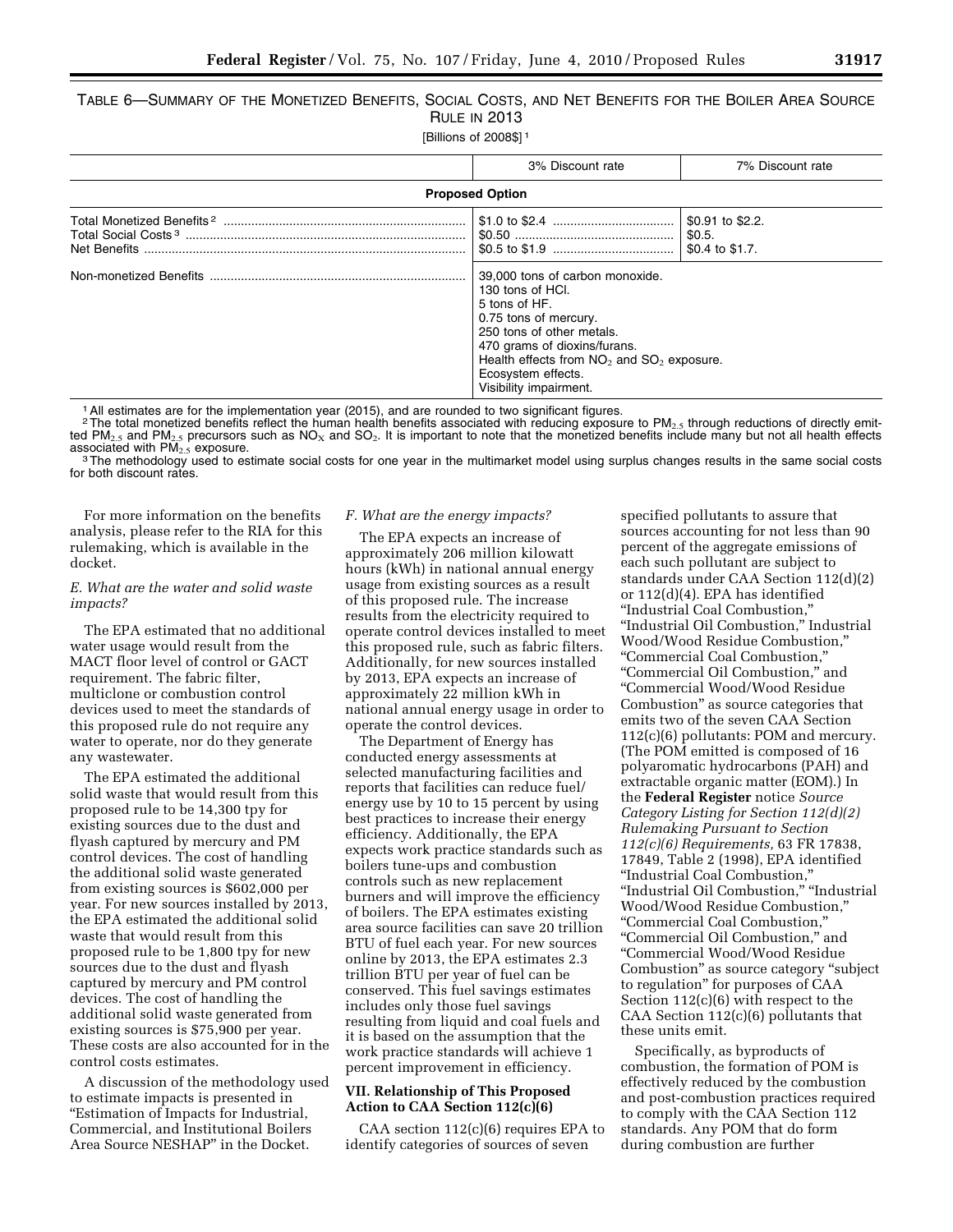controlled by the various postcombustion controls. The add-on PM control systems (fabric filter) used to reduce mercury and/or PM emissions further reduce emissions of these organic pollutants, as is evidenced by performance data. Specifically, the emission tests obtained at currently operating major source boilers show that the proposed MACT regulations for area source boilers will reduce Hg emissions by about 86 percent. It is, therefore, reasonable to conclude that POM emissions will be substantially controlled. Thus, while this proposed rule does not identify specific numerical emission limits for POM, emissions of POM are, for the reasons noted below, nonetheless ''subject to regulation'' for purposes of CAA section 112(c)(6).

In lieu of establishing numerical emissions limits for pollutants such as POM, we regulate surrogate substances. While we have not identified specific numerical limits for POM, we believe CO serves as an effective surrogate for this HAP, because CO, like POM, is formed as a product of incomplete combustion.

Consequently, we have concluded that the emissions limits for CO function as a surrogate for control of POM, such that it is not necessary to propose numerical emissions limits for POM with respect to boilers to satisfy CAA Section  $112(c)(6)$ .

To further address POM and mercury emissions, this proposed rule also includes an energy assessment provision that encourages modifications to the facility to reduce energy demand that lead to these emissions.

# **VIII. Statutory and Executive Order Review**

# *A. Executive Order 12866: Regulatory Planning and Review*

Under Executive Order 12866 (58 FR 51735, October 4, 1993), this action is an ''economically significant regulatory action'' because it is likely to have an annual effect on the economy of \$100 million or more or adversely affect in a material way the economy, a sector of the economy, productivity, competition, jobs, the environment, public health or safety, or State, local, or tribal governments or communities.

Accordingly, EPA submitted this action to OMB for review under EO 12866 and any changes in response to OMB recommendations have been documented in the docket for this action. For more information on the costs and benefits for this rule, please refer to Table 5 of this preamble.

# *B. Paperwork Reduction Act*

The information collection requirements in this proposed rule have been submitted for approval to OMB under the *Paperwork Reduction Act*, 44 U.S.C. 3501 *et seq.* The Information Collection Request (ICR) document prepared by EPA has been assigned EPA ICR number 2253.01.

The recordkeeping and reporting requirements in this proposed rule would be based on the information collection requirements in EPA's NESHAP General Provisions (40 CFR part 63, subpart A). The recordkeeping and reporting requirements in the General Provisions are mandatory pursuant to section 114 of the CAA (42 U.S.C. 7414). All information other than emissions data submitted to EPA pursuant to the information collection requirements for which a claim of confidentiality is made is safeguarded according to CAA section 114(c) and EPA's implementing regulations at 40 CFR part 2, subpart B.

This proposed NESHAP would require applicable one-time notifications according to the NESHAP General Provisions. Facility owners or operators would be required to include compliance certifications for the work practices and management practices in their Notifications of Compliance Status. Recordkeeping would be required to demonstrate compliance with emission limits, work practices, management practices, monitoring, and applicability provisions. New affected facilities would be required to comply with the requirements for startup, shutdown, and malfunction plans/ reports and to submit a compliance report if a deviation occurred during the semiannual reporting period.

The annual monitoring, reporting, and recordkeeping burden for this collection (averaged over the first 3 years after the effective date of the standards) is estimated to be \$523 million. This includes 3.6 million labor hours per year at a cost of \$336 million and total non-labor capital costs of \$186 million per year. This estimate includes initial and annual performance tests, conducting and documenting an energy assessment, conducting and documenting a tune-up, semiannual excess emission reports, maintenance inspections, developing a monitoring plan, notifications, and recordkeeping. Monitoring, testing, tune-up and energy assessment costs were also included in the cost estimates presented in the control costs impacts estimates in section VI.B of this preamble. The total burden for the Federal government (averaged over the first 3 years after the

effective date of the standard) is estimated to be 767,403 hours per year at a total labor cost of \$37.6 million per year.

Burden means the total time, effort, or financial resources expended by persons to generate, maintain, retain, or disclose or provide information to or for a Federal agency. This includes the time needed to review instructions; develop, acquire, install, and utilize technology and systems for the purposes of collecting, validating, and verifying information, processing and maintaining information, and disclosing and providing information; adjust the existing ways to comply with any previously applicable instructions and requirements; train personnel to be able to respond to a collection of information; search data sources; complete and review the collection of information; and transmit or otherwise disclose the information.

An agency may not conduct or sponsor, and a person is not required to respond to, a collection of information unless the collection displays a currently valid OMB control number. The OMB control numbers for EPA's regulations in 40 CFR part 63 are listed in 40 CFR part 9.

To comment on EPA's need for this information, the accuracy of the provided burden estimates, and any suggested methods for minimizing respondent burden, including the use of automated collection techniques, EPA has established a public docket for this action, which includes this ICR, under Docket ID number EPA–HQ–OAR– 2006–0790. Submit any comments related to the ICR to EPA and OMB. See **ADDRESSES** section at the beginning of this preamble for where to submit comments to EPA. Send comments to OMB at the Office of Information and Regulatory Affairs, Office of Management and Budget, 725 17th Street, NW., Washington, DC 20503, Attention: Desk Office for EPA. Since OMB is required to make a decision concerning the ICR between 30 and 60 days after June 4, 2010, a comment to OMB is best assured of having its full effect if OMB receives it by July 6, 2010. The final rule will respond to any OMB or public comments on the information collection requirements contained in this proposal.

# *C. Regulatory Flexibility Act (RFA)*

The RFA generally requires an agency to prepare a regulatory flexibility analysis of any rule subject to notice and comment rulemaking requirements under the Administrative Procedure Act or any other statute unless the agency certifies that the rule will not have a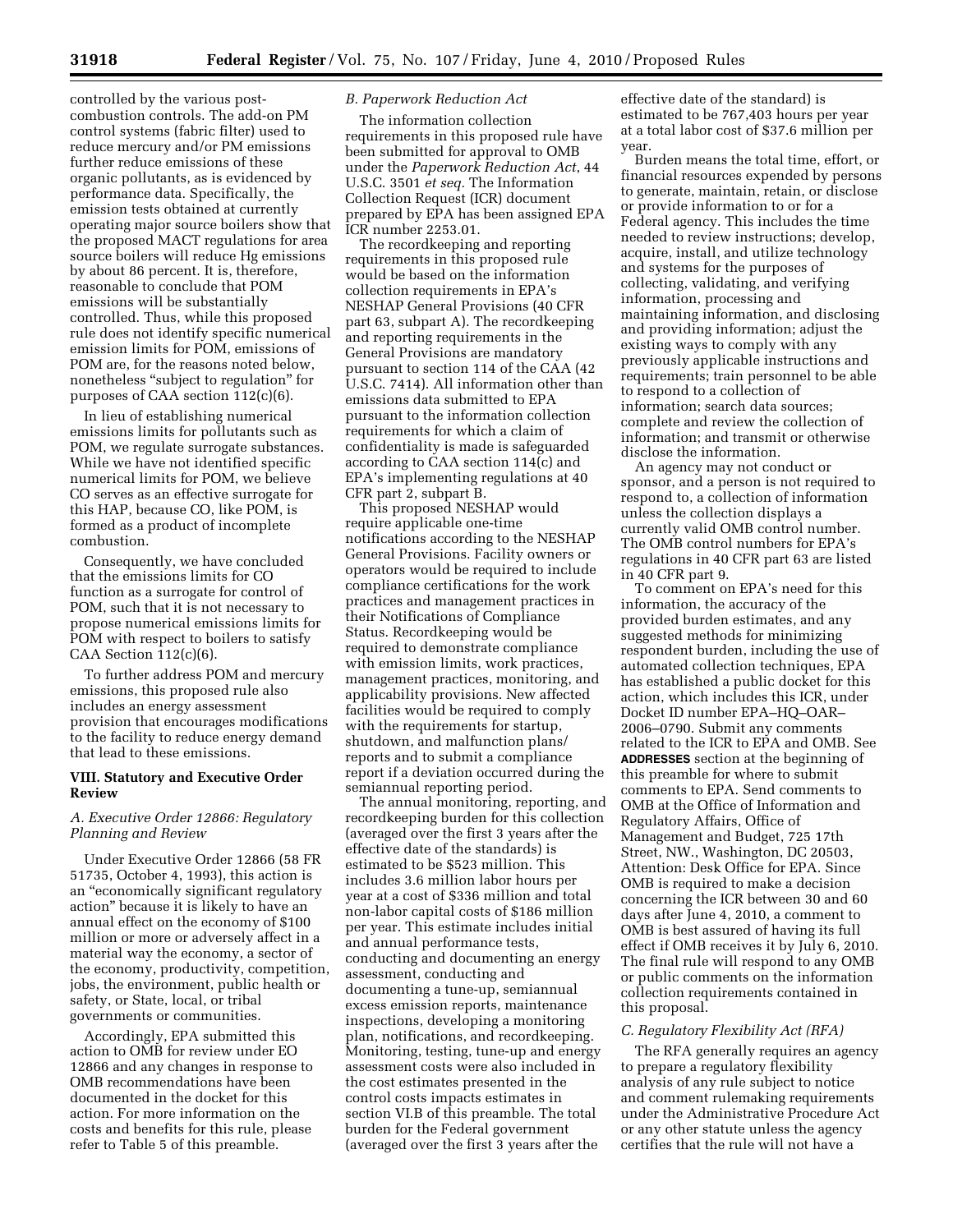significant economic impact on a substantial number of small entities. Small entities include small businesses, small organizations, and small governmental jurisdictions.

For purposes of assessing the impacts of today's proposed rule on small entities, small entity is defined as: (1) A small business according to Small Business Administration (SBA) size standards by the North American Industry Classification System category of the owning entity. The range of small business size standards for the 40 affected industries ranges from 500 to 1,000 employees, except for petroleum refining and electric utilities. In these latter two industries, the size standard is 1,500 employees and a mass throughput of 75,000 barrels/day or less, and 4 million kilowatt-hours of production or less, respectively; (2) a small governmental jurisdiction that is a government of a city, county, town, school district or special district with a population of less than 50,000; and (3) a small organization that is any not-forprofit enterprise which is independently owned and operated and is not dominant in its field.

Because an initial screening analysis for impact on small entities indicated a likely significant impact for substantial numbers EPA convened a SBAR Panel to obtain advice and recommendation of representatives of the small entities that potentially would be subject to the requirements of this rule.

#### (1) Panel Process and Panel Outreach

As required by section 609(b) of the RFA, as amended by SBREFA, EPA also has conducted outreach to small entities and. On January 22, 2009 EPA's Small Business Advocacy Chairperson convened a Panel under section 609(b) of the RFA. In addition to the Chair, the Panel consisted of the Director of the Sector Policies and Programs Division within EPA's Office of Air and Radiation, the Chief Counsel for Advocacy of the Small Business Administration, and the Administrator of the Office of Information and Regulatory Affairs within the Office of Management and Budget.

As part of the SBAR Panel process we conducted outreach with representatives from 14 various small entities that would be affected by this rule. The small entity representatives (SERs) included associations representing schools, churches, hotels/ motels, wood product facilities and manufacturers of home furnishings. We met with these SERs to discuss the potential rulemaking approaches and potential options to decrease the impact of the rulemaking on their industries/

sectors. We distributed outreach materials to the SERs; these materials included background on the rulemaking, possible regulatory approaches, preliminary cost and economic impacts, and possible rulemaking alternatives. The Panel met with SERs from the industries that will be impacted directly by this rule on February 10, 2009 to discuss the outreach materials and receive feedback on the approaches and alternatives detailed in the outreach packet. (EPA also met with SERs on November 13, 2008 for an initial outreach meeting.) The Panel received written comments from the SERs following the meeting in response to discussions at the meeting and the questions posed to the SERs by the Agency. The SERs were specifically asked to provide comment on regulatory alternatives that could help to minimize the rule's impact on small businesses.

(2) Panel Recommendations for Small Business Flexibilities

The Panel recommended that EPA consider and seek comment on a wide range of regulatory alternatives to mitigate the impacts of the rulemaking on small businesses, including those flexibility options described below. The following section summarizes the SBAR Panel recommendations. EPA has proposed provisions consistent with each of the Panel's recommendations regarding area source facilities.

Consistent with the RFA/SBREFA requirements, the Panel evaluated the assembled materials and small-entity comments on issues related to elements of the IRFA. A copy of the Final Panel Report (including all comments received from SERs in response to the Panel's outreach meeting as well as summaries of both outreach meetings that were held with the SERs is included in the docket for this proposed rule. A summary of the Panel recommendations is detailed below. As noted above, this proposal includes proposed provisions for each of the Panel recommendations regarding area source facilities.

# (a) Work Practice Standards

The panel recommended that EPA consider requiring annual tune-ups, including standardized criteria outlining proper tune-up methods targeted at smaller boiler operators. The panel further recommended that EPA take comment on the efficacy of energy assessments/audits at improving combustion efficiency and the cost of performing the assessments, especially to smaller boiler operators.

A work practice standard, instead of MACT emission limits, may be

proposed if it can be justified under CAA section 112(h), that is, it is impracticable to enforce the emission standards due to technical and economic limitations. Work practice standards could reduce fuel use and improve combustion efficiency which would result in reduced emissions.

In general, SERs commented that a regulatory approach to improve combustion efficiency, such as work practice standards, would have positive impacts with respect to the environment and energy use and save on compliance costs. The SERs were concerned with work practice standards that would require energy assessments and implementation of assessment findings. The basis of these concerns rested upon the uncertainty that there is no guarantee that there are available funds to implement a particular assessment's findings.

#### (b) Subcategorization

The Panel recommended that EPA allow subcategorizations suggested by the SERs, unless EPA finds that a subcategorization is inconsistent with the Clean Air Act.

SERs commented that subcategorization is a key concept that could ensure that like boilers are compared with similar boilers so that MACT floors are more reasonable and could be achieved by all units within a subcategory using appropriate emission reduction strategies. SERs commented that EPA should subcategorize based on fuel type, boiler type, duty cycle, and location.

# (c) Compliance Costs

The Panel recommended that EPA carefully weigh the potential burden of compliance requirements and consider for small entities options such as, emission averaging within facility, reduced monitoring/testing requirements, or allowing more time for compliance.

SERs noted that recordkeeping activities, as written in the vacated boiler MACT, would be especially challenging for small entities that do not have a dedicated environmental affairs department.

# *D. Unfunded Mandates Reform Act of 1995*

Title II of the Unfunded Mandates Reform Act of 1995 (UMRA), Public Law 104–4, establishes requirements for Federal agencies to assess the effects of their regulatory actions on State, local, and tribal governments and the private sector. Under section 202 of the UMRA, we generally must prepare a written statement, including a cost-benefit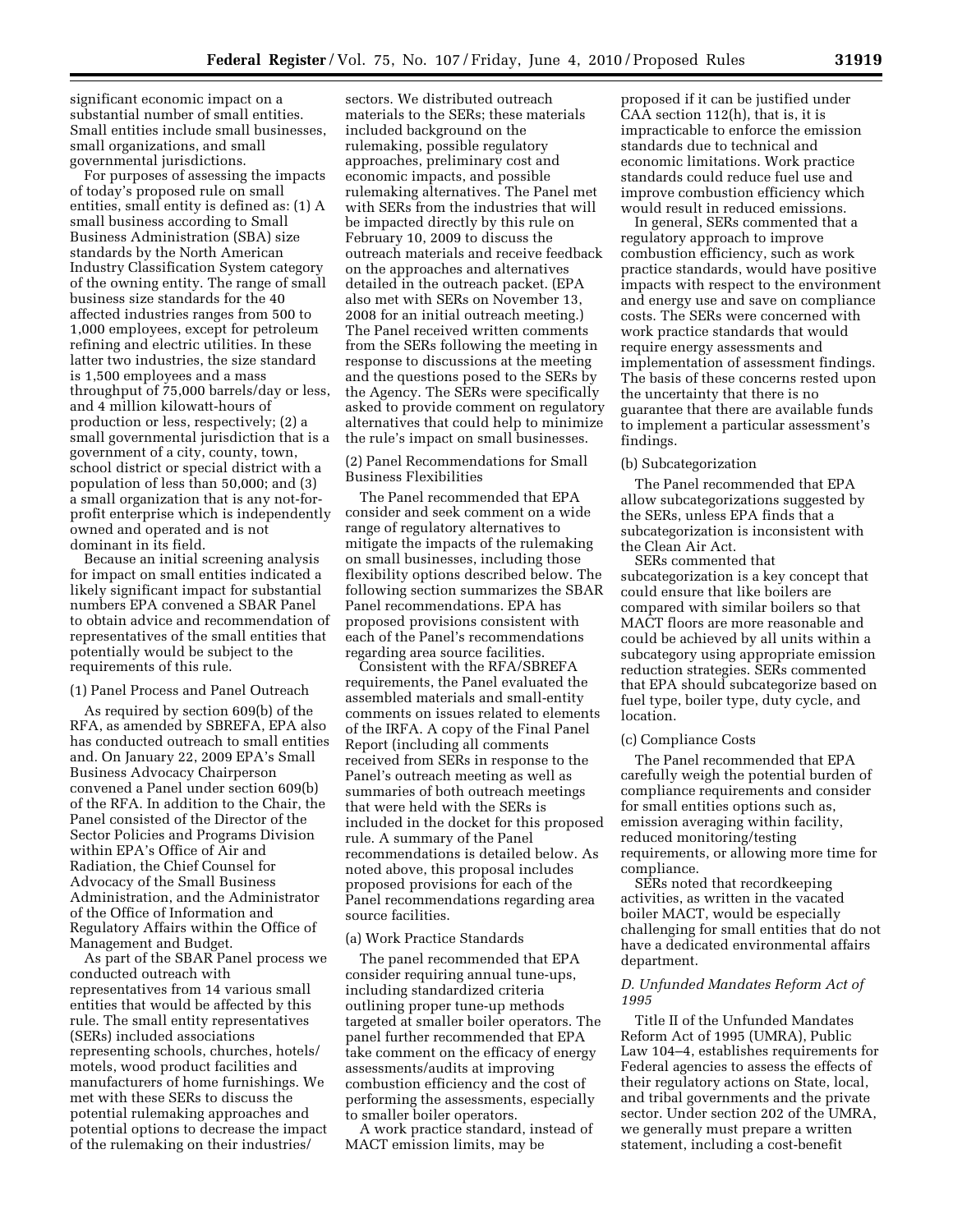analysis, for proposed and final rules with "Federal mandates" that may result in expenditures to State, local, and tribal governments, in the aggregate, or to the private sector, of \$100 million or more in any 1 year. Before promulgating a rule for which a written statement is needed, section 205 of the UMRA generally requires us to identify and consider a reasonable number of regulatory alternatives and adopt the least costly, most cost-effective or least burdensome alternative that achieves the objectives of the rule. The provisions of section 205 do not apply when they are inconsistent with applicable law. Moreover, section 205 allows us to adopt an alternative other than the least costly, most cost-effective or least burdensome alternative if the Administrator publishes with the final rule an explanation why that alternative was not adopted. Before we establish any regulatory requirements that may significantly or uniquely affect small governments, including tribal governments, we must develop a small government agency plan under section 203 of the UMRA. The plan must provide for notifying potentially affected small governments, enabling officials of affected small governments to have meaningful and timely input in the development of regulatory proposals with significant Federal intergovernmental mandates, and informing, educating, and advising small governments on compliance with the regulatory requirements.

We have determined that this proposed rule contains a Federal mandate that may result in expenditures of \$100 million or more for State, local, and Tribal governments, in the aggregate, or the private sector in any 1 year. Accordingly, we have prepared a written statement entitled ''Unfunded Mandates Reform Act Analysis for the Proposed Industrial Boilers and Process Heaters NESHAP'' under section 202 of the UMRA which is summarized below.

#### 1. Statutory Authority

As discussed in section I of this preamble, the statutory authority for this proposed rulemaking is section 112 of the CAA. Title III of the CAA Amendments was enacted to reduce nationwide air toxic emissions. Section 112(b) of the CAA lists the 188 chemicals, compounds, or groups of chemicals deemed by Congress to be HAP. These toxic air pollutants are to be regulated by NESHAP.

Section 112(d) of the CAA requires us to establish NESHAP for both major and area sources of HAP that are listed for regulation under CAA section 112(c). CAA section  $112(k)(3)(B)$  calls for EPA

to identify at least 30 HAP which, as the result of emissions from area sources, pose the greatest threat to public health in the largest number of urban areas. CAA section  $112(c)(3)$  requires EPA to list sufficient categories or subcategories of area sources to ensure that area sources representing 90 percent of the emissions of the 30 urban HAP are subject to regulation.

Under CAA section 112(d)(5), we may elect to promulgate standards or requirements for area sources based on GACT used by those sources to reduce emissions of HAP. Determining what constitutes GACT involves considering the control technologies and management practices that are generally available to the area sources in the source category. We also consider the standards applicable to major sources in the analogous source category and, as appropriate, the control technologies and management practices at area and major sources in similar categories, to determine if the standards, technologies, and/or practices are transferable and generally available to area sources. In determining GACT for a particular area source category, we consider the costs and economic impacts of available control technologies and management practices on that category.

While GACT may be a basis for standards for most types of HAP emitted from area source, CAA section 112(c)(6) requires that source categories accounting for emissions of the HAP listed in CAA section 112(c)(6) be subject to standards under CAA section 112(d)(2) for the listed pollutants. Thus, CAA section 112(c)(6) requires that emissions of each listed HAP for the listed categories be subject to MACT regulation. The CAA section 112(c)(6) list of source categories includes industrial boilers and institutional/ commercial boilers. Within these two source categories, coal combustion, oil combustion, and wood combustion have been on the CAA section 112(c)(6) list because of emissions of mercury and POM. We currently believe that regulation of coal-fired boilers will ensure that we fulfill our obligation under CAA section 112(c)(6) with respect to mercury reductions. Consequently, we deem it reasonable to propose to regulate the coal-fired boilers under MACT, rather than the biomass and oil-fired boilers, to obtain additional mercury reductions towards achieving the CAA section 112(c)(6) obligation. We propose to regulate biomass-fired and oil-fired boilers under GACT.

This proposed NESHAP would apply to all existing and new industrial boilers, institutional boilers, and

commercial boilers located at area sources. In compliance with section 205(a) of the UMRA, we identified and considered a reasonable number of regulatory alternatives. Additional information on the costs and environmental impacts of these regulatory alternatives is presented in the docket.

The regulatory alternative upon which the proposed standards are based represents the MACT floor for the listed CAA section 112(c)(6) pollutants (mercury and POM) and GACT for the other urban HAP which formed the basis for the listing of these two area source categories. The proposed standards would require new coal-fired boilers to meet MACT-based emission limits for mercury and CO (as a surrogate for POM) and GACT-based emission limits for PM (as a surrogate for urban metals). New biomass and oilfired boilers would be required to meet MACT-based CO emission limits and GACT-based emission limits for PM. The emission limits for existing area source boilers are only applicable to area source boilers that have a designed heat input capacity of 10 MMBtu/h or greater. Existing large coal-fired boilers would be required to meet MACT-based emission limits for mercury and CO, and existing large biomass and oil-fired boilers would be subject to MACT-based CO emission limits. As allowed under CAA section 112(h), a work practice standard requiring the implementation of a tune-up program is being proposed for existing area source boilers with a designed heat input capacity of less than 10 MMBtu/h. An additional "beyond-the-floor" standard is being proposed for existing area source facilities having an affected boiler with a heat input capacity of 10 MMBtu/h or greater that requires the performance of an energy assessment on the boiler and the facility to identify cost-effective energy conservation measures.

#### 2. Social Costs and Benefits

The regulatory impact analysis prepared for the proposed rule including the Agency's assessment of costs and benefits, is detailed in the ''Regulatory Impact Analysis for the Proposed Industrial Boilers and Process Heaters MACT'' in the docket. Based on estimated compliance costs associated with the proposed rule and the predicted change in prices and production in the affected industries, the estimated social costs of the proposed rule are \$0.5 billion (2008 dollars).

It is estimated that 3 years after implementation of the proposed rule, HAP would be reduced by hundreds of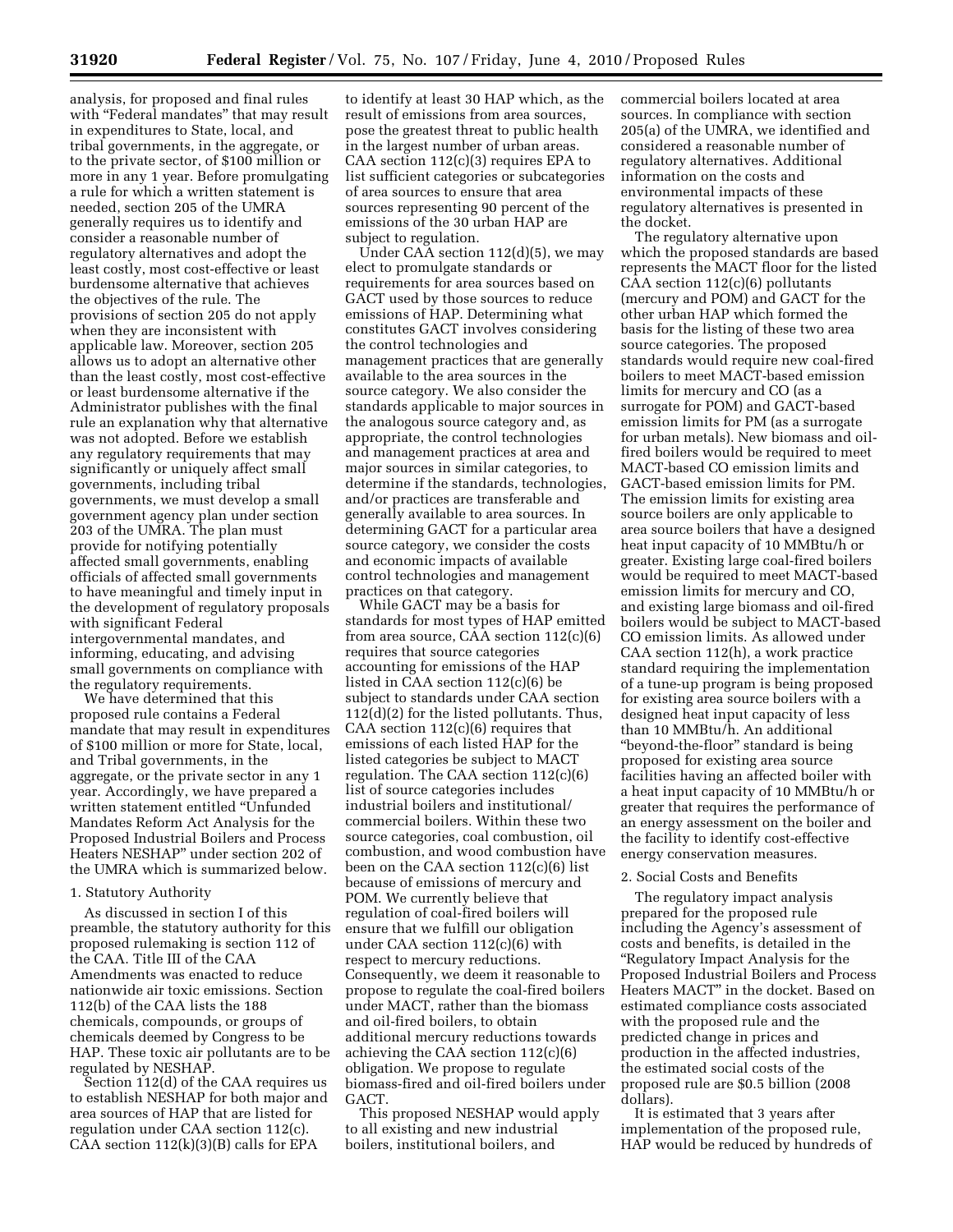tons, including reductions in metallic HAP including mercury, hydrochloric acid, hydrogen fluoride, and several other organic HAP from area source boilers. Studies have determined a relationship between exposure to these HAP and the onset of cancer, however, the Agency is unable to provide a monetized estimate of the HAP benefits at this time. In addition, there are reductions in  $PM_{2.5}$  and in  $SO_2$  that would occur, including 2,700 tons of  $PM_{2.5}$  and 1,500 tons of SO<sub>2</sub>. These reductions occur within 3 years after the implementation of the proposed regulation and are expected to continue throughout the life of the affected sources. The major health effect associated with reducing  $PM_{2.5}$  and  $PM_{2.5}$  precursors (such as  $SO_2$ ) is a reduction in premature mortality. Other health effects associated with  $PM<sub>2.5</sub>$ emission reductions include avoiding cases of chronic bronchitis, heart attacks, asthma attacks, and work-lost days (*i.e.,* days when employees are unable to work). While we are unable to monetize the benefits associated with the HAP emissions reductions, we are able to monetize the benefits associated with the  $PM_{2.5}$  and  $SO_2$  emissions reductions. For  $SO_2$  and  $PM_{2.5}$ , we estimated the benefits associated with health effects of PM but were unable to quantify all categories of benefits (particularly those associated with ecosystem and visibility effects). Our estimates of the monetized benefits in 2013 associated with the implementation of the proposed alternative range from \$1.0 billion (2008 dollars) to \$2.4 billion (2008 dollars) when using a 3 percent discount rate (or from \$0.9 billion (2008 dollars) to \$2.2 billion (2008 dollars) when using a 7 percent discount rate. The general approach used to value benefits is discussed in more detail earlier in this preamble. For more detailed information on the benefits estimated for the proposed rulemaking, refer to the RIA in the docket.

#### 3. Future and Disproportionate Costs

The Unfunded Mandates Reform Act requires that we estimate, where accurate estimation is reasonably feasible, future compliance costs imposed by the proposed rule and any disproportionate budgetary effects. Our estimates of the future compliance costs of the proposed rule are discussed previously in this preamble.

We do not believe that there will be any disproportionate budgetary effects of the proposed rule on any particular areas of the country, State or local governments, types of communities (*e.g.,* urban, rural), or particular industry

segments. See the results of the ''Economic Impact Analysis of the Proposed Industrial Boilers and Process Heaters NESHAP,'' the results of which are discussed previously in this preamble.

#### 4. Effects on the National Economy

The Unfunded Mandates Reform Act requires that we estimate the effect of the proposed rule on the national economy. To the extent feasible, we must estimate the effect on productivity, economic growth, full employment, creation of productive jobs, and international competitiveness of the U.S. goods and services, if we determine that accurate estimates are reasonably feasible and that such effect is relevant and material.

The nationwide economic impact of the proposed rule is presented in the ''Economic Impact Analysis for the Industrial Boilers and Process Heaters MACT'' in the docket. This analysis provides estimates of the effect of the proposed rule on some of the categories mentioned above. The results of the economic impact analysis are summarized previously in this preamble. The results show that there will be a small impact on prices and output (less than 0.01 percent). In addition, there should be little impact on energy markets (in this case, coal, natural gas, petroleum products, and electricity). Hence, the potential impacts on the categories mentioned above should be small.

# 5. Consultation With Government Officials

The Unfunded Mandates Reform Act requires that we describe the extent of the Agency's prior consultation with affected State, local, and tribal officials, summarize the officials' comments or concerns, and summarize our response to those comments or concerns. In addition, section 203 of the UMRA requires that we develop a plan for informing and advising small governments that may be significantly or uniquely impacted by a proposal. Consistent with the intergovernmental consultation provisions of section 204 of the UMRA, EPA has initiated consultations with governmental entities affected by this proposed rule. EPA invited the following 10 national organizations representing State and local elected officials to a meeting held on March 24, 2010 in Washington DC: (1) National Governors Association; (2) National Conference of State Legislatures, (3) Council of State Governments, (4) National League of Cities, (5) U.S. Conference of Mayors, (6) National Association of Counties, (7)

International City/County Management Association, (8) National Association of Towns and Townships, (9) County Executives of America, and (10) Environmental Council of States. These 10 organizations of elected State and local officials have been identified by EPA as the "Big 10" organizations appropriate to contact for purpose of consultation with elected officials. The purposes of the consultation were to provide general background on the proposal, answer questions, and solicit input from State/local governments. During the meeting, officials expressed uncertainty with regard to how boilers owned/operated by State and local entities would be impacted, as well as with regard to the potential burden associated with implementing the rule on State and local entities. To that end, officials requested and EPA provided (1) model boiler costs, (2) inventory of area source boilers (coal, oil, biomass only) for the 13 States for which we have an inventory, and (3) information on potential size of boilers used for various facility types and sizes. EPA has not received additional questions or requests from State or local officials.

Consistent with section 205, EPA has identified and considered a reasonable number of regulatory alternatives. Because an initial screening analysis for impact on small entities indicated a likely significant impact for substantial numbers EPA convened a SBAR Panel to obtain advice and recommendation of representatives of the small entities that potentially would be subject to the requirements of the rule. As part of that process, EPA considered several options. Those options included establishing emission limits, establishing work practice standards, and establishing work practice standards and requiring an energy assessment. The regulatory alternative selected is a combination of the options considered and includes proposed provisions regarding each of the SBAR Panel's recommendations for area source boilers. The recommendations regard subcategorization, work practice standards, and compliance costs (see section VIII.C. of this preamble for more detail).

EPA determined subcategorization based on boiler type to be appropriate because different types of units have different emission characteristics which may affect the feasibility and effectiveness of emission control. Thus, the proposal identifies three subcategories of area source boilers: (1) Boilers designed for coal firing, (2) boilers designed for biomass firing, and (3) boilers designed for oil firing.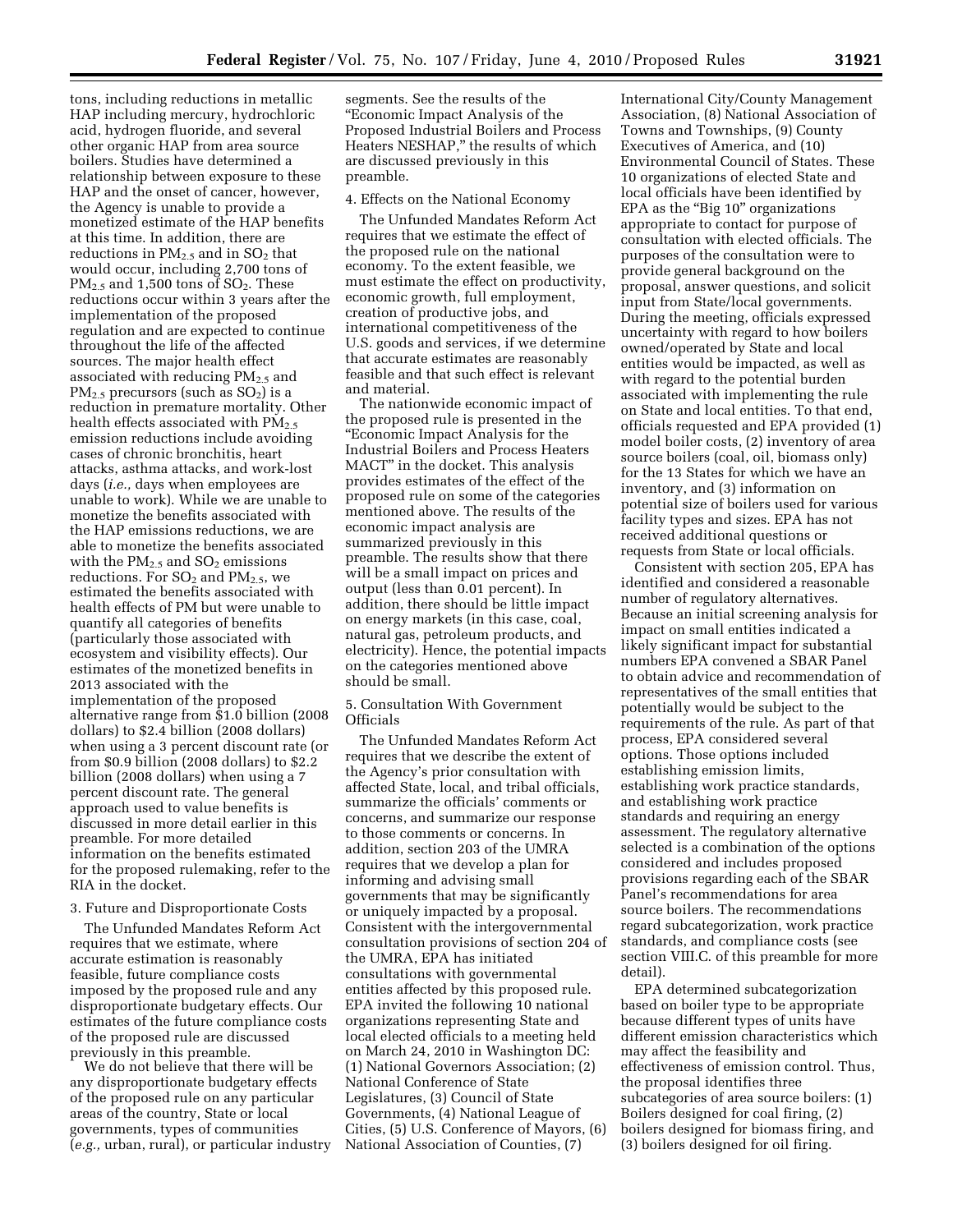The regulatory alternative upon which the proposed standards are based represents the MACT floor for mercury for coal-fired boilers, the MACT floor for POM (CO is used as a surrogate for POM) for coal, biomass, and oil-fired boilers, and GACT for the other urban HAP (PM is used as a surrogate for urban HAP metals and CO is used as a surrogate for urban organic pollutants) for coal, biomass, and oil-fired boilers. The emission limits for existing area source boilers are only applicable to area source boilers that have a designed heat input capacity of 10 MMBtu/h or greater. A work practice standard (for mercury from coal-fired boilers and for POM from all boilers) or management practice (for all other HAP, including mercury from biomass-fired and oilfired boilers) requiring the implementation of a tune-up program is being proposed for existing area source boilers with a designed heat input capacity of less than 10 MMBtu/h. An additional ''beyond-the-floor'' standard is being proposed for existing area source facilities having an affected boiler with a heat input capacity of 10 MMBtu/h or greater that requires the performance of an energy assessment on the boiler and the facility to identify cost-effective energy conservation measures.

The proposed use of surrogate pollutants would result in reduced compliance costs because testing would only be required for the surrogate pollutants (*i.e.,* CO and PM) versus for the HAP (*i.e.,* POM and metals). The proposed work practice standard/ management practice also would result in reduced compliance costs with respect to monitoring/testing for the smaller existing area source boilers.

EPA's proposed exemption of most area source facilities from title V permit requirements also would reduce burden on area source boiler facilities.

This proposed rule is not subject to the requirements of section 203 of UMRA because it contains no regulatory requirements that might significantly or uniquely affect small governments. While some small governments may have boilers that would be affected by the proposed rule, EPA's analysis shows that other public facilities that are located at area source facilities owned by small entities would have cost-torevenue ratios exceeding 10 percent. Hospitals' and schools' revenue tests fall below 1 percent. Because the proposed rule's requirements apply equally to boilers owned and/or operated by governments and to boilers owned and/ or operated by private entities, there would be no requirements that uniquely apply to such governments or impose any disproportionate impacts on them.

#### *E. Executive Order 13132: Federalism*

Under Executive Order 13132, EPA may not issue an action that has federalism implications, that imposes substantial direct compliance costs, and that is not required by statute, unless the Federal government provides the funds necessary to pay the direct compliance costs incurred by State and local governments, or EPA consults with State and local officials early in the process of developing the proposed action.

EPA has concluded that this action may have federalism implications, because it may impose substantial direct compliance costs on State or local governments, and the Federal government will not provide the funds necessary to pay those costs.

Accordingly, EPA provides the following federalism summary impact statement as required by section 6(b) of Executive Order 13132.

Based on the estimates in EPA's RIA for today's action, the proposed regulatory option, if promulgated, may have federalism implications because the option may impose approximately \$416 million in annual direct compliance costs on an estimated 57,000 State or local governments. Boiler inventories for the health services, educational services, and government-owned buildings sectors from 13 States were used to estimate the nationwide number of potentially impacted State or local governments. Because the inventories for these sectors include privately owned and Federal government owned facilities, the estimate may include many facilities that are not State or local government owned. Table 7 of this preamble presents estimates of the number of potentially impacted State and local governments and their potential annual compliance costs for each of the three sectors. In addition to an estimate of the total number of potentially impacted facilities, estimates for facilities with small boilers and for facilities with large boilers are presented. Small boilers (boilers with heat input capacity of less than 10 MMBtu/h) would be subject to a work practice standard that requires a boiler tune-up every 2 years. Large coalfired boilers (boilers with heat input capacity of 10 MMBtu/h or greater) would be subject to emission limits for mercury and CO, while large biomass and oil-fired boilers would be subject to emission limits for CO. All facilities with large boilers would be required to conduct a one-time energy assessment.

TABLE 7—STATE AND LOCAL GOVERNMENTS POTENTIALLY IMPACTED BY THE PROPOSED STANDARDS FOR BOILERS AT AREA SOURCE FACILITIES

| Sector | Number of potentially impacted facilities |                           |       | Annual compliance costs to meet standards                               |
|--------|-------------------------------------------|---------------------------|-------|-------------------------------------------------------------------------|
|        | Total                                     | Small                     | Large |                                                                         |
|        | 17.206<br>34,052<br>5.796                 | 15.293<br>33,303<br>5.098 |       | $1,913$   \$143 million.<br>749   \$200 million.<br>698   \$73 million. |
|        | 57.054                                    | 53.694                    |       | 3,360   \$416 million.                                                  |

EPA consulted with State and local officials in the process of developing the proposed action to permit them to have meaningful and timely input into its development. EPA met with 10 national organizations representing State and local elected officials to provide general background on the proposal, answer

questions, and solicit input from State/ local governments. The UMRA discussion in this preamble includes a description of the consultation.

In the spirit of Executive Order 13132, and consistent with EPA policy to promote communications between EPA and State and local governments, EPA specifically solicits comment on this

proposed action from State and local officials.

*F. Executive Order 13175: Consultation and Coordination with Indian Tribal Governments* 

Executive Order 13175 (65 FR 67249, November 9, 2000), requires EPA to develop an accountable process to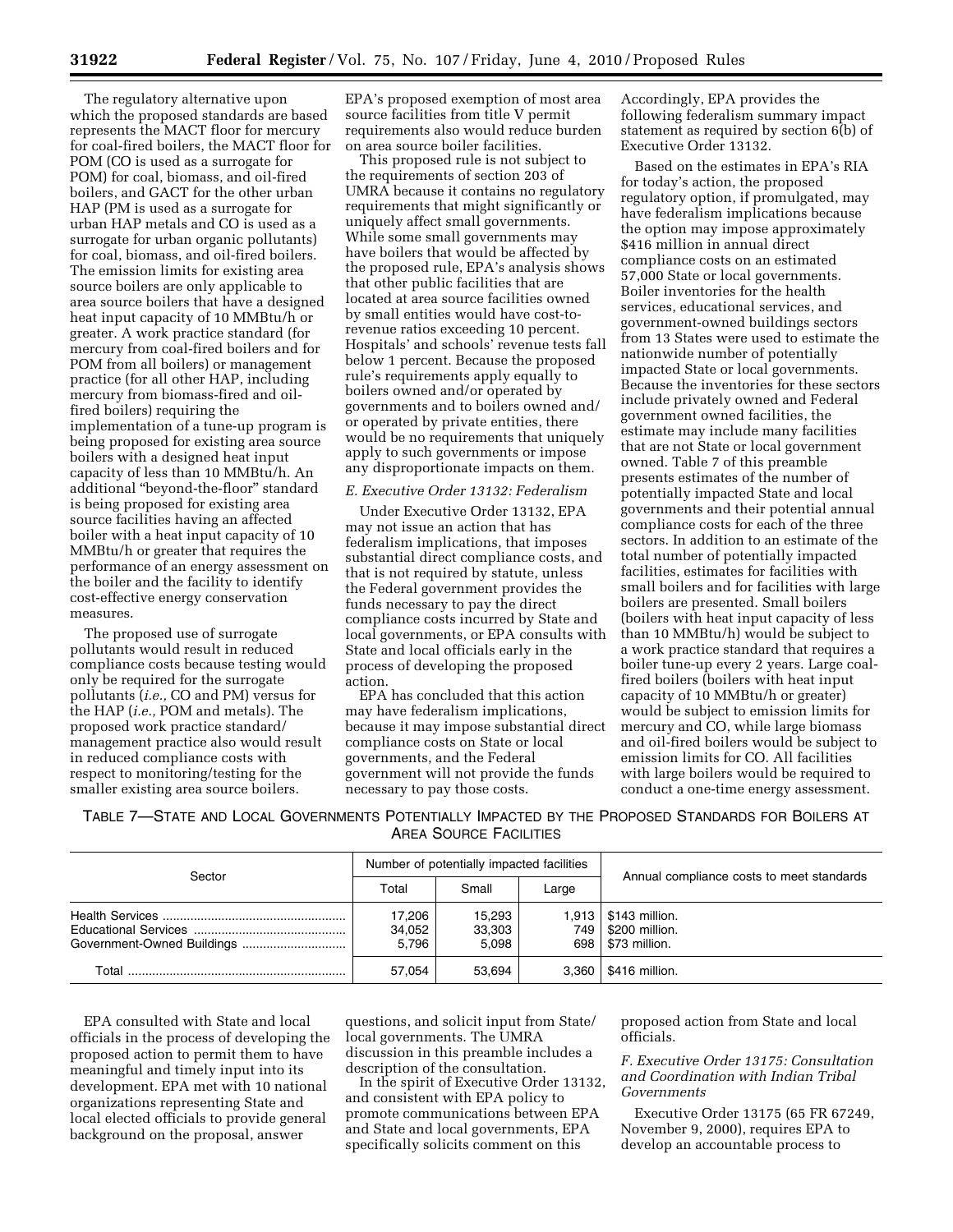ensure "meaningful and timely input by tribal officials in the development of regulatory policies that have tribal implications.'' The proposed rule does not have tribal implications, as specified in Executive Order 13175 (65 FR 67249, November 9, 2000). It will not have substantial direct effects on tribal governments, on the relationship between the Federal government and Indian tribes, or on the distribution of power and responsibilities between the Federal government and Indian tribes, as specified in Executive Order 13175. The proposed rule imposes requirements on owners and operators of specified area sources and not tribal governments. We do not know of any industrial, commercial, or institutional boilers owned or operated by Indian tribal governments. However, if there are any, the effect of the proposed rule on communities of tribal governments would not be unique or disproportionate to the effect on other

communities. Thus, Executive Order 13175 does not apply to the proposed rule. EPA specifically solicits additional comment on the proposed rule from tribal officials.

# *G. Executive Order 13045: Protection of Children From Environmental Health Risks and Safety Risks*

Executive Order 13045 (62 FR 19885, April 23, 1997) applies to any rule that: (1) Is determined to be ''economically significant'' as defined under Executive Order 12866, and (2) concerns an environmental health or safety risk that EPA has reason to believe may have a disproportionate effect on children. If the regulatory action meets both criteria, the Agency must evaluate the environmental health or safety effects of the planned rule on children, and explain why the planned regulation is preferable to other potentially effective and reasonably feasible alternatives considered by the Agency.

The proposed rule is not subject to Executive Order 13045 because the Agency does not believe the environmental health risks or safety risks addressed by this action present a disproportionate risk to children. The reason for this determination is that the proposed rule is based solely on technology performance.

The public is invited to submit comments or identify peer-reviewed studies and data that assess effects of early life exposure to the proposed rule.

# *H. Executive Order 13211: Actions Concerning Regulations That Significantly Affect Energy Supply, Distribution, or Use*

Executive Order 13211, (66 FR 28355, May 22, 2001), provides that agencies shall prepare and submit to the Administrator of the Office of Information and Regulatory Affairs, OMB, a Statement of Energy Effects for certain actions identified as significant energy actions. Section 4(b) of Executive Order 13211 defines ''significant energy actions'' as ''any action by an agency (normally published in the **Federal Register**) that promulgates or is expected to lead to the promulgation of a final rule or regulation, including notices of inquiry, advance notices of proposed rulemaking, and notices of proposed rulemaking: (1)(i) That is a significant regulatory action under Executive Order 12866 or any successor order, and (ii) is likely to have a significant adverse effect on the supply, distribution, or use of energy; or (2) that is designated by the Administrator of the Office of Information and Regulatory Affairs as a significant energy action.'' The proposed rule is not a ''significant regulatory action'' because it is not likely to have a significant adverse effect on the supply, distribution, or use of energy. The basis for the determination is as follows.

We estimate no significant changes for the energy sector for price, production, or imports. For more information on the estimated energy effects, please refer to the economic impact analysis for the proposed rule. The analysis is available in the public docket.

Therefore, we conclude that the proposed rule when implemented is not likely to have a significant adverse effect on the supply, distribution, or use of energy.

# *I. National Technology Transfer and Advancement Act*

Section 12(d) of the National Technology Transfer and Advancement Act (NTTAA) of 1995 (Pub. L. 104–113, Section 12(d), 15 U.S.C. 272 note) directs EPA to use voluntary consensus standards (VCS) in its regulatory activities, unless to do so would be inconsistent with applicable law or otherwise impractical. The VCS are technical standards (*e.g.,* materials specifications, test methods, sampling procedures, and business practices) that are developed or adopted by VCS bodies. The NTTAA directs EPA to provide Congress, through OMB, explanations when the Agency does not use available and applicable VCS.

The proposed rule involves technical standards. The EPA cites the following standards in the proposed rule: EPA Methods 1, 2, 2F, 2G, 3A, 3B, 4, 5, 5D, 10, 10A, 10B, 17, 19, 29 of 40 CFR part 60; 101A of 40 CFR part 61; and voluntary consensus standards: American Society for Testing and Materials (ASTM) D6522–00, American Society of Mechanical Engineers (ASME) PTC 19 (manual methods only), ASTM D6784–02, ASTM D2234– D2234M–03, ASTM D6323–98, ASTM D2013–04, ASTM d5198–92, ASTM D5865–04, ASTM E711–87, ASTM D3173–03, ASTM E871–82, and ASTM D6722–01.

Consistent with the NTTAA, EPA conducted searches to identify voluntary consensus standards in addition to these EPA methods. No applicable voluntary consensus standards were identified for EPA Methods 2F, 2G, 5D, and 19. The search and review results are in the docket for this rule.

The search for emissions measurement procedures identified 16 other voluntary consensus standards. The EPA determined that these 16 standards identified for measuring emissions of the HAP or surrogates subject to emission standards in this rule were impractical alternatives to EPA test methods for the purposes of this rule. Therefore, EPA does not intend to adopt these standards for this purpose. The reasons for the determinations for the 16 methods can be found in the docket to this rule.

Table 4 to subpart JJJJJJ of this proposed rule lists the testing methods included in the regulation. Under section 3.7(f) and section 63.8(f) of Subpart A of the General Provisions, a source may apply to EPA for permission to use alternative test methods or alternative monitoring requirements in place of any required testing methods, performance specifications, or procedures.

EPA welcomes comments on this aspect of the proposed rulemaking and, specifically, invites the public to identify potentially-applicable voluntary consensus standards and to explain why such standards should be used in this regulation.

# *J. Executive Order 12898: Federal Actions to Address Environmental Justice in Minority Populations and Low-Income Populations*

Executive Order 12898 (59 FR 7629, February 16, 1994) establishes Federal executive policy on environmental justice (EJ). Its main provision directs Federal agencies, to the greatest extent practicable and permitted by law, to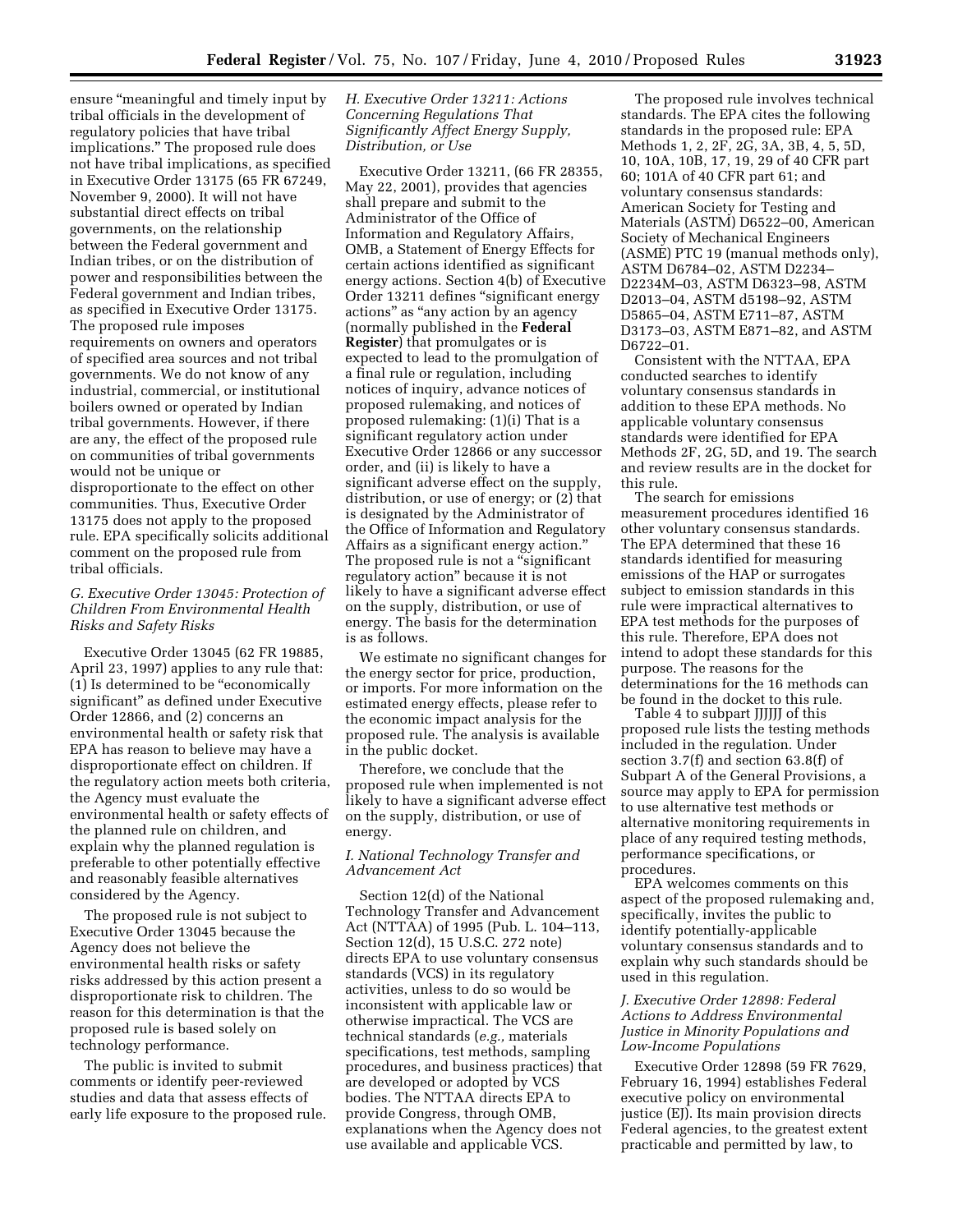make EJ part of their mission by identifying and addressing, as appropriate, disproportionately high and adverse human health or environmental effects of their programs, policies, and activities on minority populations, low-income, and Tribal populations in the United States.

This proposed action establishes national emission standards for industrial, commercial, and institutional boilers that are area sources. The industrial boiler source category includes boilers used in manufacturing, processing, mining, refining, or any other industry. The commercial boiler source category includes boilers used in commercial establishments such as stores/malls, laundries, apartments, restaurants, theaters, and hotels/motels. The institutional boiler source category includes boilers used in medical centers (*e.g.,* hospitals, clinics, nursing homes), educational and religious facilities (*e.g.,*  schools, universities, places of worship), and municipal buildings (*e.g.,*  courthouses, arts centers, prisons). There are approximately 91,000 facilities affected by the proposed rule, most of which are small entities. By the defined nature of the category, many of these sources are located in close proximity to residential areas, commercial centers, and other locations where large numbers of people live and work.

Due to the large number of these sources, their nation-wide dispersal, and the absence of site specific coordinates, EPA is unable to examine the distributions of exposures and health risks attributable to these sources among different socio-demographic groups for this rule, or to relate the locations of expected emission reductions to the locations of current poor air quality. However, the rule is anticipated to have substantial emissions reductions of toxic air pollutants (*See* Table 2.), some of which are potential carcinogens, neurotoxins, and respiratory irritants. The rule will also result in substantial reductions in criteria pollutants such as  $CO$ , PM,  $SO<sub>2</sub>$ , as well as ozone precursors.

Because of the close proximity of these source categories to people, the substantial emission reductions of air toxics resulting from the implementation of this proposed rule is anticipated to have health benefits for all persons living or going near these types of sources. (Please refer to the RIA for this rulemaking, which is available in the docket.) For example, there will be significant reductions of mercury emissions which will reduce potential exposures due to the atmospheric deposition of mercury for populations

such as subsistence fisherman. In addition, there will be substantial reductions in other air toxics that can cause adverse health effects such as ozone precursors which contribute to "smog." This rule will not cause an increase in any adverse human health or environmental effects on any population, including any minority, low-income, or Tribal populations.

EPA defines "Environmental Justice" to include meaningful involvement of all people regardless of race, color, national origin, or income with respect to the development, implementation, and enforcement of environmental laws, regulations, and polices. To promote meaningful involvement, EPA has developed an EJ communication strategy to ensure that interested communities have access to this proposed rule, are aware of its content, and have an opportunity to comment. During the comment period, EPA will publicize the rulemaking via EJ newsletters, Tribal newsletters, EJ listserves, and the Internet, including Office of Policy, Economics, and Innovation's (OPEI) Rulemaking Gateway Web site (*http:// yosemite.epa.gov/opei/rulegate.nsf/ content/index.html?opendocument*). EPA will also provide general rulemaking fact sheets (*e.g.,* why is this important for my community) for EJ community groups and conduct conference calls with interested communities. In addition, State and Federal permitting requirements will provide State, local governments and communities the opportunity to provide their comments on the permit conditions associated with permitting these sources.

# **List of Subjects in 40 CFR Part 63**

Environmental protection, Administrative practice and procedure, Air pollution control, Hazardous substances, Intergovernmental relations, Reporting and recordkeeping requirements.

Dated: April 29, 2010.

# **Lisa P. Jackson,**

#### *Administrator.*

For the reasons stated in the preamble, title 40, chapter I, part 63 of the Code of Federal Regulations is proposed to be amended as follows:

#### **PART 63—[AMENDED]**

1. The authority citation for part 63 continues to read as follows:

**Authority:** 42 U.S.C. 7401 *et seq.* 

#### **Subpart A—[Amended]**

2. Section 63.14 is amended by revising paragraphs (b)(27), (b)(39), (b)(47), (b)(49), (b)(50), (b)(52), (b)(55), (b)(56), (b)(58), (b)(61), (b)(62), and (i)(1) to read as follows:

#### **63.14 Incorporation by reference.**

# \* \* \* \* \*

(b) \* \* \* (27) ASTM D 6522–00, Standard Test Method for Determination of Nitrogen Oxides, Carbon Monoxide, and Oxygen Concentrations in Emissions from Natural Gas Fired Reciprocating Engines, Combustion Turbines, Boilers, and Process Heaters Using Portable Analyzers,<sup>1</sup> IBR approved for § 63.9307(c)(2), Table 4 to subpart ZZZZ, Table 5 to subpart DDDDD, and Table 4 to subpart JJJJJJ of this part. \* \* \* \* \*

(39) ASTM Method D388–99 ε1, Standard Classification of Coals by Rank1, IBR approved for § 63.7575 and § 63.11237.

\* \* \* \* \* (47) ASTM D5198–92 (Reapproved 2003), Standard Practice for Nitric Acid Digestion of Solid Waste,<sup>1</sup> IBR approved for Table 6 to subpart DDDDD and Table 5 to subpart JJJJJJ of this part.

\* \* \* \* \* (49) ASTM D6323–98 (Reapproved 2003), Standard Guide for Laboratory Subsampling of Media Related to Waste Management Activities,<sup>1</sup> IBR approved for Table 6 to subpart DDDDD and Table 5 to subpart JJJJJJ of this part.

(50) ASTM E711–87 (Reapproved 1996), Standard Test Method for Gross Calorific Value of Refuse-Derived Fuel by the Bomb Calorimeter,<sup>1</sup> IBR approved for Table 6 to subpart DDDDD and Table 5 to subpart JJJJJJ of this part. \* \* \* \* \*

(52) ASTM E871–82 (Reapproved 1998), Standard Method of Moisture Analysis of Particulate Wood Fuels,1 IBR approved for Table 6 to subpart DDDDD and Table 5 to subpart JJJJJJ of this part.

\* \* \* \* \* (55) ASTM D2013–04, Standard Practice for Preparing Coal Samples for Analysis, IBR approved for Table 6 to subpart DDDDD and Table 5 to subpart JJJJJJ of this part.

(56) ASTM D2234–D2234M–03 ε1, Standard Practice for Collection of a Gross Sample of Coal, IBR approved for Table 6 to subpart DDDDD and Table 5 to subpart JJJJJJ of this part.

\* \* \* \* \* (58) ASTM D3173–03, Standard Test Method for Moisture in the Analysis Sample of Coal and Coke, IBR approved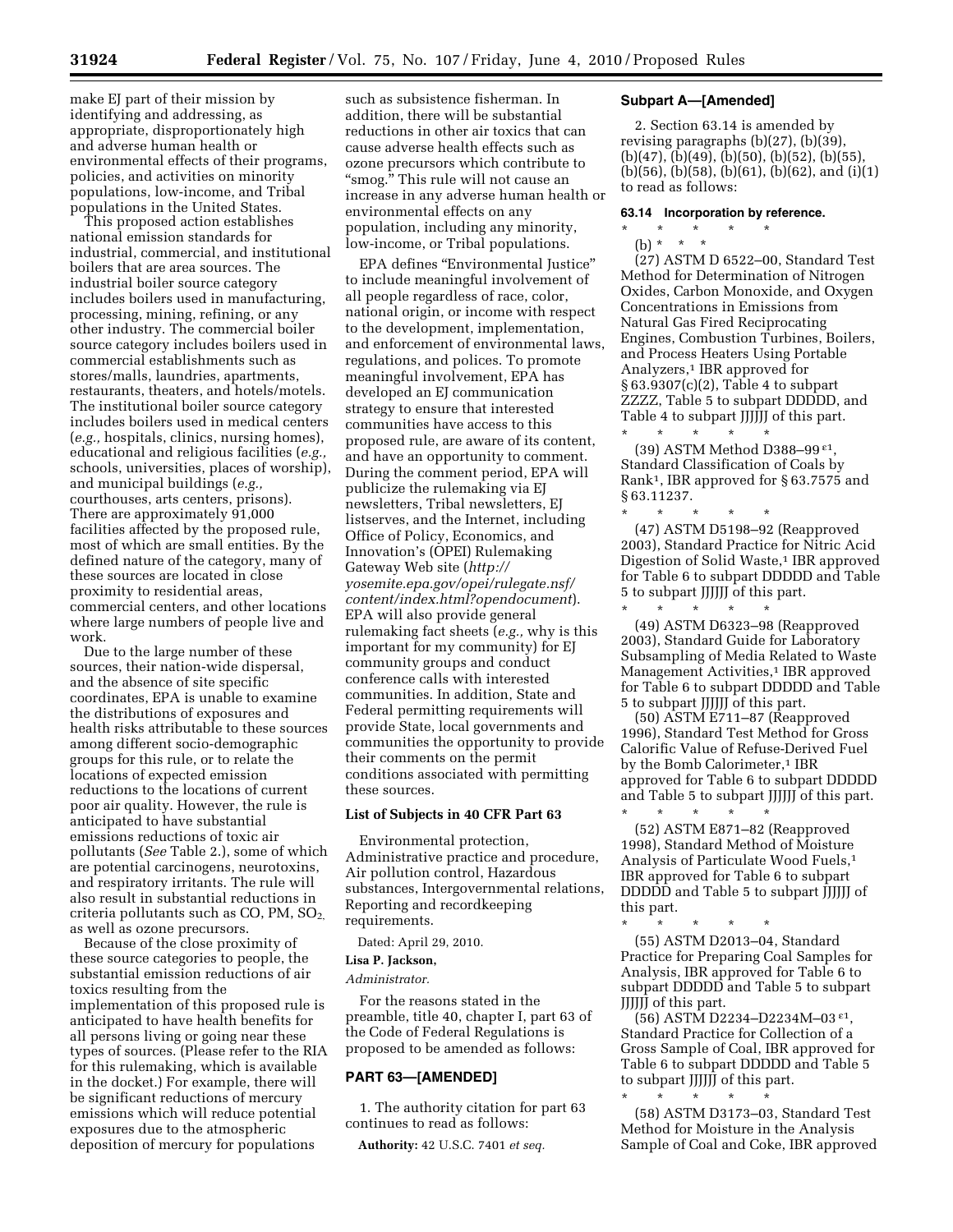for Table 6 to subpart DDDDD and Table 5 to subpart JJJJJJ of this part.

(61) ASTM D6722–01, Standard Test Method for Total Mercury in Coal and Coal Combustion Residues by the Direct Combustion Analysis, IBR approved for Table 6 to subpart DDDDD and Table 5 to subpart JJJJJJ of this part.

(62) ASTM D5865–04, Standard Test Method for Gross Calorific Value of Coal and Coke, IBR approved for Table 6 to subpart DDDDD and Table 5 to subpart JJJJJJ of this part.

- $\star$   $\star$
- (i) \* \* \*

(1) ANSI/ASME PTC 19.10–1981, ''Flue and Exhaust Gas Analyses [Part 10, Instruments and Apparatus],'' IBR approved for §§ 63.865(b), 63.3166(a), 63.3360(e)(1)(iii), 63.3545(a)(3), 63.3555(a)(3), 63.4166(a)(3), 63.4362(a)(3), 63.4766(a)(3), 63.4965(a)(3), 63.5160(d)(1)(iii), 63.9307(c)(2), 63.9323(a)(3), Table 5 to subpart DDDDD, and Table 4 to subpart JJJJJJ of this part.

\* \* \* \* \*

3. Add subpart JJJJJJ to read as follows:

# **Subpart JJJJJJ—National Emission Standards for Hazardous Air Pollutants for Industrial, Commercial, and Institutional Boilers Area Sources**

Sec.

#### **What This Subpart Covers**

63.11193 Am I subject to this subpart? 63.11194 What is the affected source of this subpart?

- 63.11195 Are any boilers not subject to this subpart?
- 63.11196 When do I have to comply with this subpart?

#### **Emission Limits, Work Practice Standards, Emission Reduction Measures, and Management Practices**

- 63.11200 What are the subcategories of boilers?
- 63.11201 What standards must I meet?

# **Initial Compliance Requirements**

- 63.11205 What are my general requirements for complying with this subpart?
- 63.11210 What are my initial compliance requirements and by what date must I conduct them?
- 63.11211 How do I demonstrate initial compliance with the emission limits?
- 63.11212 What stack tests and procedures must I use for the performance tests?
- 63.11213 What fuel analyses and procedures must I use for the performance tests?
- 63.11214 When must I conduct subsequent performance tests?
- 63.11215 How do I demonstrate initial compliance with the work practice standard, emission reduction measures, and management practice?

#### **Continuous Compliance Requirements**

- 63.11220 How do I monitor and collect data to demonstrate continuous compliance?
- 63.11221 How do I demonstrate continuous compliance with the emission limits?
- 63.11222 How do I demonstrate continuous compliance with the work practice standards?
- 63.11223 What are my monitoring, installation, operation, and maintenance requirements?
- 63.11225 What are my notification, reporting, and recordkeeping requirements?

# **Other Requirements and Information**

- 63.11235 What parts of the General Provisions apply to me?
- 63.11236 Who implements and enforces this subpart?
- 63.11237 What definitions apply to this subpart?
- Table 1 to Subpart JJJJJJ of Part 63. Emission Limits
- Table 2 to Subpart JJJJJJ of Part 63. Work Practice Standards
- Table 3 to Subpart JJJJJJ of Part 63. Operating Limits for Boilers With Emission Limits
- Table 4 to Subpart JJJJJJ of Part 63. Performance (Stack) Testing Requirements
- Table 5 to Subpart JJJJJJ of Part 63. Fuel Analysis Requirements
- Table 6 to Subpart JJJJJJ of Part 63. Applicability of General Provisions to Subpart JJJJJJ

### **Subpart JJJJJJ—National Emission Standards for Hazardous Air Pollutants for Industrial, Commercial, and Institutional Boilers Area Sources**

# **What This Subpart Covers**

§ 63.11193 Am I subject to this subpart? You are subject to this subpart if you own or operate an industrial, commercial, or institutional boiler as defined in § 63.11237 that is located at, or is part of, an area source of hazardous air pollutants (HAP), as defined in § 63.2.

# **§ 63.11194 What is the affected source of this subpart?**

(a) This subpart applies to each new or existing affected sources as defined in paragraphs (a)(1) and (2) of this section.

(1) The affected source is the collection of all existing industrial, commercial, and institutional boilers within a subcategory located at an area source.

(2) The affected source of this subpart is each new or reconstructed industrial, commercial, or institutional boiler located at an area source.

(b) An affected source is an existing source if you commenced construction or reconstruction of the affected source on or before June 4, 2010.

(c) An affected source is a new source if you commenced construction or

reconstruction of the affected source after June 4, 2010.

(d) A boiler is a new affected source if you commenced fuel switching from natural gas to coal, biomass, or oil after June 4, 2010.

(e) Any source that was a major source and installed a control device on a boiler after November 15, 1990, and, as a result, became an area source under 40 CFR part 63 is required to obtain a permit under 40 CFR part 70 or 40 CFR part 71. Otherwise, you are exempt from the obligation to obtain a permit under 40 CFR part 70 or 40 CFR part 71, provided you are not otherwise required by law to obtain a permit under 40 CFR 70.3(a) or 40 CFR 71.3(a). Notwithstanding the previous sentence,

you must continue to comply with the provisions of this subpart.

# **§ 63.11195 Are any boilers not subject to this subpart?**

The types of boilers listed in paragraphs (a) through (e) of this section are not subject to this subpart.

(a) Any boiler specifically listed as an affected source in another standard(s) under this part.

(b) Any boiler specifically listed as an affected source in another standard(s) established under section 129 of the Clean Air Act (CAA).

(c) A boiler required to have a permit under section 3005 of the Solid Waste Disposal Act or covered by subpart EEE of this part (*e.g.,* hazardous waste boilers).

(d) A boiler that is used specifically for research and development. This does not include boilers that only provide steam to a process or for heating at a research and development facility.

(e) A gas-fired boiler as defined in this subpart.

#### **§ 63.11196 What are my compliance dates?**

(a) If you own or operate an existing affected source, you must achieve compliance with the applicable provisions in this subpart no later than [DATE 3 YEARS AFTER PUBLICATION OF THE FINAL RULE IN THE FEDERAL REGISTER].

(b) If you start up a new affected source on or before [DATE OF PUBLICATION OF THE FINAL RULE IN THE FEDERAL REGISTER], you must achieve compliance with the provisions of this subpart no later than [DATE OF PUBLICATION OF THE FINAL RULE IN THE FEDERAL REGISTER].

(c) If you start up a new affected source after [DATE OF PUBLICATION OF THE FINAL RULE IN THE FEDERAL REGISTER], you must achieve compliance with the provisions of this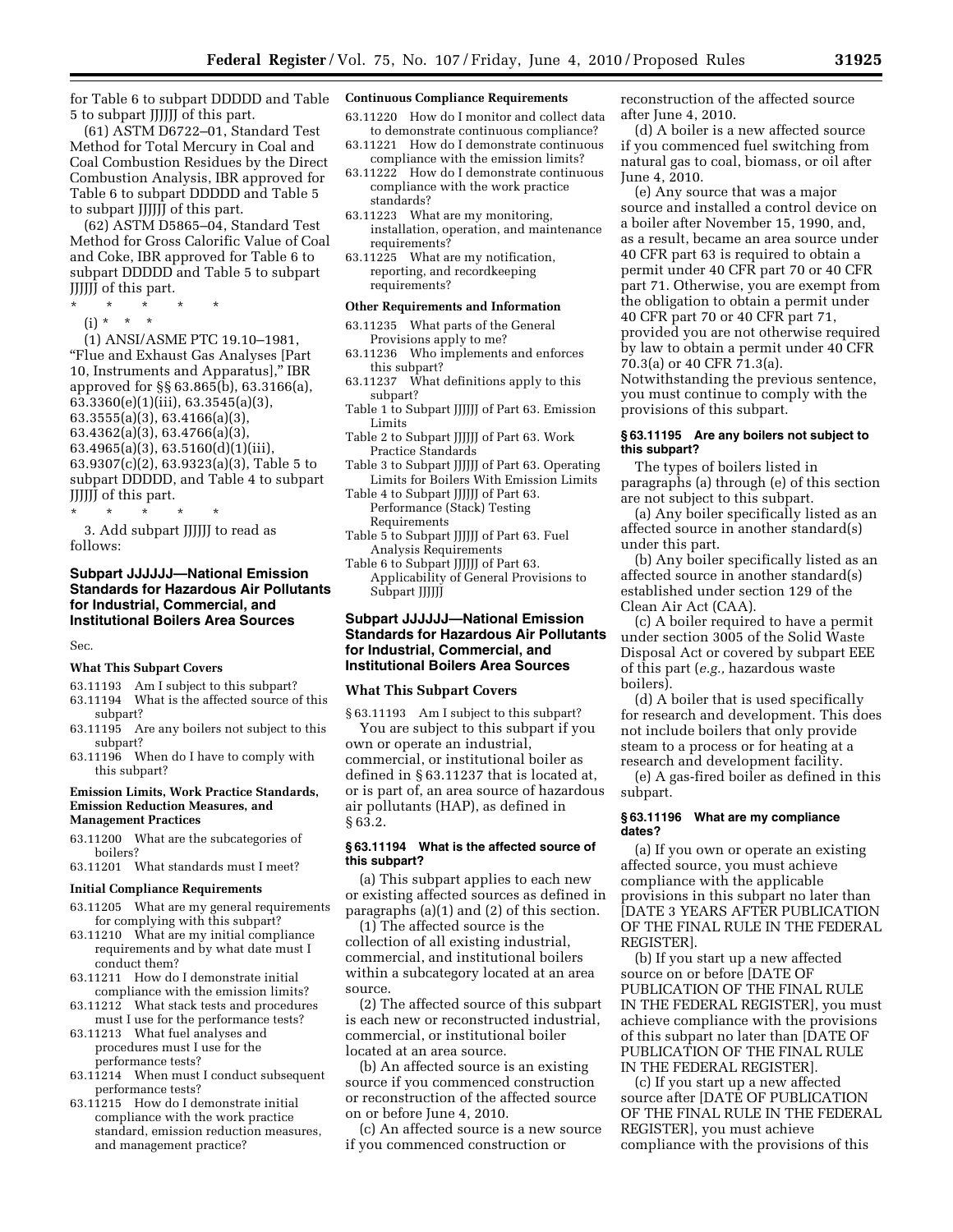subpart upon startup of your affected source.

#### **Emission Limits, Work Practice Standards, Emission Reduction Measures, and Management Practices**

# **§ 63.11200 What are the subcategories of boilers?**

The subcategories of boilers are coal, biomass, and oil. Each subcategory is defined in § 63.11237.

# **§ 63.11201 What standards must I meet?**

(a) You must comply with each emission limit specified in Table 1 of this subpart that applies to your boiler.

(b) You must comply with each work practice standard, emission reduction measure, and management practice specified in Table 2 of this subpart that applies to your boiler.

(c) These standards apply at all times.

### **Initial Compliance Requirements**

#### **§ 63.11205 What are my general requirements for complying with this subpart?**

(a) At all times you must operate and maintain any affected source, including associated air pollution control equipment and monitoring equipment, in a manner consistent with safety and good air pollution control practices for minimizing emissions. The general duty to minimize emissions does not require you to make any further efforts to reduce emissions if levels required by this standard have been achieved. Determination of whether such operation and maintenance procedures are being used will be based on information available to the Administrator which may include, but is not limited to, monitoring results, review of operation and maintenance procedures, review of operation and maintenance records, and inspection of the source.

(b) You can demonstrate compliance with any applicable mercury emission limit using fuel analysis if the emission rate calculated according to § 63.11211(b) is less than the applicable emission limit. Otherwise, you must demonstrate compliance using stack testing.

#### **§ 63.11210 What are my initial compliance requirements and by what date must I conduct them?**

(a) You must demonstrate initial compliance with each emission limit specified in Table 1 of this subpart that applies to you by either conducting performance (stack) tests, as applicable, according to § 63.11212 and Table 4 of this subpart or conducting fuel analyses, as applicable, according to § 63.11213 and Table 5 to this subpart.

(b) For affected sources that have an applicable carbon monoxide (CO) emission limit, your initial compliance requirements depend on the rated capacity of your boiler. If your boiler has a heat input capacity between 10 and 100 million British thermal units (MMBtu) per hour, your initial compliance demonstration is conducting a performance test for CO according to Table 4 to this subpart. If your boiler has a heat input capacity of 100 MMBtu per hour or greater, your initial compliance demonstration is conducting a performance evaluation of your continuous emission monitoring system (CEMS) for CO according to § 63.11223.

(c) For existing affected sources that have applicable emission limits, you must demonstrate initial compliance no later than 180 days after the compliance date that is specified in § 63.11196 and according to the applicable provisions in § 63.7(a)(2).

(d) For existing affected sources that have applicable work practice standards or emission reduction measures, you must demonstrate initial compliance no later than the compliance date that is specified in § 63.11196 and according to the applicable provisions in  $\S 63.7(a)\overline{(2)}$ .

(e) For new affected sources, you must demonstrate initial compliance no later than 180 calendar days after [INSERT THE DATE OF PUBLICATION OF THE FINAL RULE IN THE FEDERAL REGISTER] or within 180 calendar days after startup of the source, whichever is later, according to  $\S 63.7(a)(2)(ix)$ .

#### **§ 63.11211 How do I demonstrate initial compliance with the emission limits?**

(a) For affected sources that elect to demonstrate compliance with any of the emission limits of this subpart through performance (stack) testing, your initial compliance requirements include conducting performance tests according to § 63.11212 and Table 4 to this subpart and conducting CMS performance evaluations according to § 63.11223.

(b) If you elect to demonstrate compliance with an applicable mercury emission limit through fuel analysis, you must conduct fuel analyses according to § 63.11213 and follow the procedures in paragraphs (b)(1) through (3) of this section.

(1) If you burn more than one fuel type, you must determine the fuel mixture you could burn in your boiler that would result in the maximum emission rates of mercury that you elect to demonstrate compliance through fuel analysis.

(2) You must determine the 90th percentile confidence level fuel mercury concentration of the composite samples

analyzed for each fuel type using Equation 1 of this section.

$$
P_{90} = mean + (SD*t) \qquad (Eq. 1)
$$

Where:

- $P_{90}$  = 90th percentile confidence level mercury concentration, in pounds per million Btu;
- mean = Arithmetic average of the fuel mercury concentration in the fuel samples analyzed according to § 63.11213, in units of pounds per million Btu;
- SD = Standard deviation of the mercury concentration in the fuel samples analyzed according to § 63.11213, in units of pounds per million Btu;
- t = t distribution critical value for 90th percentile (0.1) probability for the appropriate degrees of freedom (number of samples minus one) as obtained from a Distribution Critical Value Table.

(3) To demonstrate compliance with the applicable mercury emission limit, the emission rate that you calculate for your boiler using Equation 1 of this section must be less than the applicable mercury emission limit.

#### **§ 63.11212 What stack tests and procedures must I use for the performance tests?**

(a) You must conduct all performance tests according to the requirements in § 63.7.

(b) You must conduct each stack test according to the requirements in Table 4 to this subpart.

(c) You must conduct stack tests at the maximum normal operating load while burning the type of fuel or mixture of fuels that have the highest content of mercury, and you must demonstrate initial compliance based on these tests.

(d) You must conduct a minimum of three separate test runs for each performance test required in this section, as specified in § 63.7(e)(3). The sampling time for each test run must last at least 1 hour except that the sampling time for the test runs conducted for mercury emissions must last at least 2 hours.

(e) To determine compliance with the emission limits, you must use the F– Factor methodology and equations in sections 12.2 and 12.3 of EPA Method 19 of appendix A to part 60 of this chapter to convert the measured particulate matter concentrations and the measured mercury concentrations that result from the initial performance test to pounds per million Btu heat input emission rates.

#### **§ 63.11213 What fuel analyses and procedures must I use for the performance tests?**

(a) You must conduct fuel analyses according to the procedures in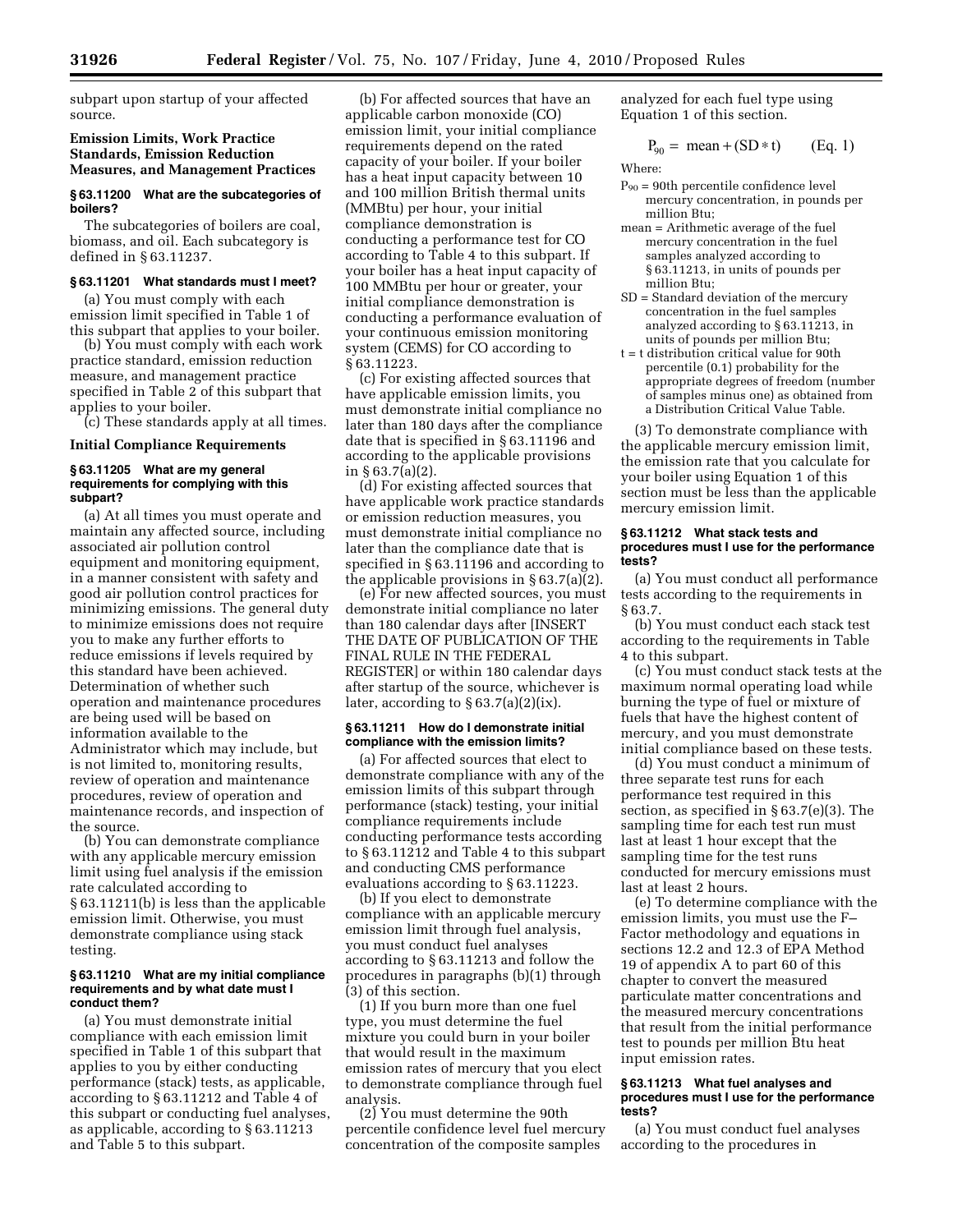paragraphs (b) and (c) of this section and Table 5 to this subpart, as applicable.

(b) At a minimum, you must obtain three composite fuel samples for each fuel type according to the procedures in Table 5 of this subpart. Each composite sample will consist of a minimum of three samples collected at approximately equal intervals during a test run period.

(c) Determine the concentration of mercury in the fuel in units of pounds per million Btu of each composite sample for each fuel type according to the procedures in Table 5 to this subpart.

#### **§ 63.11214 When must I conduct subsequent performance tests?**

(a) You must conduct all applicable performance (stack) tests according to § 63.11212 on an annual basis, unless you follow the requirements listed in paragraphs (b) through (d) of this section. Annual performance tests must be completed between 10 and 12 months after the previous performance test, unless you follow the requirements listed in paragraphs (b) through (d) of this section.

(b) You can conduct performance stack tests less often for particulate matter or mercury if your performance stack tests for the pollutant for at least 3 consecutive years show that your emissions are at or below 75 percent of the emission limit, and if there are no changes in the operation of the affected source or air pollution control equipment that could increase emissions. In this case, you do not have to conduct a performance test for that pollutant for the next 2 years. You must conduct a performance test during the third year and no more than 36 months after the previous performance test.

(c) If your boiler continues to meet the emission limit for particulate matter or mercury, you may choose to conduct performance stack tests for the pollutant every third year if your emissions are at or below 75 percent of the emission limit, and if there are no changes in the operation of the affected source or air pollution control equipment that could increase emissions, but each such performance test must be conducted no more than 36 months after the previous performance test.

(d) If a performance test shows emissions exceeded 75 percent of the emission limit, you must conduct annual performance tests for that pollutant until all performance tests over consecutive 3-year period show compliance.

(e) If you have an applicable CO emission limit and your boiler has a heat input capacity between 10 and 100 MMBtu per hour, you must conduct annual performance tests for CO according to § 63.11211. Each annual performance test must be conducted between 10 and 12 months after the previous performance test.

(f) If you demonstrate compliance with the mercury based on fuel analysis, you must conduct a fuel analysis according to § 63.11213 for each type of fuel burned monthly. If you plan to burn a new type of fuel or fuel mixture, you must conduct a fuel analysis before burning the new type of fuel or mixture in your boiler. You must recalculate the mercury emission rate using Equation 1 of § 63.11211. The recalculated mercury emission rate must be less than the applicable emission limit.

#### **§ 63.11215 How do I demonstrate initial compliance with the work practice standard, emission reduction measures, and management practice?**

(a) If you own or operate an existing boiler with a heat input capacity of less than 10 million Btu per hour, you must submit a signed statement in the Notification of Compliance Status report that indicates that you conducted a tune-up of the boiler.

(b) If you own or operate an existing affected boiler with a heat input capacity of 10 million Btu per hour or greater, you must submit the energy assessment report, along with a signed certification that the assessment is an accurate depiction of your facility.

#### **Continuous Compliance Requirements**

#### **§ 63.11220 How do I monitor and collect data to demonstrate continuous compliance?**

(a) You must monitor and collect data according to this section and the sitespecific monitoring plan required by § 63.11223.

(b) Except for monitor malfunctions, associated repairs, and required quality assurance or control activities (including, as applicable, calibration checks and required zero and span adjustments), you must monitor continuously (or collect data at all required intervals) at all times that the affected source is operating.

(c) You may not use data recorded during monitoring malfunctions, associated repairs, or required quality assurance or control activities in data averages and calculations used to report emission or operating levels. You must use all the data collected during all other periods in assessing the operation of the control device and associated control system.

#### **§ 63.11221 How do I demonstrate continuous compliance with the emission limits?**

(a) You must demonstrate continuous compliance with each emission limit and operating limit in Tables 1 and 3 to this subpart that applies to you according to paragraphs  $(a)(1)$  through (5) of this section.

(1) Following the date on which the initial performance test is completed or is required to be completed under §§ 63.7 and 63.11196, whichever date comes first, you must not operate above any of the applicable maximum operating limits or below any of the applicable minimum operating limits listed in Table 3 to this subpart at all times. Operation above the established maximum or below the established minimum operating limits shall constitute a deviation of established operating limits. Operating limits are confirmed or reestablished during performance tests.

(2) If you have an applicable mercury emission limit, you must keep records of the type and amount of all fuels burned in each boiler during the reporting period to demonstrate that all fuel types and mixtures of fuels burned would result in lower emissions of mercury than the applicable emission limit.

(3) If you have you have an applicable mercury emission limit and you plan to burn a new type of fuel, you must determine the mercury concentration for any new fuel type in units of pounds per million Btu, based on supplier data or your own fuel analysis and meet the requirements in paragraphs (a)(3)(i) or (ii) of this section.

(i) The recalculated mercury emission rate must be less than the applicable emission limit.

(ii) If the results are higher than mercury fuel input during the previous performance test, then you must conduct a new performance test within 60 days of burning the new fuel type or fuel mixture according to the procedures in § 63.11212 to demonstrate that the mercury emissions do not exceed the emission limit.

(4) If your unit is controlled with a fabric filter, and you demonstrate continuous compliance using a bag leak detection system, you must initiate corrective action within 1 hour of a bag leak detection system alarm and operate and maintain the fabric filter system such that the alarm does not sound more than 5 percent of the operating time during a 6-month period. You must also keep records of the date, time, and duration of each alarm, the time corrective action was initiated and completed, and a brief description of the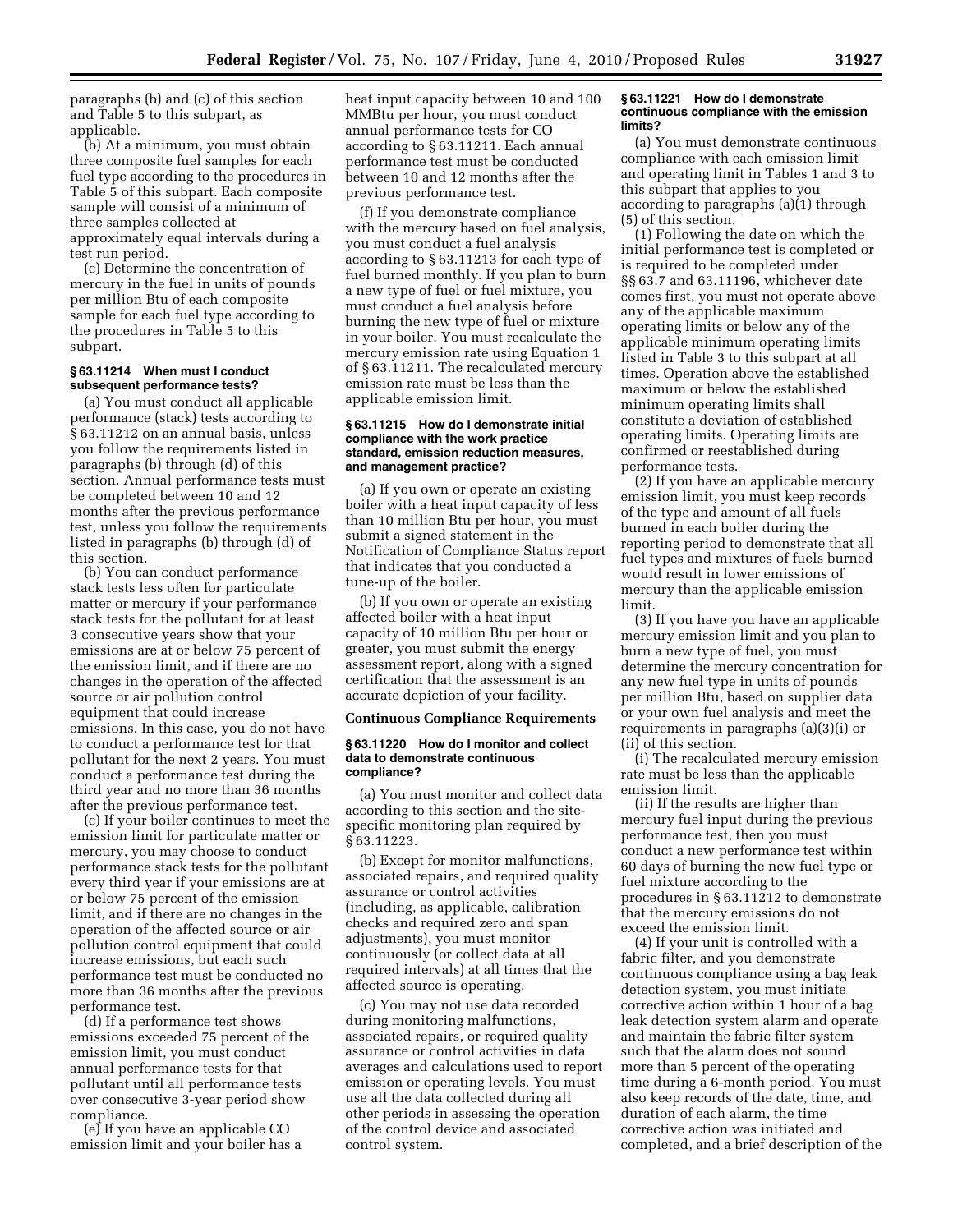cause of the alarm and the corrective action taken. You must also record the percent of the operating time during each 6-month period that the alarm sounds. In calculating this operating time percentage, if inspection of the fabric filter demonstrates that no corrective action is required, no alarm time is counted. If corrective action is required, each alarm shall be counted as a minimum of 1 hour. If you take longer than 1 hour to initiate corrective action, the alarm time shall be counted as the actual amount of time taken to initiate corrective action.

(5) If you have an applicable CO emission limit and you are required to install a CEMS according to § 63.11223, then you must continuously monitor CO according to §§ 63.11223(a) and 63.11220 and maintain a CO emission level below your applicable CO emission limit in Table 1 to this subpart at all times.

(b) You must report each instance in which you did not meet each emission limit and operating limit in Tables 1 and 3 to this subpart that apply to you. These instances are deviations from the emission limits in this subpart. These deviations must be reported according to the requirements in § 63.11224.

#### **§ 63.11222 How do I demonstrate continuous compliance with the work practice and management practice standards?**

(a) For affected sources subject to the work practice standard or the management practices, you must keep records as required in § 63.11224(c) to demonstrate continuous compliance.

(b) You must conduct a tune-up of the boiler biennially to demonstrate continuous compliance as specified in paragraphs (b)(1) through (6) of this section.

(1) Inspect the burner, and clean or replace any components of the burner as necessary;

(2) Inspect the flame pattern and make any adjustments to the burner necessary to optimize the flame pattern consistent with the manufacturer's specifications;

(3) Inspect the system controlling the air-to-fuel ratio, and ensure that it is correctly calibrated and functioning properly;

(4) Minimize total emissions of CO consistent with the manufacturer's specifications;

(5) Measure the concentration in the effluent stream of CO in parts per million, by volume, dry basis (ppmvd), before and after the adjustments are made; and

(6) Maintain on-site and submit, if requested by the Administrator, an annual report containing the

information in paragraphs (b)(6)(i) through (iii) of this section,

(i) The concentrations of CO in the effluent stream in ppmvd, and oxygen in percent dry basis, measured before and after the adjustments of the boiler;

(ii) A description of any corrective actions taken as a part of the combustion adjustment; and

(iii) The type and amount of fuel used over the 12 months prior to the annual adjustment.

#### **§ 63.11223 What are my monitoring, installation, operation, and maintenance requirements?**

(a) If you are using a control device to comply with the emission limits specified in Table 1 of this subpart, you must maintain each operating limit in Table 3 of this subpart that applies to your boiler. If you use a control device not covered in Table 3, or you wish to establish and monitor an alternative operating limit and alternative monitoring parameters, you must apply to the United States Environmental Protection Agency (EPA) Administrator for approval of alternative monitoring under § 63.8(f).

(b) If you demonstrate compliance with any applicable emission limit through stack testing, you must develop a site-specific monitoring plan according to the requirements in paragraphs (b)(1) through (4) of this section. This requirement also applies to you if you petition the EPA Administrator for alternative monitoring parameters under § 63.8(f).

(1) For each continuous monitoring system (CMS) required in this section, you must develop, and submit to the EPA Administrator for approval upon request, a site-specific monitoring plan that addresses paragraphs (b)(1)(i) through (iii) of this section. You must submit this site-specific monitoring plan (if requested) at least 60 days before your initial performance evaluation of your CMS.

(i) Installation of the CMS sampling probe or other interface at a measurement location relative to each affected unit such that the measurement is representative of control of the exhaust emissions (*e.g.*, on or downstream of the last control device);

(ii) Performance and equipment specifications for the sample interface, the pollutant concentration or parametric signal analyzer, and the data collection and reduction systems; and

(iii) Performance evaluation procedures and acceptance criteria (*e.g.*, calibrations).

(2) In your site-specific monitoring plan, you must also address paragraphs (b)(2)(i) through (iii) of this section.

(i) Ongoing operation and maintenance procedures in accordance with the general requirements of § 63.8(c)(1), (3), and (4)(ii);

(ii) Ongoing data quality assurance procedures in accordance with the general requirements of § 63.8(d); and

(iii) Ongoing recordkeeping and reporting procedures in accordance with the general requirements of  $\S 63.10(c)$ ,  $(e)(1)$ , and  $(e)(2)(i)$ .

(3) You must conduct a performance evaluation of each CMS in accordance with your site-specific monitoring plan.

(4) You must operate and maintain the CMS in continuous operation according to the site-specific monitoring plan.

(c) If you have an operating limit that requires the use of a CMS, you must install, operate, and maintain each continuous parameter monitoring system (CPMS) according to the procedures in paragraphs (c)(1) through (5) of this section.

(1) The CPMS must complete a minimum of one cycle of operation for each successive 15-minute period. You must have a minimum of four successive cycles of operation to have a valid hour of data.

(2) Except for monitoring malfunctions, associated repairs, and required quality assurance or control activities (including, as applicable, calibration checks and required zero and span adjustments), you must conduct all monitoring in continuous operation at all times that the unit is operating. A monitoring malfunction is any sudden, infrequent, not reasonably preventable failure of the monitoring to provide valid data. Monitoring failures that are caused in part by poor maintenance or careless operation are not malfunctions.

(3) For purposes of calculating data averages, you must not use data recorded during monitoring malfunctions, associated repairs, out of control periods, or required quality assurance or control activities. You must use all the data collected during all other periods in assessing compliance. Any period for which the monitoring system is out-of-control and data are not available for required calculations constitutes a deviation from the monitoring requirements.

(4) Determine the 3-hour block average of all recorded readings, except as provided in paragraph (c)(3) of this section.

(5) Record the results of each inspection, calibration, and validation check.

(d) If you have an applicable opacity operating limit, you must install, operate, certify and maintain each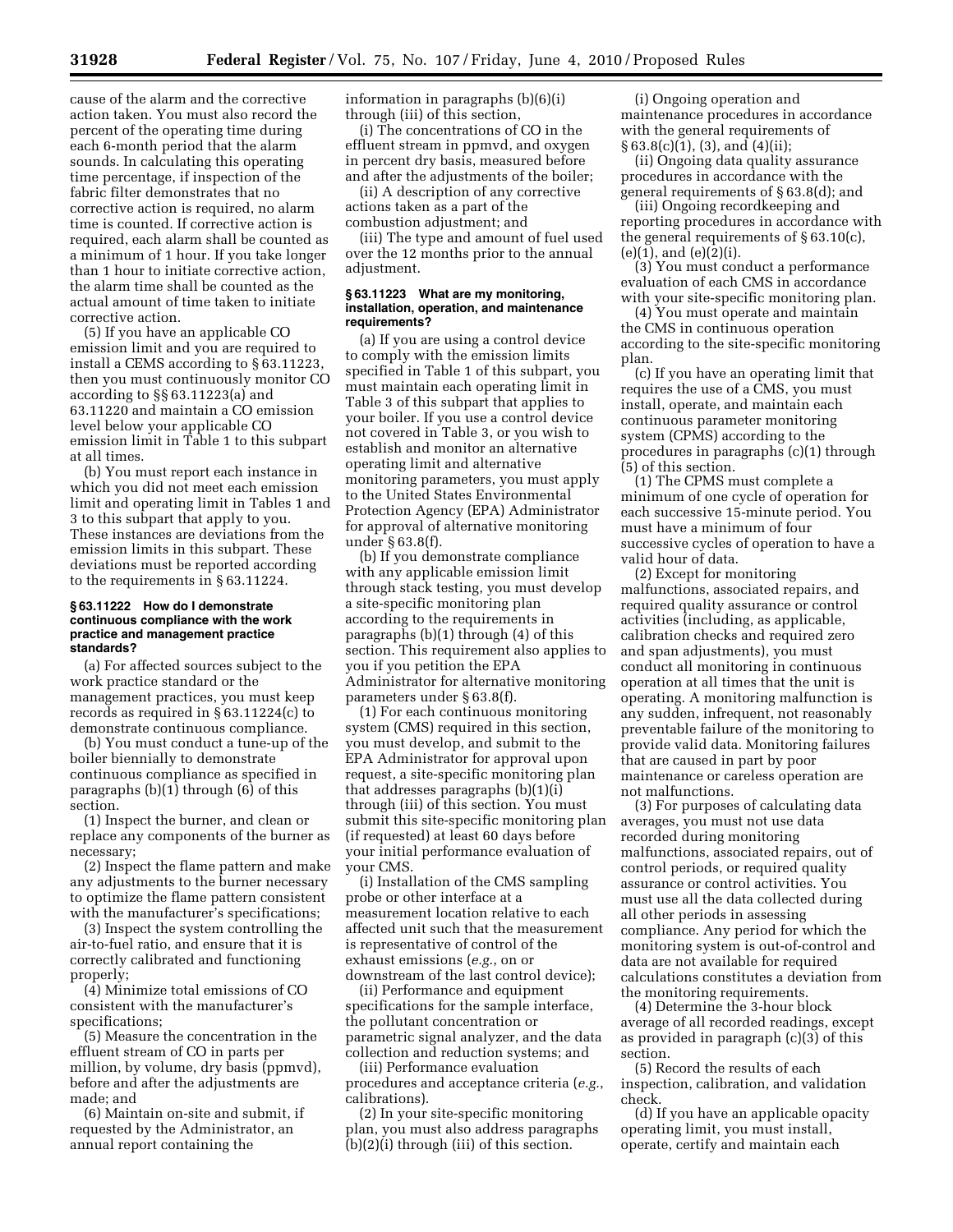continuous opacity monitoring system (COMS) according to the procedures in paragraphs (d)(1) through (7) of this section by the compliance date specified in § 63.11196.

(1) Each COMS must be installed, operated, and maintained according to PS 1 of 40 CFR part 60, appendix B.

(2) You must conduct a performance evaluation of each COMS according to the requirements in § 63.8 and according to PS 1 of 40 CFR part 60, appendix B.

 $(3)$  As specified in § 63.8 $(c)(4)(i)$ , each COMS must complete a minimum of one cycle of sampling and analyzing for each successive 10-second period and one cycle of data recording for each successive 6-minute period.

(4) The COMS data must be reduced as specified in  $\S 63.8(g)(2)$ .

(5) You must include in your sitespecific monitoring plan procedures and acceptance criteria for operating and maintaining each COMS according to the requirements in § 63.8(d). At a minimum, the monitoring plan must include a daily calibration drift assessment, a quarterly performance audit, and an annual zero alignment audit of each COMS.

(6) You must operate and maintain each COMS according to the requirements in the monitoring plan and the requirements of § 63.8(e). Identify periods the COMS is out of control including any periods that the COMS fails to pass a daily calibration drift assessment, a quarterly performance audit, or an annual zero alignment audit.

(7) You must determine and record all the 1-hour block averages collected for periods during which the COMS is not out of control.

(e) If you have an applicable CO emission limit and your boiler has a heat input capacity of 100 MMBtu per hour or greater, you must install, operate, and maintain a CEMS for CO and oxygen according to the procedures in paragraphs (e)(1) through (6) of this section by the compliance date specified in § 63.11196. The CO and oxygen shall be monitored at the same location at the outlet of the boiler.

(1) Each CEMS must be installed, operated, and maintained according to Performance Specification (PS) 4A of 40 CFR part 60, appendix B, and according to the site-specific monitoring plan developed according to § 63.11223.

(2) You must conduct a performance evaluation of each CEMS according to the requirements in § 63.8 and according to PS 4A of 40 CFR part 60, appendix B.

(3) Each CEMS must complete a minimum of one cycle of operation

(sampling, analyzing, and data recording) for each successive 15 minute period.

(4) The CEMS data must be reduced as specified in  $\S 63.8(g)(2)$ .

(5) You must calculate and record all daily averages. A new daily average emission rate is calculated as the average of all of the hourly CO emission data for the calendar day.

(6) For purposes of calculating data averages, you must not use data recorded during periods of monitoring malfunctions, associated repairs, out-ofcontrol periods, required quality assurance or control activities, or when your boiler is operating at less than 50 percent of its rated capacity. You must use all the data collected during all other periods in assessing compliance. Any period for which the monitoring system is out of control and data are not available for required calculations constitutes a deviation from the monitoring requirements.

(f) You must include in your sitespecific monitoring plan procedures and acceptance criteria for operating and maintaining each CEMS according to the requirements in § 63.8(d).

#### **§ 63.11224 What are my notification, reporting, and recordkeeping, requirements?**

(a) You must submit the notifications specified in paragraphs (a)(1) through (a)(4) of this section.

(1) You must submit all of the notifications in §§ 63.5(b), 63.7(b): 63.8(e) and (f); 63.9(b) through (e); and 63.9(g) and (h) that apply to you by the dates specified in those sections.

 $(2)$  As specified in § 63.9(b)(2), you must submit the Initial Notification no later than 120 calendar days after [INSERT THE DATE OF PUBLICATION OF THE FINAL RULE IN THE FEDERAL REGISTER] or within 120 days after the source becomes subject to the standard.

(3) You must submit the Notification of Compliance Status in accordance with § 63.9(h) no later than 120 days after the applicable compliance date specified in § 63.11196 unless you must conduct a performance test. If you must conduct a performance test, you must submit the Notification of Compliance Status within 60 days of completing the performance test. In addition to the information required in § 63.9(h)(2), your notification must include the following certification(s) of compliance, as applicable, and signed by a responsible official:

(i) ''This facility complies with the requirements in  $\S$  63.11222(b) to conduct a biennial tune-up of the boiler''.

(ii) ''This facility has had an energy assessment performed according to § 63.11215.''

(iii) This certification of compliance by the owner or operator that installs bag leak detection systems: ''This facility has prepared a bag leak detection system monitoring plan in accordance with § 63.11221 and will operate each bag leak detection system according to the plan.''

(4) If you are using data from a previously conducted emission test to serve as documentation of conformance with the emission standards and operating limits of this subpart consistent with  $\S 63.7(e)(2)(iv)$ , you must submit the test data in lieu of the initial performance test results with the Notification of Compliance Status required under paragraph (a)(3) of this section.

(b) You must prepare, by March 1 of each year, an annual compliance certification report for the previous calendar year containing the information specified in paragraphs (b)(1) through (b)(3) of this section. You must submit the report by March 15 if you had any instance described by paragraph (b)(3) of this section.

(1) Company name and address. (2) Statement by a responsible official, with the official's name, title, phone number, e-mail address, and signature, certifying the truth, accuracy and completeness of the notification and a statement of whether the source has complied with all the relevant standards and other requirements of this subpart.

(3) If the source is not in compliance, include a description of deviations from the applicable requirements, the time periods during which the deviations occurred, and the corrective actions taken.

(4) The total fuel use by each affected source subject to an emission limit, for each calendar month within the reporting period, including, but not limited to, a description of the fuel, including whether the fuel has received a non-waste determination by you or EPA, and the total fuel usage amount with units of measure.

(c) You must maintain the records specified in paragraphs (c)(1) through (5) of this section.

 $(1)$  As required in § 63.10(b)(2)(xiv), you must keep a copy of each notification and report that you submitted to comply with this subpart and all documentation supporting any Initial Notification or Notification of Compliance Status that you submitted.

(2) You must keep records to document conformance with the work practices, emission reduction measures, and management practices required by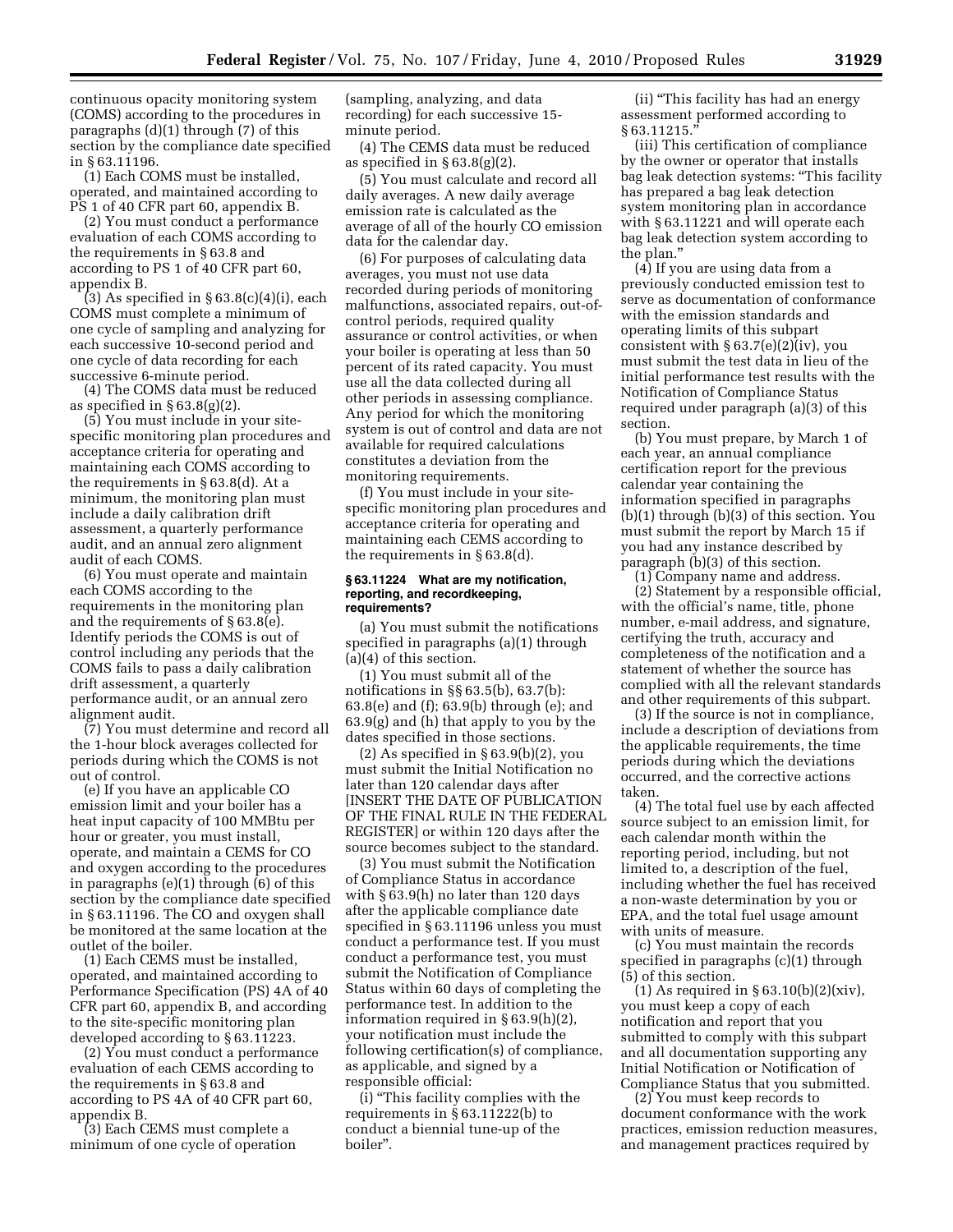§ 63.11215 as specified in paragraphs (c)(2)(i) through (iv) of this section.

(i) Records must identify each boiler, the date of tune-up, the procedures followed for tune-up, and the manufacturer's specifications to which the boiler was tuned.

(ii) Records documenting monthly fuel use by each boiler, including the type(s) of fuel, including, but not limited to, a description of the fuel, including whether the fuel has received a non-waste determination by you or EPA, and the total fuel usage amount with units of measure.

(3) For sources that demonstrate compliance through fuel analysis, a copy of all calculations and supporting documentation that were done to demonstrate compliance with the mercury emission limits. Supporting documentation should include results of any fuel analyses. You can use the results from one fuel analysis for multiple boilers provided they are all burning the same fuel type.

(4) You must keep the records of all inspection and monitoring data required by §§ 63.11221 and 63.11222, and the information identified in paragraphs (c)(4)(i) through (vi) of this section for each required inspection or monitoring.

(i) The date, place, and time of the monitoring event;

(ii) Person conducting the monitoring;

(iii) Technique or method used;

(iv) Operating conditions during the activity;

(v) Results, including the date, time, and duration of the period from the time the monitoring indicated a problem to the time that monitoring indicated proper operation; and

(vi) Maintenance or corrective action taken (if applicable).

(5) If you use a bag leak detection system, you must keep the records specified in paragraphs (c)(5)(i) through (iii) of this section.

(i) Records of the bag leak detection system output.

(ii) Records of bag leak detection system adjustments, including the date and time of the adjustment, the initial bag leak detection system settings, and the final bag leak detection system settings.

(iii) The date and time of all bag leak detection system alarms, and for each valid alarm, the time you initiated corrective action, the corrective action taken, and the date on which corrective action was completed.

(d) Your records must be in a form suitable and readily available for expeditious review, according to § 63.10(b)(1). As specified in § 63.10(b)(1), you must keep each record for 5 years following the date of each

recorded action. You must keep each record onsite for at least 2 years after the date of each recorded action according to § 63.10(b)(1). You may keep the records offsite for the remaining 3 years.

(e) For affected facilities having applicable emission limits, you must submit an electronic copy of stack test reports to EPA's WebFIRE data base, the owner or operator of an affected facility shall enter the test data into EPA's data base using the Electronic Reporting Tool located at *http://www.epa.gov/ttn/chief/ ert/ert*\_*tool.html.* 

# **Other Requirements and Information**

# **§ 63.11235 What parts of the General Provisions apply to me?**

Table 6 to this subpart shows which parts of the General Provisions in §§ 63.1 through 63.15 apply to you.

#### **§ 63.11236 Who implements and enforces this subpart?**

(a) This subpart can be implemented and enforced by EPA or a delegated authority such as your State, local, or tribal agency. If the EPA Administrator has delegated authority to your State, local, or tribal agency, then that agency has the authority to implement and enforce this subpart. You should contact your EPA Regional Office to find out if implementation and enforcement of this subpart is delegated to your State, local, or tribal agency.

(b) In delegating implementation and enforcement authority of this subpart to a State, local, or tribal agency under 40 CFR part 63, subpart E, the authorities contained in paragraphs (c) of this section are retained by the EPA Administrator and are not transferred to the State, local, or tribal agency.

(c) The authorities that cannot be delegated to State, local, or tribal agencies are specified in paragraphs (c)(1) through (5) of this section.

(1) Approval of an alternative nonopacity emission standard and work practice standards in § 63.11223(a).

(2) Approval of alternative opacity emission standard under § 63.6(h)(9).

(3) Approval of major change to test methods under § 63.7(e)(2)(ii) and (f). A "major change to test method" is defined in § 63.90.

(4) Approval of a major change to monitoring under § 63.8(f). A "major change to monitoring'' is defined in § 63.90.

(5) Approval of major change to recordkeeping and reporting under § 63.10(f). A ''major change to recordkeeping/reporting'' is defined in § 63.90.

#### **§ 63.11237 What definitions apply to this subpart?**

Terms used in this subpart are defined in the CAA, in § 63.2 (the General Provisions), and in this section as follows:

*Bag leak detection system* means an instrument that is capable of monitoring particulate matter loadings in the exhaust of a fabric filter (*i.e.,* baghouse) in order to detect bag failures. A bag leak detection system includes, but is not limited to, an instrument that operates on electrodynamic, triboelectric, light scattering, light transmittance, or other principle to monitor relative particulate matter loadings.

*Biomass* means but is not limited to, wood residue, and wood products (*e.g.,*  trees, tree stumps, tree limbs, bark, lumber, sawdust, sanderdust, chips, scraps, slabs, millings, and shavings); animal manure, including litter and other bedding materials; vegetative agricultural and silvicultural materials, such as logging residues (slash), nut and grain hulls and chaff (*e.g.,* almond, walnut, peanut, rice, and wheat), bagasse, orchard prunings, corn stalks, coffee bean hulls and grounds. This definition of biomass fuel is not intended to suggest that these materials are or not solid waste.

*Biomass subcategory* includes any boiler that burns any amount of biomass, but no coal, either alone or in combination with liquid fuels or gaseous fuels.

*Boiler* means an enclosed combustion device in which water is heated to recover thermal energy in the form of steam or hot water. A device combusting solid waste, as defined in 40 CFR 241.3, is not a boiler. Waste heat boilers are excluded from this definition.

*Boiler system* means the boiler and associated components, such as, the feedwater system, the combustion air system, the fuel system (including burners), blowdown system, combustion control system, and the energy consuming systems.

*Coal* means all solid fuels classifiable as anthracite, bituminous, subbituminous, or lignite by the American Society for Testing and Materials in ASTM D388–99e1, ''Standard Specification for Classification of Coals by Rank1'' (incorporated by reference, see § 63.14(b)) and synthetic fuels derived from coal including but not limited to, solvent-refined coal, coal-oil mixtures, and coal-water mixtures. Coal derived gases are excluded from this definition.

*Coal subcategory* includes any boiler that burns any coal alone or at least 10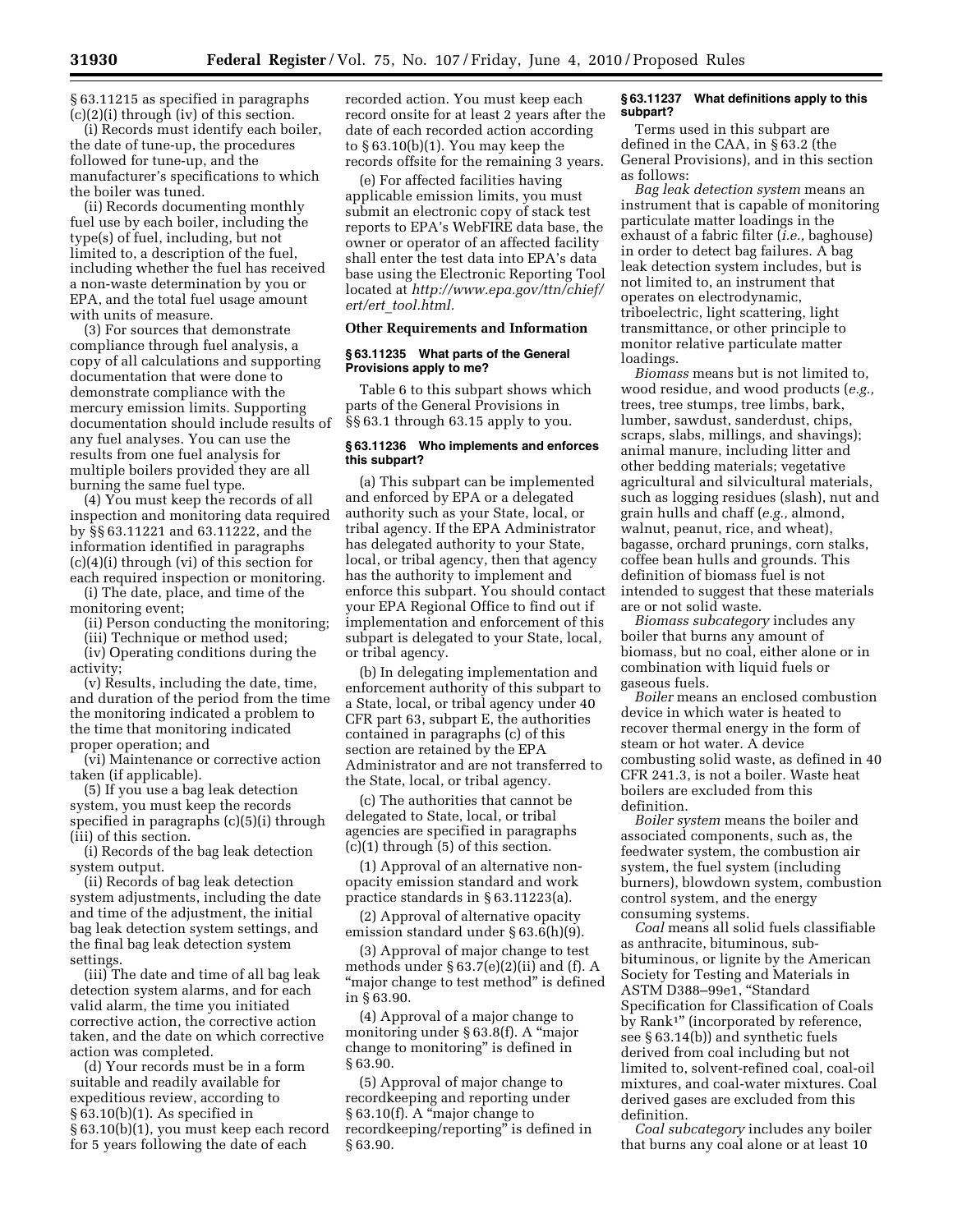percent coal on an annual heat input basis in combination with biomass, liquid fuels, or gaseous fuels.

*Commercial boiler* means a boiler used in commercial establishments such as hotels, restaurants, and laundries to provide electricity, steam, and/or hot water that does not combust solid waste, as that term is defined by the Administrator under RCRA.

*Deviation* means any instance in which an affected source subject to this subpart, or an owner or operator of such a source:

(1) Fails to meet any requirement or obligation established by this subpart including, but not limited to, any emission limit, operating limit, or work practice standard;

(2) Fails to meet any term or condition that is adopted to implement an applicable requirement in this subpart and that is included in the operating permit for any affected source required to obtain such a permit; or

(3) A deviation is not always a violation. The determination of whether a deviation constitutes a violation of the standard is up to the discretion of the entity responsible for enforcement of the standards.

*Dry scrubber* means an add-on air pollution control system that injects dry alkaline sorbent (dry injection) or sprays an alkaline sorbent (spray dryer) to react with and neutralize acid gas in the exhaust stream forming a dry powder material. Sorbent injection systems in fluidized bed boilers are included in this definition.

*Electrostatic precipitator* means an add-on air pollution control device used to capture particulate matter by charging the particles using an electrostatic field, collecting the particles using a grounded collecting surface, and transporting the particles into a hopper.

*Energy assessment* means an in-depth assessment of a facility to identify immediate and long-term opportunities to save energy, focusing on the steam and process heating systems which involves a thorough examination of potential savings from energy efficiency improvements, waste minimization and pollution prevention, and productivity improvement.

*Equivalent* means the following only as this term is used in Table 5 to this subpart:

(1) An equivalent sample collection procedure means a published voluntary consensus standard or practice (VCS) or EPA method that includes collection of

a minimum of three composite fuel samples, with each composite consisting of a minimum of three increments collected at approximately equal intervals over the test period.

(2) An equivalent sample compositing procedure means a published VCS or EPA method to systematically mix and obtain a representative subsample (part) of the composite sample.

(3) An equivalent sample preparation procedure means a published VCS or EPA method that: Clearly states that the standard, practice or method is appropriate for the pollutant and the fuel matrix; or is cited as an appropriate sample preparation standard, practice or method for the pollutant in the chosen VCS or EPA determinative or analytical method.

(4) An equivalent procedure for determining heat content means a published VCS or EPA method to obtain gross calorific (or higher heating) value.

(5) An equivalent procedure for determining fuel moisture content means a published VCS or EPA method to obtain moisture content. If the sample analysis plan calls for determining mercury using an aliquot of the dried sample, then the drying temperature must be modified to prevent vaporizing this metal. On the other hand, if metals analysis is done on an ''as received'' basis, a separate aliquot can be dried to determine moisture content and the mercury concentration mathematically adjusted to a dry basis.

(6) An equivalent mercury determinative or analytical procedure means a published VCS or EPA method that clearly states that the standard, practice, or method is appropriate for mercury and the fuel matrix and has a published detection limit equal or lower than the methods listed in Table 5 to this subpart for the same purpose.

*Fabric filter* means an add-on air pollution control device used to capture particulate matter by filtering gas streams through filter media, also known as a baghouse.

*Federally enforceable* means all limitations and conditions that are enforceable by the EPA Administrator, including the requirements of 40 CFR part 60 and 40 CFR part 61, requirements within any applicable State implementation plan, and any permit requirements established under 40 CFR 52.21 or under 40 CFR 51.18 and 40 CFR 51.24.

*Fuel type* means each category of fuels that share a common name or

classification. Examples include, but are not limited to, bituminous coal, subbituminous coal, lignite, anthracite, biomass, distillate oil, residual oil.

*Gaseous fuels* includes, but is not limited to, natural gas, process gas, landfill gas, coal derived gas, refinery gas, and biogas.

*Gas-fired boiler* includes any boiler that burns gaseous fuels not combined with any solid fuels, burns liquid fuel only during periods of gas curtailment, gas supply emergencies, or periodic testing on liquid fuel. Periodic testing of liquid fuel shall not exceed a combined total of 48 hours during any calendar year.

*Heat input* means heat derived from combustion of fuel in a boiler and does not include the heat input from preheated combustion air, recirculated flue gases, or exhaust gases from other sources such as gas turbines, internal combustion engines, kilns, etc.

*Industrial boiler* means a boiler used in manufacturing, processing, mining, and refining or any other industry to provide steam, hot water, and/or electricity that does not combust solid waste, as that term is defined by the Administrator under RCRA.

*Institutional boiler* means a boiler used in institutional establishments such as medical centers, research centers, and institutions of higher education to provide electricity, steam, and/or hot water that does not combust solid waste, as that term is defined by the Administrator under RCRA.

*Liquid fuel* means petroleum, distillate oil, residual oil, any form of liquid fuel derived from petroleum, onspec used oil, and biodiesel.

*Minimum sorbent flow rate* means 90 percent of the test average sorbent (or activated carbon) flow rate measured according to Table 6 to this subpart during the most recent performance test demonstrating compliance with the applicable emission limits.

*Natural gas* means:

(1) A naturally occurring mixture of hydrocarbon and nonhydrocarbon gases found in geologic formations beneath the earth's surface, of which the principal constituent is methane; or

(2) Liquid petroleum gas, as defined by the American Society for Testing and Materials in ASTM D1835–03a, ''Standard Specification for Liquid Petroleum Gases'' (incorporated by reference, see  $\S 63.14(b)$ ).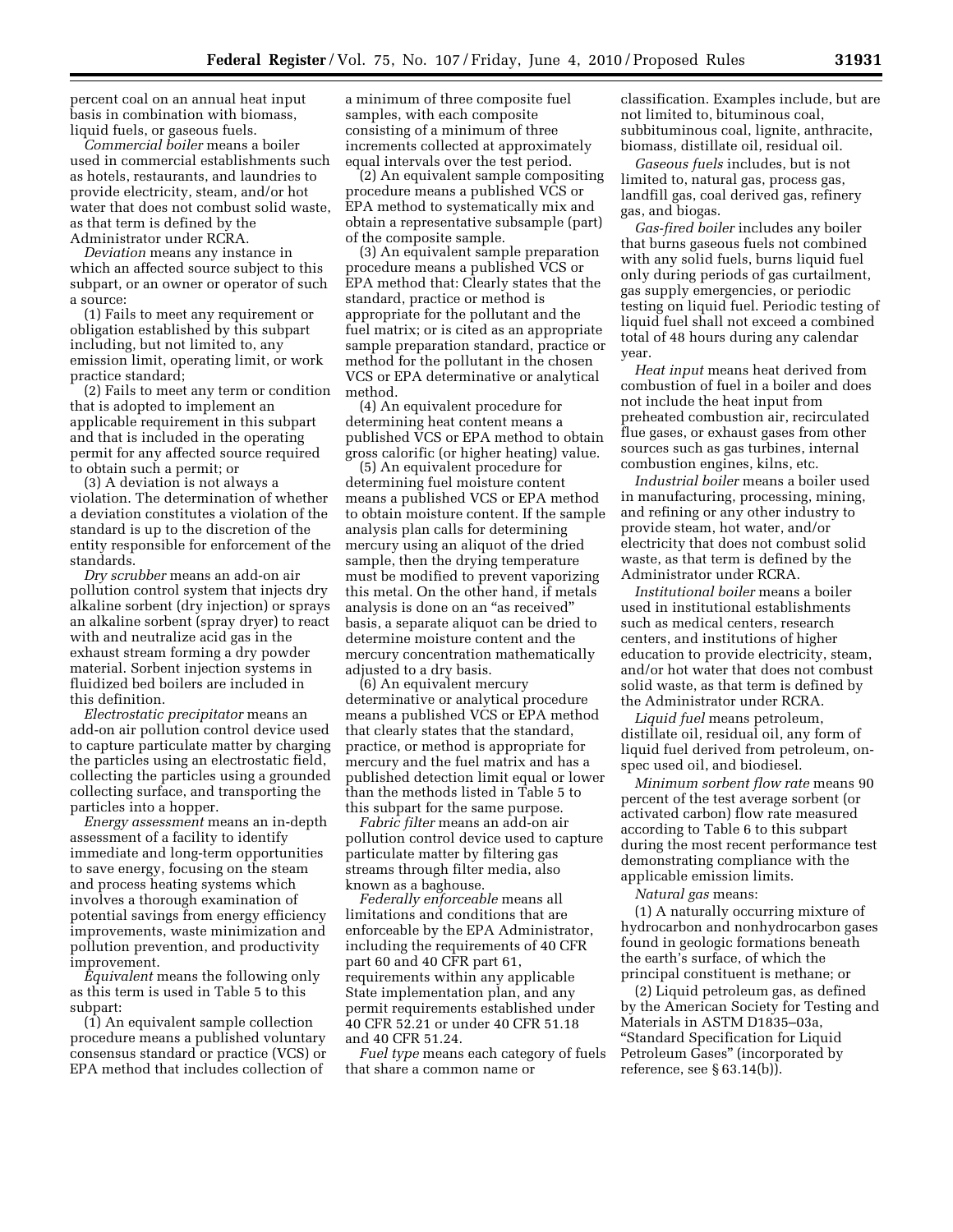*Oil subcategory* includes any boiler that does not burn any solid fuel and burns any liquid fuel either alone or in combination with gaseous fuels. Gas boilers that burn liquid fuel during periods of gas curtailment, gas supply emergencies, or for periodic testing of liquid fuel are not included in this definition.

*Opacity* means the degree to which emissions reduce the transmission of light and obscure the view of an object in the background.

*Particulate matter* means any finely divided solid or liquid material, other than uncombined water, as measured by the test methods specified under this subpart, or an alternative method.

*Performance testing* means the collection of data resulting from the execution of a test method used (either by stack testing or fuel analysis) to

demonstrate compliance with a relevant emission standard.

*Period of natural gas curtailment or supply interruption* means a period of time during which the supply of natural gas to an affected facility is halted for reasons beyond the control of the facility. An increase in the cost or unit price of natural gas does not constitute a period of natural gas curtailment or supply interruption.

*Qualified personnel* mean specialists in evaluating energy systems, such as, those who have successfully completed the DOE Qualified Specialist program for all systems, Certified Energy Managers certified by the Association of Energy Engineers, or the equivalent.

*Responsible official* means responsible official as defined in 40 CFR 70.2.

*Tune-up* means adjustments made to a boiler in accordance with procedures supplied by the manufacturer (or an approved specialist) to optimize the combustion efficiency.

*Waste heat boiler* means a device that recovers normally unused energy and converts it to usable heat. Waste heat boilers incorporating duct or supplemental burners that are designed to supply 50 percent or more of the total rated heat input capacity of the waste heat boiler are not considered waste heat boilers, but are considered boilers. Waste heat boilers are also referred to as heat recovery steam generators.

*Work practice standard* means any design, equipment, work practice, or operational standard, or combination thereof, that is promulgated pursuant to section 112(h) of the CAA.

As stated in § 63.11201, you must comply with the following applicable emission limits:

| TABLE 1 TO SUBPART JJJJJJJ OF PART 63—EMISSION LIMITS |  |
|-------------------------------------------------------|--|
|-------------------------------------------------------|--|

| If your boiler is in this<br>subcategory                                                                        | For the following<br>pollutants             | You must meet the following emission<br>limits. .                                                                                           |
|-----------------------------------------------------------------------------------------------------------------|---------------------------------------------|---------------------------------------------------------------------------------------------------------------------------------------------|
|                                                                                                                 | a. Particulate Matter<br>c. Carbon Monoxide | 0.03 lb per MMB tu of heat input.<br>0.000003 lb per MMBtu of heat input.<br>310 ppm by volume on a dry basis corrected to 7 percent oxygen |
|                                                                                                                 | a. Particulate Matter<br>b. Carbon Monoxide | (daily average).<br>0.03 lb per MMBtu of heat input.<br>100 ppm by volume on a dry basis corrected to 7 percent oxygen<br>(daily average).  |
|                                                                                                                 | a. Particulate Matter<br>b. Carbon Monoxide | 0.03 lb per MMBtu of heat input.<br>1 ppm by volume on a dry basis corrected to 3 percent oxygen (daily<br>average).                        |
| input capacity of 10 million Btu<br>per hour or greater).                                                       | b. Carbon Monoxide                          | 0.000003 lb per MMBtu of heat input.<br>310 ppm by volume on a dry basis corrected to 7 percent oxygen<br>(daily average).                  |
| 5. Existing biomass (units with heat  <br>input capacity of 10 million Btu<br>per hour or greater).             | Carbon Monoxide                             | 160 ppm by volume on a dry basis corrected to 7 percent oxygen<br>(daily average).                                                          |
| 6. Existing oil (units with heat input   Carbon Monoxide<br>capacity of 10 million Btu per<br>hour or greater). |                                             | 2 ppm by volume on a dry basis corrected to 3 percent oxygen (daily<br>average).                                                            |

As stated in §§ 63.11202 and 63.11203, you must comply with the following applicable work practice standards:

TABLE 2 TO SUBPART JJJJJJ OF PART 63—WORK PRACTICE STANDARDS, EMISSION REDUCTION MEASURES, AND MANAGEMENT PRACTICES

| If your boiler is in this<br>subcategory                                                                        | You must meet the following                                                                                                                                               |
|-----------------------------------------------------------------------------------------------------------------|---------------------------------------------------------------------------------------------------------------------------------------------------------------------------|
| 1. Existing coal, biomass, or oil (units with heat input ca-<br>pacity of less than 10 million Btu per hour).   | a. Conduct a tune-up of the boiler biennially as specified in $\S 63.11222$ .                                                                                             |
| 2. Existing coal, biomass, or oil (units with heat input ca-<br>pacity of 10 million Btu per hour and greater). | Must have an energy assessment performed by qualified personnel which includes:                                                                                           |
|                                                                                                                 | (1) a visual inspection of the boiler system.                                                                                                                             |
|                                                                                                                 | (2) establish operating characteristics of the facility, energy system specifica-<br>tions, operating and maintenance procedures, and unusual operating con-<br>straints, |
|                                                                                                                 | (3) identify major energy consuming systems,                                                                                                                              |
|                                                                                                                 | (4) a review of available architectural and engineering plans, facility operation<br>and maintenance procedures and logs, and fuel usage,                                 |
|                                                                                                                 | (5) a list of major energy conservation measures,                                                                                                                         |
|                                                                                                                 | (6) the energy savings potential of the energy conservation measures identified,                                                                                          |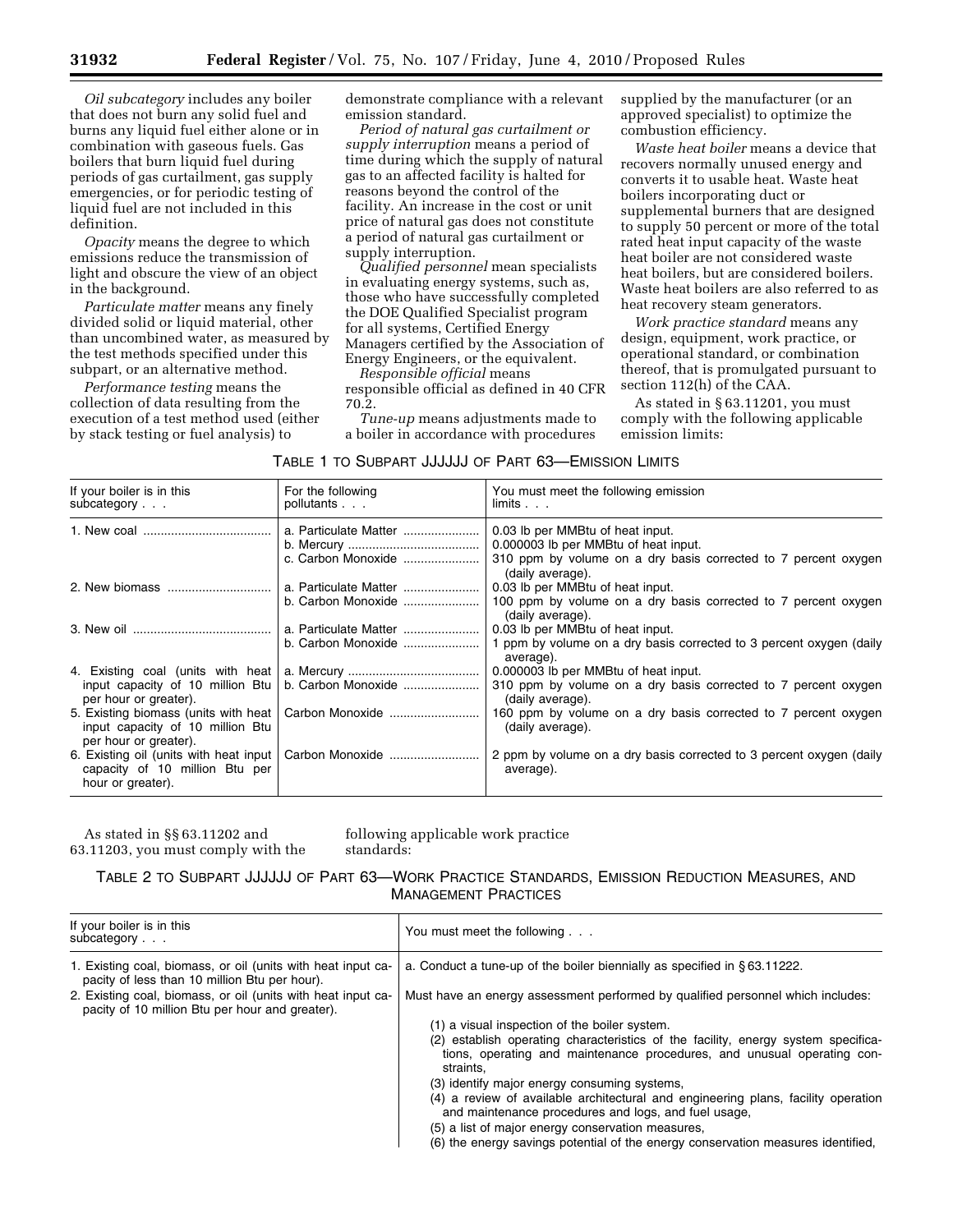# TABLE 2 TO SUBPART JJJJJJ OF PART 63—WORK PRACTICE STANDARDS, EMISSION REDUCTION MEASURES, AND MANAGEMENT PRACTICES—Continued

| If your boiler is in this<br>subcategory | You must meet the following                                                                                                                                                   |
|------------------------------------------|-------------------------------------------------------------------------------------------------------------------------------------------------------------------------------|
|                                          | (7) a comprehensive report detailing the ways to improve efficiency, the cost of<br>specific improvements, benefits, and the time frame for recouping those in-<br>vestments. |

As stated in § 63.11201, you must comply with the applicable operating limits:

# TABLE 3 TO SUBPART JJJJJJ OF PART 63—OPERATING LIMITS FOR BOILERS WITH MERCURY EMISSION LIMITS

| If you demonstrate compliance with applicable mercury<br>emission limits using | You must meet these operating limits                                                                                                                                                                                                                                      |
|--------------------------------------------------------------------------------|---------------------------------------------------------------------------------------------------------------------------------------------------------------------------------------------------------------------------------------------------------------------------|
|                                                                                | a. Maintain opacity to less than or equal to 10 percent opacity (daily block average);<br>OR<br>b. Install and operate a bag leak detection system according to §63.11221 and oper-<br>ate the fabric filter such that the bag leak detection system alarm does not sound |
|                                                                                | more than 5 percent of the operating time during each 6-month period.<br>Maintain opacity to less than or equal to 10 percent opacity (daily block average).                                                                                                              |
|                                                                                | Maintain the minimum sorbent or carbon injection rate at or above the operating lev-<br>els established during the performance test that demonstrated compliance with the<br>applicable emission limit for mercury.                                                       |
|                                                                                | Maintain the fuel type or fuel mixture (annual average) such that the mercury emis-<br>sion rates calculated according to $\S 63.11211(c)$ is less than the applicable emis-<br>sion limits for mercury.                                                                  |

As stated in § 63.11212, you must comply with the following requirements affected sources:

for performance (stack) test for new

# TABLE 4 TO SUBPART JJJJJJ OF PART 63—PERFORMANCE (STACK) TESTING REQUIREMENTS

| To conduct a performance<br>test for the following<br>pollutant | You must                                                                                                           | Using $\ldots$                                                                                                                                                             |
|-----------------------------------------------------------------|--------------------------------------------------------------------------------------------------------------------|----------------------------------------------------------------------------------------------------------------------------------------------------------------------------|
| 1. Particulate Matter                                           | a. Select sampling ports location and the number of tra-<br>verse points.                                          | Method 1 in appendix A to part 60 of this chapter.                                                                                                                         |
|                                                                 | b. Determine velocity and volumetric flow-rate of the<br>stack gas.                                                | Method 2, 2F, or 2G in appendix A to part 60 of this<br>chapter.                                                                                                           |
|                                                                 | c. Determine oxygen and carbon dioxide concentrations<br>of the stack gas.                                         | Method 3A or 3B in appendix A to part 60 of this chap-<br>ter, or ASTM D6522-00 (IBR, see §63.14(b)), or<br>ASME PTC 19, Part 10(1981) (IBR, see § 63.14(i)).              |
|                                                                 | d. Measure the moisture content of the stack gas<br>e. Measure the particulate matter emission concentra-<br>tion. | Method 4 in appendix A to part 60 of this chapter.<br>Method 5 or 17 (positive pressure fabric filters must<br>use Method 5D) in appendix A to part 60 of this<br>chapter. |
|                                                                 | f. Convert emissions concentration to Ib/MMB tu emis-<br>sion rates.                                               | Method 19 F-factor methodology in appendix A to part<br>60 of this chapter.                                                                                                |
|                                                                 | a. Select sampling ports location and the number of tra-<br>verse points.                                          | Method 1 in appendix A to part 60 of this chapter.                                                                                                                         |
|                                                                 | b. Determine velocity and volumetric flow-rate of the<br>stack gas.                                                | Method 2, 2F, or 2G in appendix A to part 60 of this<br>chapter.                                                                                                           |
|                                                                 | c. Determine oxygen and carbon dioxide concentrations<br>of the stack gas.                                         | Method 3A or 3B in appendix A to part 60 of this chap-<br>ter, or ASTM D6522-00 (IBR, see §63.14(b)), or<br>ASME PTC 19, Part 10(1981)(IBR, see §63.14(i)).                |
|                                                                 | d. Measure the moisture content of the stack gas                                                                   | Method 4 in appendix A to part 60 of this chapter.                                                                                                                         |
|                                                                 | e. Measure the mercury emission concentration                                                                      | Method 29 in appendix A to part 60 of this chapter or<br>Method 101A in appendix B to part 61 of this chapter<br>or ASTM Method D6784-02 (IBR, see §63.14(b)).             |
|                                                                 | f. Convert emissions concentration to Ib/MMB tu emis-<br>sion rates.                                               | Method 19 F-factor methodology in appendix A to part<br>60 of this chapter.                                                                                                |
| 3. Carbon Monoxide                                              | a. Select the sampling ports location and the number of<br>traverse points.                                        | Method 1 in appendix A to part 60 of this chapter.                                                                                                                         |
|                                                                 | b. Determine velocity and volumetric flow-rate of the<br>stack gas.                                                | Method 2, 2F, or 2G in appendix A to part 60 of this<br>chapter.                                                                                                           |

۰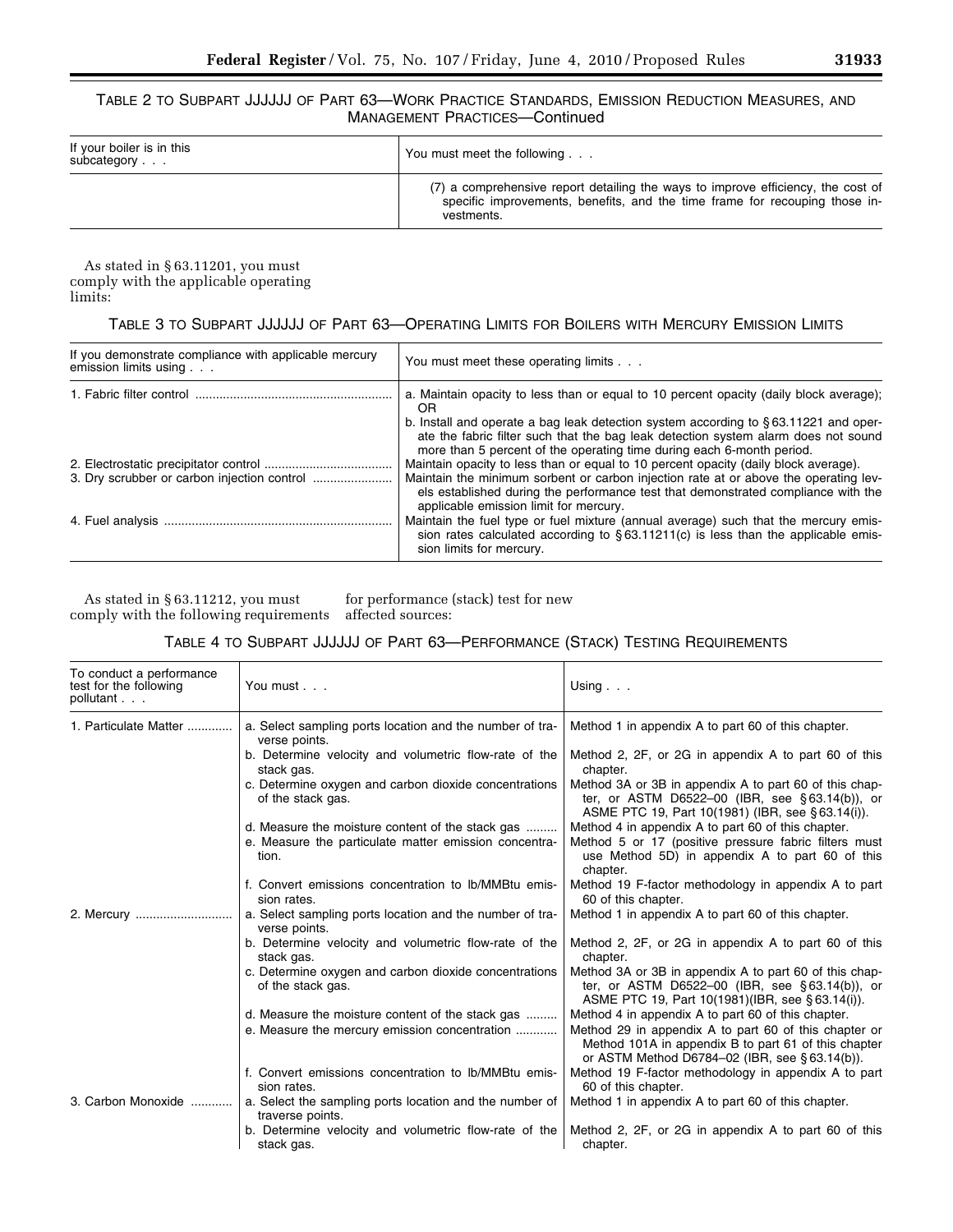# TABLE 4 TO SUBPART JJJJJJ OF PART 63—PERFORMANCE (STACK) TESTING REQUIREMENTS—Continued

| To conduct a performance<br>test for the following<br>pollutant | You must                                                                                                        | Using $\ldots$                                                                                                                                                               |
|-----------------------------------------------------------------|-----------------------------------------------------------------------------------------------------------------|------------------------------------------------------------------------------------------------------------------------------------------------------------------------------|
|                                                                 | c. Determine oxygen and carbon dioxide concentrations<br>of the stack gas.                                      | Method 3A or 3B in appendix A to part 60 of this chap-<br>ter, or ASTM D6522-00 (IBR, see §63.14(b)), or<br>ASME PTC 19, Part 10(1981)(IBR, see §63.14(i)).                  |
|                                                                 | d. Measure the moisture content of the stack gas<br>e. Measure the carbon monoxide emission concentra-<br>tion. | Method 4 in appendix A to part 60 of this chapter.<br>Method 10, 10A, or 10 B in appendix A to part 60 of<br>chapter or ASTM D6522–00<br>(IBR.<br>this<br>see<br>\$63.14(b). |
|                                                                 | f. Convert emissions concentration to Ib/MMBtu emis-<br>sion rates.                                             | Method 19 F-factor methodology in appendix A to part<br>60 of this chapter.                                                                                                  |

As stated in § 63.11213, you must comply with the following requirements sources:

for fuel analysis testing for new affected

| TABLE 5 TO SUBPART JJJJJJJ OF PART 63-FUEL ANALYSIS REQUIREMENTS |  |  |
|------------------------------------------------------------------|--|--|
|------------------------------------------------------------------|--|--|

| To conduct a fuel<br>analysis for the<br>following pollutant | You must                                                              | Using $\ldots$                                                                                                                                                                                                                                             |
|--------------------------------------------------------------|-----------------------------------------------------------------------|------------------------------------------------------------------------------------------------------------------------------------------------------------------------------------------------------------------------------------------------------------|
| 1. Mercury                                                   |                                                                       | Procedure in §63.11213(c) or ASTM D2234-D2234M-<br>$03°1$ (for coal) (IBR, see §63.14(b)) or ASTM D6323-<br>98 (2003) (for biomass) (IBR, see §63.14(b)) or<br>equivalent.                                                                                 |
|                                                              |                                                                       | Procedure in §63.11213(c) or equivalent.<br>SW-846-3050B (for solid samples) or SW-846-3020A<br>(for liquid samples) or ASTM D2013-04 (for coal)<br>(IBR, see §63.14(b)) or ASTM D5198-92 (2003) (for<br>biomass) (IBR, see $\S 63.14(b)$ ) or equivalent. |
|                                                              |                                                                       | ASTM D5865-04 (for coal) (IBR, see §63.14(b)) or<br>ASTM E711-87 (1996) (for biomass) (IBR, see<br>$§ 63.14(b)$ or equivalent.                                                                                                                             |
|                                                              | e. Determine moisture content of the fuel type                        | ASTM D3173-03 (IBR, see §63.14(b)) or ASTM E871-<br>82 (1998) (IBR, see § 63.14(b)) or equivalent.                                                                                                                                                         |
|                                                              | f. Measure mercury concentration in fuel sample                       | ASTM D6722-01 (for coal) (IBR, see §63.14(b)) or<br>SW-846-7471A (for solid samples) or SW-846<br>7470A (for liquid samples) or equivalent.                                                                                                                |
|                                                              | g. Convert concentrations into units of Ib/MMB tu of heat<br>content. |                                                                                                                                                                                                                                                            |

As stated in § 63.11235, you must comply with the applicable General Provisions according to the following:

# TABLE 6 TO SUBPART JJJJJJ OF PART 63—APPLICABILITY OF GENERAL PROVISIONS TO SUBPART JJJJJJ

| Citation                                                                 | Subject                                                                                   | Applies to subpart JJJJJJ                                                                           |
|--------------------------------------------------------------------------|-------------------------------------------------------------------------------------------|-----------------------------------------------------------------------------------------------------|
|                                                                          |                                                                                           | Yes.                                                                                                |
|                                                                          |                                                                                           | Yes.                                                                                                |
|                                                                          |                                                                                           | Yes.                                                                                                |
|                                                                          | Prohibited Activities and Circumvention                                                   | Yes.                                                                                                |
|                                                                          | Preconstruction Review and Notification Re-<br>quirements.                                | No.                                                                                                 |
| $\S 63.6(a)$ , (b)(1)-(b)(5), (b)(7), (c), (f)(2)-(3),<br>(g), (i), (j). | Compliance with Standards and Maintenance<br>Requirements.                                | Yes.                                                                                                |
|                                                                          | Startup, shutdown, and malfunction require-<br>ments and Opacity/Visible Emission Limits. | No. Standards apply at all times, including<br>during startup, shutdown, and malfunction<br>events. |
| $\S 63.7(a)$ , (b), (c), (d), (e)(2)–(e)(9), (f), (g), and<br>(h).       | Performance Testing Requirements                                                          | Yes.                                                                                                |
|                                                                          | Conditions for conducting performance tests                                               | No. Subpart DDDDD specifies conditions for<br>conducting performance tests at §63.11210.            |
|                                                                          |                                                                                           |                                                                                                     |